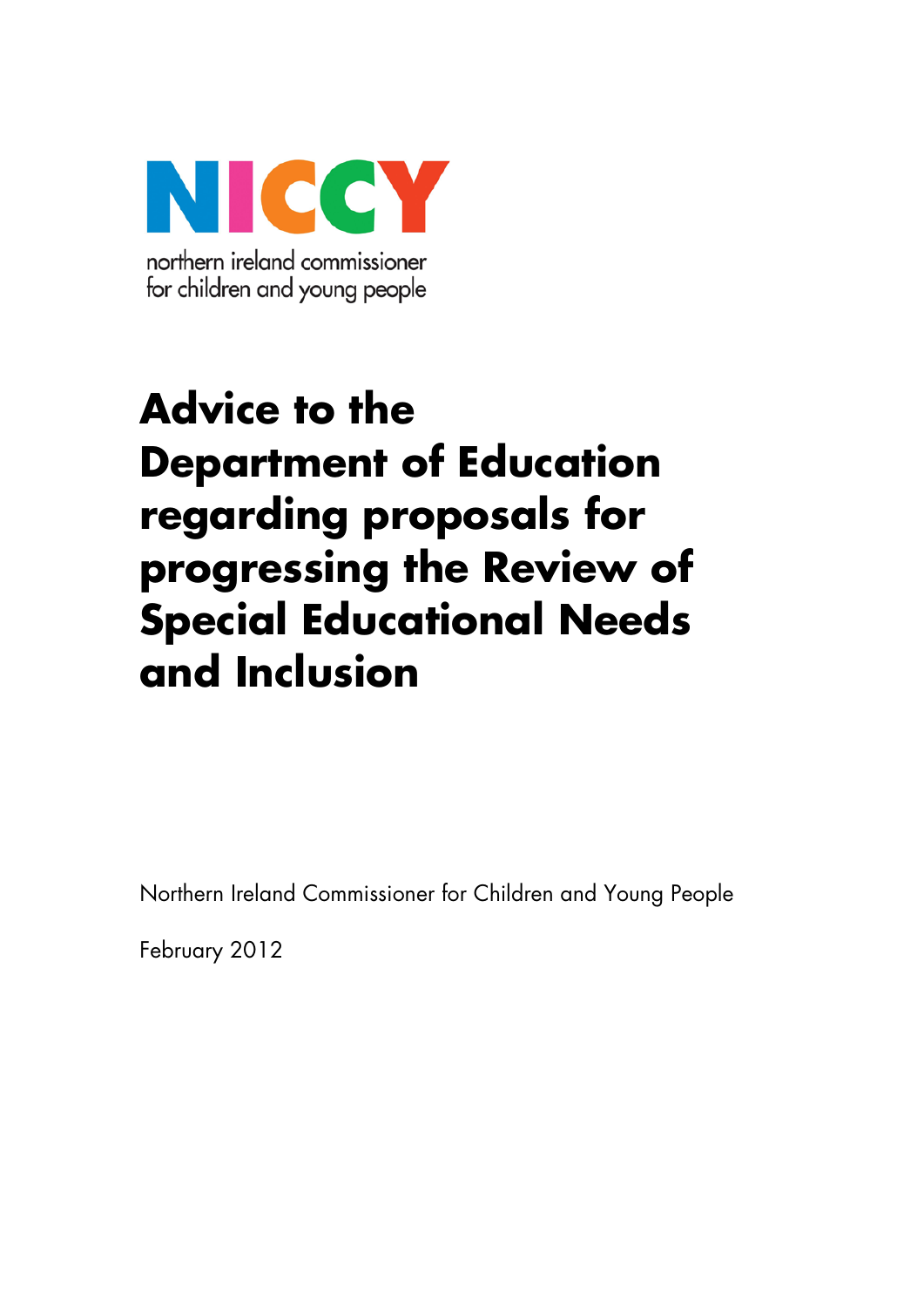

#### **PURPOSE OF PAPER**

This paper presents the Children's Commissioner's advice to the Minister for Education regarding his summary of key proposals for progressing the Review of Special Educational Needs (SEN) and Inclusion. This is outlined in the Ministerial Foreword to the Department of Education's (DE's) January 2012 'Summary Report' of responses to the associated 2009 consultation and Equality Impact Assessment<sup>[1](#page-1-0)</sup>.

The Commissioner's advice is also informed by the Minister's briefing to the Northern Ireland (NI) Assembly Committee for Education on 18 January [2](#page-1-1)012<sup>2</sup>, and discussions between the Commissioner, members of her staff and members of the Department's SEN and Inclusion Review team during a meeting which took place on 6 February 2012. **It was agreed at that meeting that the Commissioner would respond to the Department in writing regarding the Minister's proposals for developing the policy towards implementation.**

It was indicated to the Commissioner that the Minister wishes to receive feedback from Department officials regarding stakeholders' perspectives on the updated proposals by the end of February 2012. This paper highlights some pertinent child rights issues which the Minister should take into account before making final decisions on the development of the policy.

<u>.</u>

<span id="page-1-0"></span><sup>1</sup> Department of Education ( January 2012) 'Summary Report of Responses to the Consultation on Every School a Good School – The Way Forward for Special Educational Needs and Inclusion and the associated Equality Impact Assessment' (Bangor: DE).

<span id="page-1-1"></span><sup>&</sup>lt;sup>2</sup> Northern Ireland Assembly Committee for Education Official Report (Hansard), 'Special Educational Needs and Inclusion', 18 January 2012:

[http://www.niassembly.gov.uk/Documents/Official%20Reports/Education/2/Special%20Edu](http://www.niassembly.gov.uk/Documents/Official%20Reports/Education/2/Special%20Educational%20Needs%20and%20Inclusion.pdf) [cational%20Needs%20and%20Inclusion.pdf](http://www.niassembly.gov.uk/Documents/Official%20Reports/Education/2/Special%20Educational%20Needs%20and%20Inclusion.pdf) [last accessed 16 February 2012].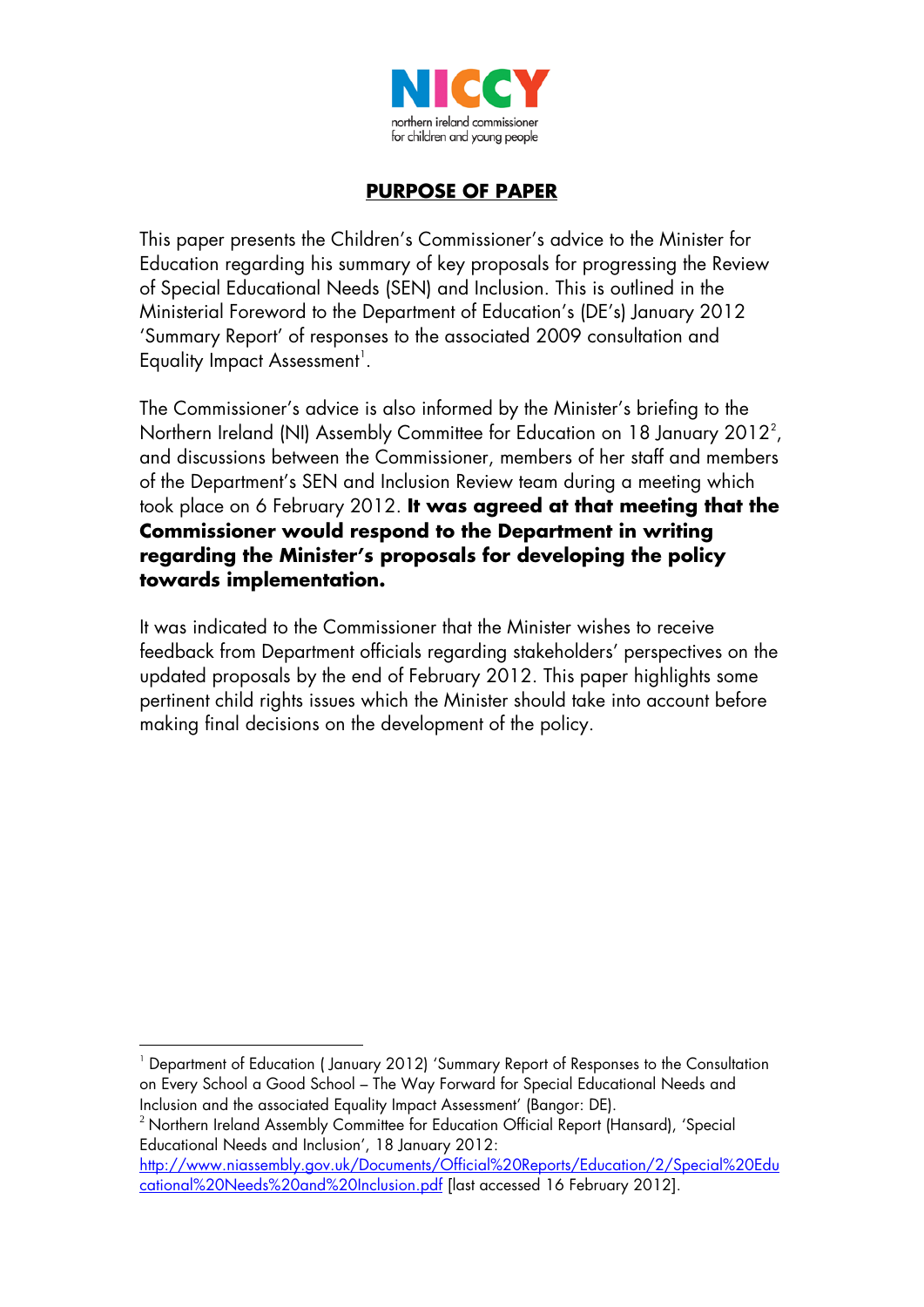

# **CONTENTS**

- 1.0 Role of the Children's Commissioner
- 2.0 Summary of the Department of Education's plans
- 3.0 Critique of the Department of Education's engagement with stakeholders
- 4.0 Comments on the Minister's summary of proposals
- 4.1 SEN and inclusion framework
- 4.2 Role of schools
	- 4.2.1 Role of the ETI in monitoring standards in schools for identifying, assessing and meeting the needs of SEN pupils
	- 4.2.2 Strengthening of the legislative duties on boards of governors
	- 4.2.3 Capacity building of teachers
- 4.3 Early identification of need and provision in Early Years' settings
- 4.4 Coordinated support plans (CSPs) and personal learning plans (PLPs)
	- 4.4.1 Absence of evidence of significant support for the proposed coordinated support plans
	- 4.4.2 Substantial reduction in access to the enforceable rights associated with statements/CSPs
	- 4.4.3 Awarding criteria for CSPs
	- 4.4.4 Impact on the rights of children with statements in mainstream schools who move to provision via a PLP
	- 4.4.5 The transitional period for moving from statements to CSPs
	- 4.4.6 Proposal to reduce the statutory timeframe to 20 weeks for the production of a CSP
- 4.5 Interface with the health sector
- 4.6 Training and development
	- 4.6.1 SEN resources
	- 4.6.2 Two-year pilot Postgraduate Certificate in Education for postprimary schools
- 4.7 Funding
	- 4.7.1 Implications of possible increased delegation of SEN monies to schools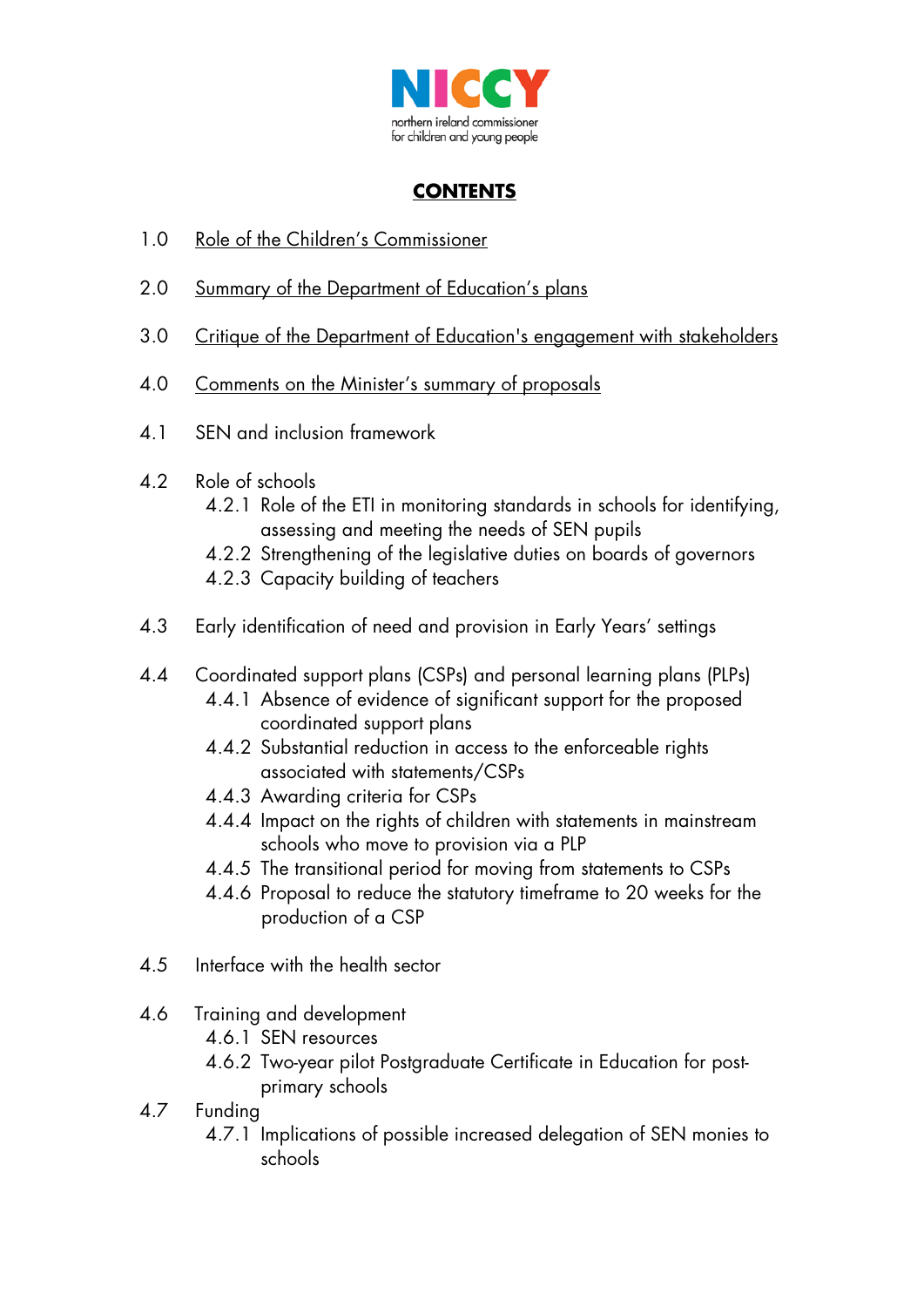

- 4.7.2 Proposed requirement on ELBs/ESA to set out what supports will be made available to schools and pupils with SEN
- 5.0 Further key issues
- 5.1 Role of learning support coordinators (LSCs)
- 5.2 Annual reviews of CSPs 5.2.1 Impact of the annual review proposals on children's rights 5.2.2 Value of formal review of CSPs
- 5.3 Transitions
- 5.4 Continued lack of progress on implementation of the child's right of access to the Special Educational Needs and Disability Tribunal (SENDIST)
- Appendix 1: Commissioner's recommendations in her January 2010 response to the consultation on 'Every School a Good School - The Way Forward for Special Educational Needs and Inclusion'
- Appendix 2: Extract from: NICCY (2009) 'Children's Rights Rhetoric or Reality – A Review of Children's Rights in Northern Ireland 2007/08'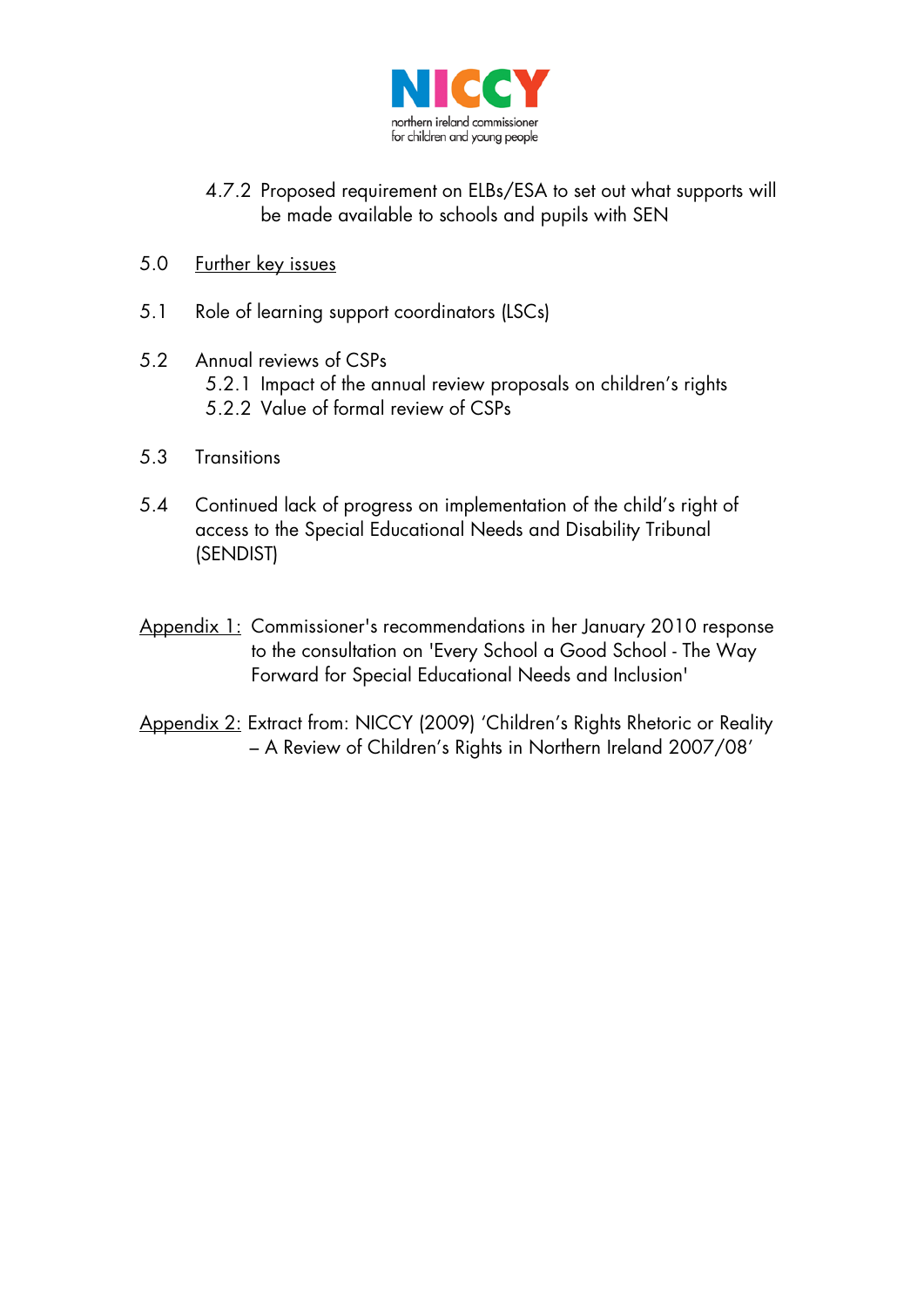

# **SUMMARY OF THE COMMISSIONER'S ADVICE TO THE MINISTER FOR EDUCATION**

This summary outlines the Commissioner's key recommendations concerning the SEN and Inclusion Proposals. It also highlights a number of key queries and concerns regarding the proposals. It addresses each of the main issues in turn.

#### **1. Critique of the Department of Education's engagement with stakeholders**

#### RECOMMENDATIONS:

The Commissioner's overarching recommendation regarding the current SEN and inclusion proposals is to urge the Minister to continue to engage with stakeholders. The following actions are recommended:

The Minister must act on the concerns already expressed by parents, stakeholders working at the operational level (and those representing them) and oversight bodies including NICCY. This should involve making necessary changes to the Department's plans in order to better protect the rights of children with SEN, and providing further details on the Department's proposals, which may alleviate some concerns.

The Minister must ensure that the Department meaningfully engages with children and young people with SEN, and ensure that the developing SEN and Inclusion policy is informed by this engagement. The Department has indicated to the Commissioner that it wished to complete any such engagement with children and young people by February 2012, as the Minister intends to finalise his proposals by then. The Commissioner does not believe this would be possible, and recommends that the Department consider a longer term plan of engagement, further proposals for which are outlined in this section.

# **1. SEN and inclusion framework**

#### RECOMMENDATIONS:

The Department must provide detail on the structure of the two-level approach and demonstrate how it believes this will reduce the level of bureaucracy associated with the current five-stage approach, and how the needs of children will be better met.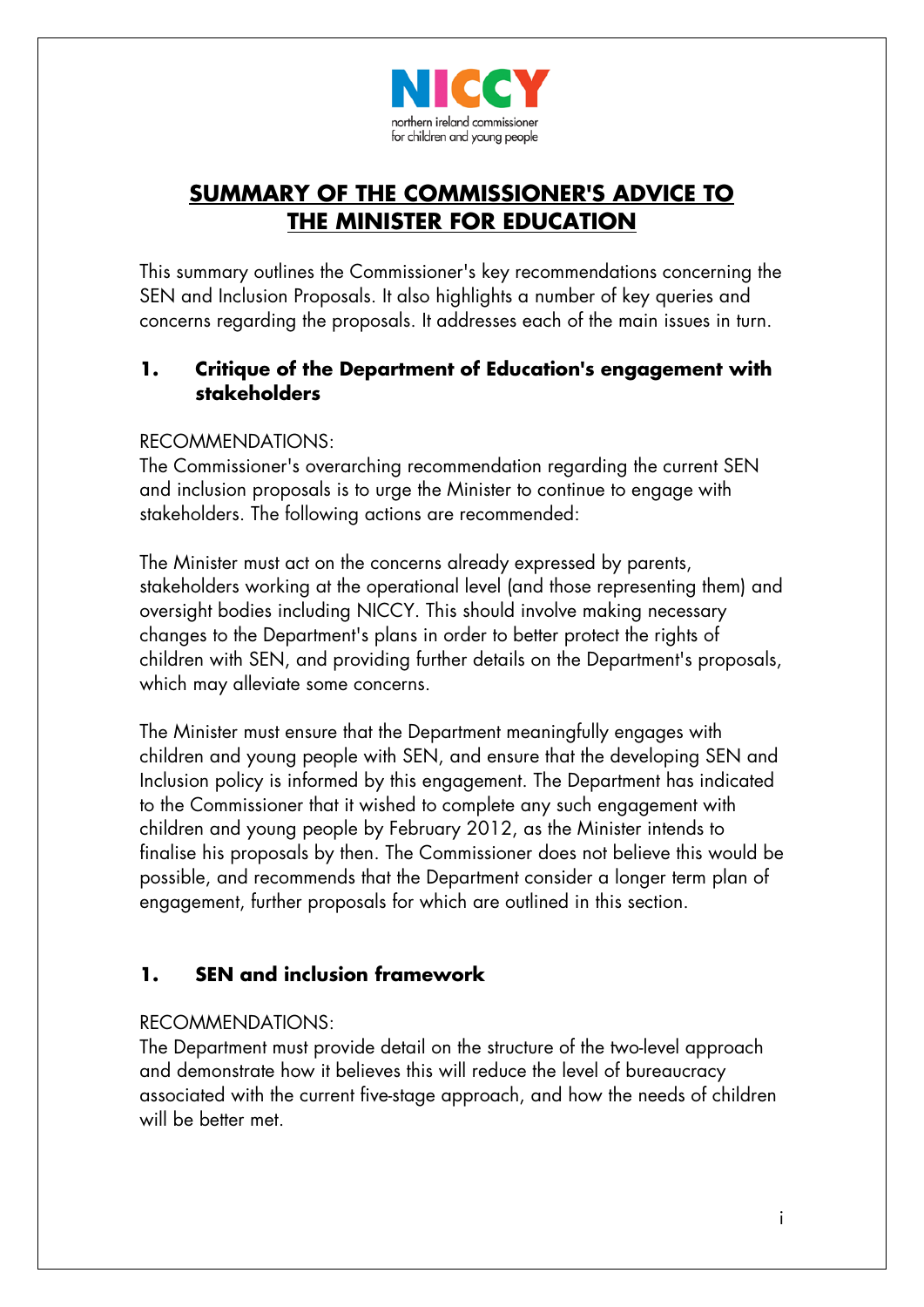

In particular, the Department must provide clarity regarding the trigger for statutory assessment, which is currently set out within stage 3 of the Code of Practice on the Identification and Assessment of Special Educational Needs.

#### **2. Role of the Education and Training Inspectorate (ETI) in monitoring standards in schools for identifying, assessing and meeting the needs of SEN pupils**

#### RECOMMENDATION:

Given the fact that almost one fifth of primary schools and almost two fifths of post-primary schools inspected in 2010/11 did not have arrangements of a sufficiently high standard in place to identify, assess and meet the needs of pupils with SEN, the Department of Education must outline the measures that will be put in place to enable inspectors to revisit such schools, as well as outlining details of how inspections will be undertaken in other schools.

#### **3. Strengthening legislative duties of boards of governors**

#### RECOMMENDATIONS:

The Commissioner recommends that the proposals regarding strengthening of legislative duties on boards of governors must go further than the proposed statutory duty to ensure that every child has a Personal Learning Plan (PLP) in place.

Given the fact that a significant proportion of pupils in mainstream schools will move from a statement to a PLP, coupled with the fact that a significant proportion of schools inspected in 2010/11 did not have high standards in place to identify, assess and meet the needs of pupils with SEN, very strong duties on boards of governors will be required. The enforcement mechanism must be strong enough so as to ensure that schools which are currently not achieving high standards are forced to make that provision. One of the Department's proposals in this regard is to ensure that PLPs have stronger links with outcomes (than is the case under the current SEN framework). The Department should indicate how the achievement of outcomes will be monitored by the Education and Training Inspectorate.

Given the Minister for Education's indications in 'Putting Pupils First' that the role of boards of governors will be reviewed, the Commissioner would urge the Minister to explore mechanisms for parents and pupils to appeal decisions of boards of governors.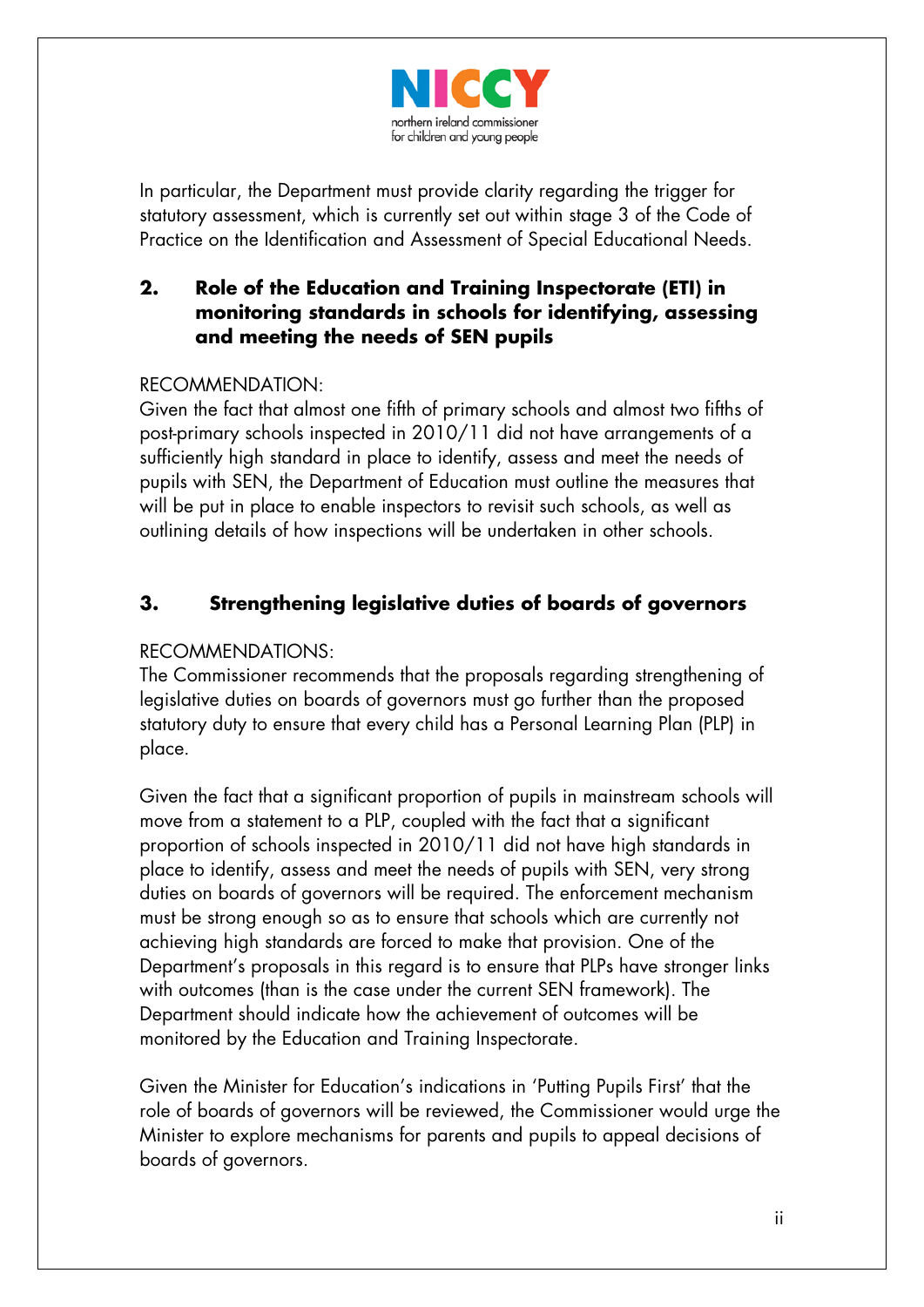

The Department must also provide details of the training which it will propose that boards of governors are given in order to ensure they understand the content and application of the strengthened statutory duties.

# **4. Capacity building of teachers**

QUERIES:

- In light of the Minister's indication that the pilot in 'educational assessment' will be rolled out over the next two years, does this mean that the pilot will be rolled out over the course of 2012/13 and 2013/14?
- Is the 'educational assessment' pilot for primary and post-primary teachers, and pre-school teachers? If pre-school teachers are not currently included, can they be included? Which schools (and early years' settings, if relevant) are participating?
- Who will be responsible for delivering the pilot?
- Officials indicated during their recent meeting with the Commissioner that the pilot will be formally evaluated – What are the details of the formal evaluation?

## **5. Substantial reduction in access to the enforceable rights associated with statements/ CSPs**

#### QUERIES:

With reference to the comment by the Minister for Education in his January 2012 briefing to the Assembly Education Committee to the effect that:

*"Following a transitional period* [which NICCY understands will be a two year period following the introduction of legislative changes to the SEN framework], *CSPs will generally apply to around half the children who currently have statements"*:

- The Commissioner would be very keen to hear how the Department has made the calculation that CSPs will generally apply to around half the children who currently have statements.
- Does the Minister's comments to the Education Committee in this regard, mean that the Department has already given some thought to the definition of "*multiple and / or complex needs"*? Or is it the proposing that the 50% decrease is a target?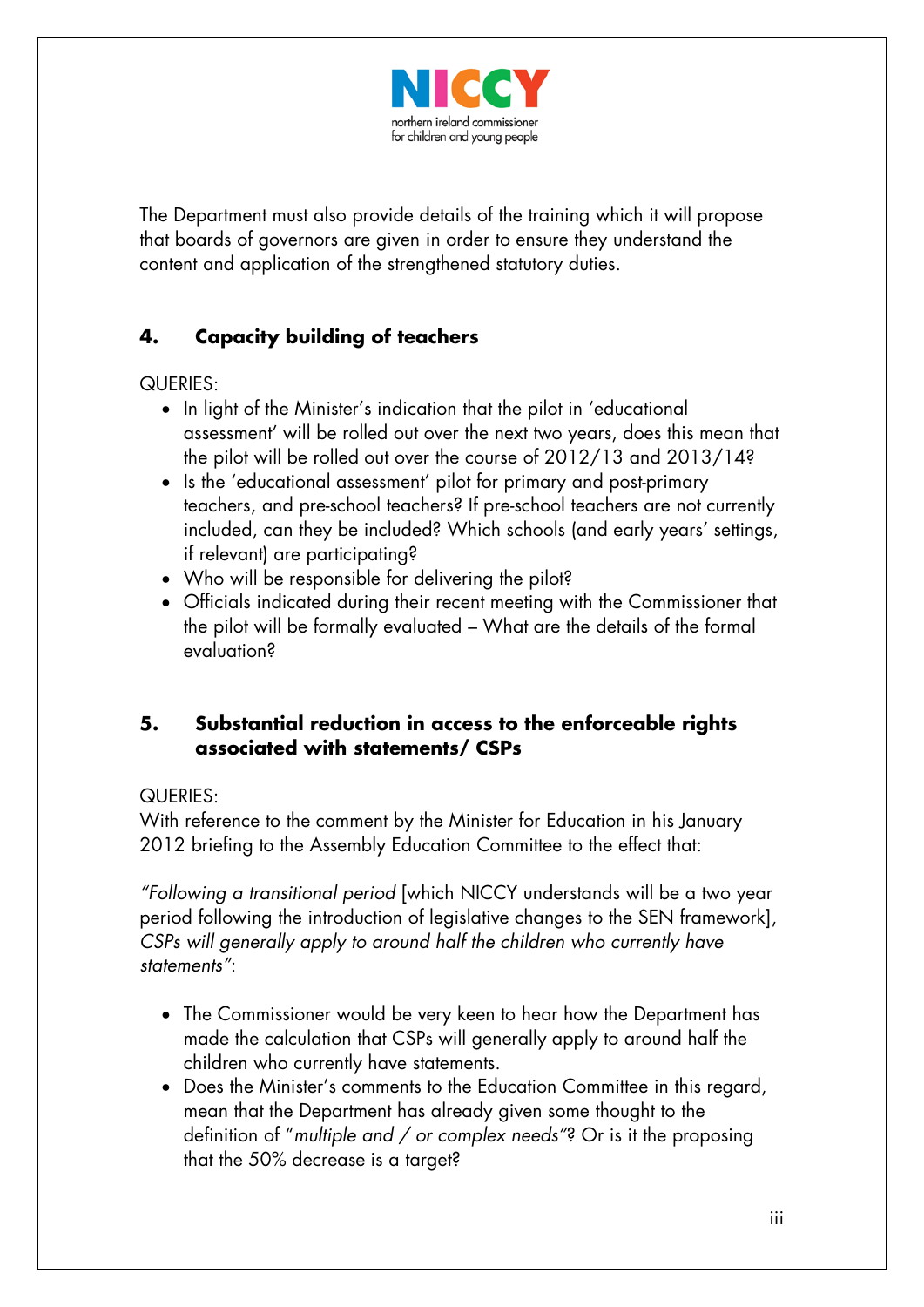

## **6. Levels of provision typically required for children with statements**

#### QUERY:

The Commissioner would be interested to know if any comparable data is collated by the Department of Education and/or by the Education and Library Boards, regarding the types of special educational needs provision and noneducational provision which have been written into statements of SEN, as necessary to meet children's SEN This would assist in determining patterns of provision/need.

#### RECOMMENDATION:

The Department has used the example of a pupil holding a statement for the primary purpose of obtaining a laptop a number of times, both in relation to the recent proposals as well as the 2009 consultation. From the numerous cases dealt with by NICCY, this example would not be typical. The Commissioner requests an analysis of a representative sample of SEN statements to determine what levels of provision are typically required for children with statements.

## **7. Awarding criteria for CSPs**

#### RECOMMENDATION:

The Department must engage fully with stakeholders at an operational level in the early development stages of the definition of *"multiple and / or complex needs"*.

#### **8. Impact on the rights of children with statements in mainstream schools who move to provision via a PLP**

#### COMMENTS:

The Commissioner is concerned for the rights, and therefore, future provision for children who currently go through the statutory assessment process and, as a result, are awarded a statement of SEN; but who will not meet the criteria required for obtaining a coordinated support plan (CSP).

The Commissioner is concerned that provision for these children will have to be made by their school through the personal learning plan (PLP). The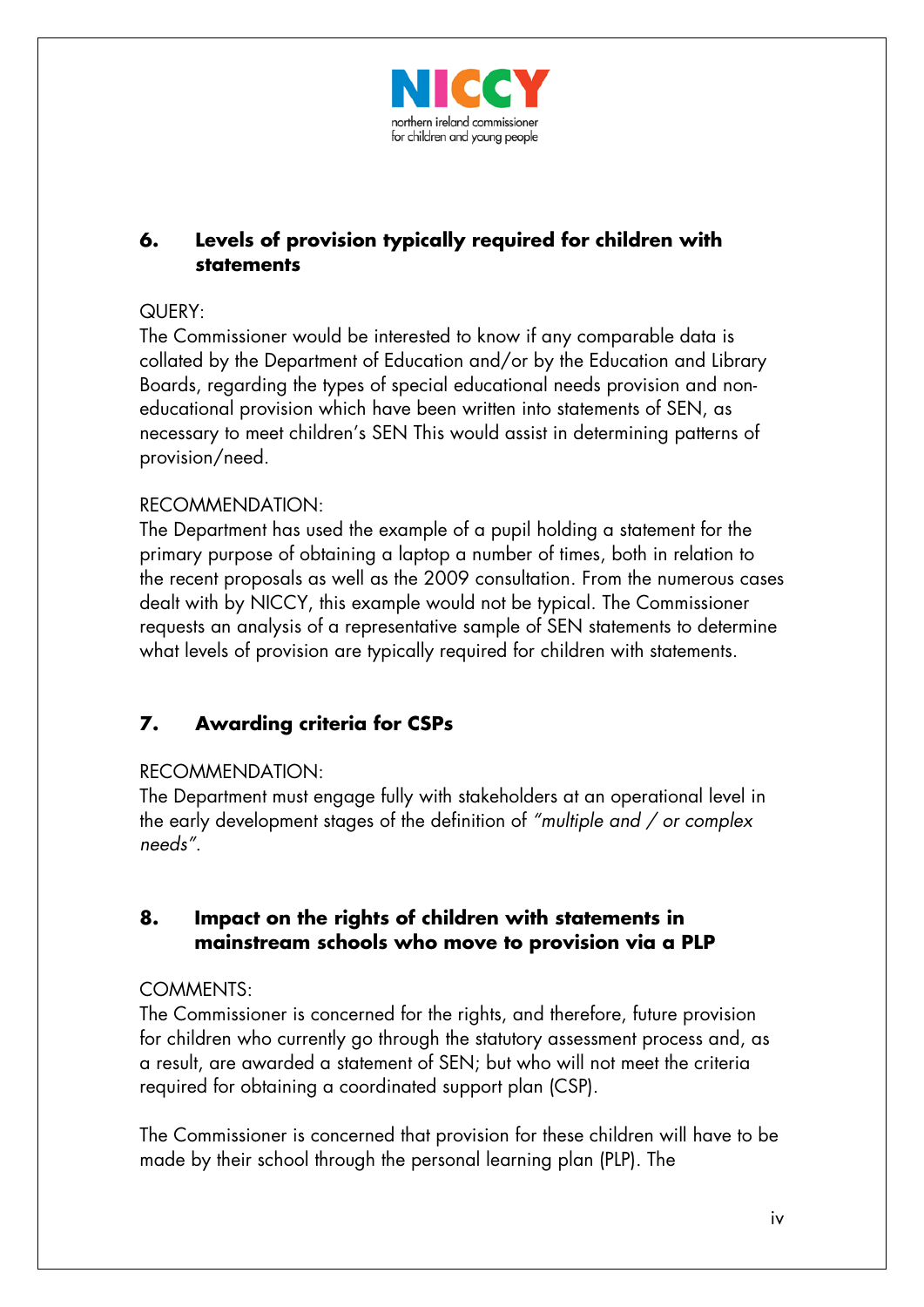

Commissioner has not been persuaded that the details of the statutory basis for PLPs will 'force' schools to make the necessary provision. The consequence could be that such children will regress in terms of their educational development.

The monitoring, evaluation and review processes for PLPs will be vital. The Commissioner expects that ETI will have a strong role in monitoring PLP delivery – school self-evaluation is not recommended.

### **9. Possible risk to inclusion of children with SEN in mainstream educational settings**

#### COMMENTS:

If CSPs are accompanied by a higher level of protection than PLPs, and access to a CSP is significantly more unlikely for pupils within mainstream educational settings, there is the potential that fewer children with SEN in mainstream education settings will have access to the additional support or resources they require.

The resulting situation could possibly influence parents in terms of triggering a preference for their child to be provided for within a special educational setting, rather than in a mainstream setting. Such a predicament would be retrogressive in terms of the implementation of Article 23(3) of the UNCRC, and the progress made towards inclusion, post-enactment of the Special Educational Needs and Disability (NI) Order (SENDO) in 2005, in line with international human rights principles, including recommendations of the UN Committee on the Rights of the Child.

## **10. The transitional period for moving from statements to CSPs**

#### RECOMMENDATIONS:

The Department must clarify the timeline for the commencement of the transitional period (it has been indicated that the transitional period will follow the introduction of new legislation), and the meaning of *"leaving school"*, within the context of its proposal that s*tatemented children who are within three years of "leaving school"* will retain their statement until *"leaving school".* 

The Department should be able to provide an estimate of the numbers of children whose provision is expected to be moved from a statement to a CSP,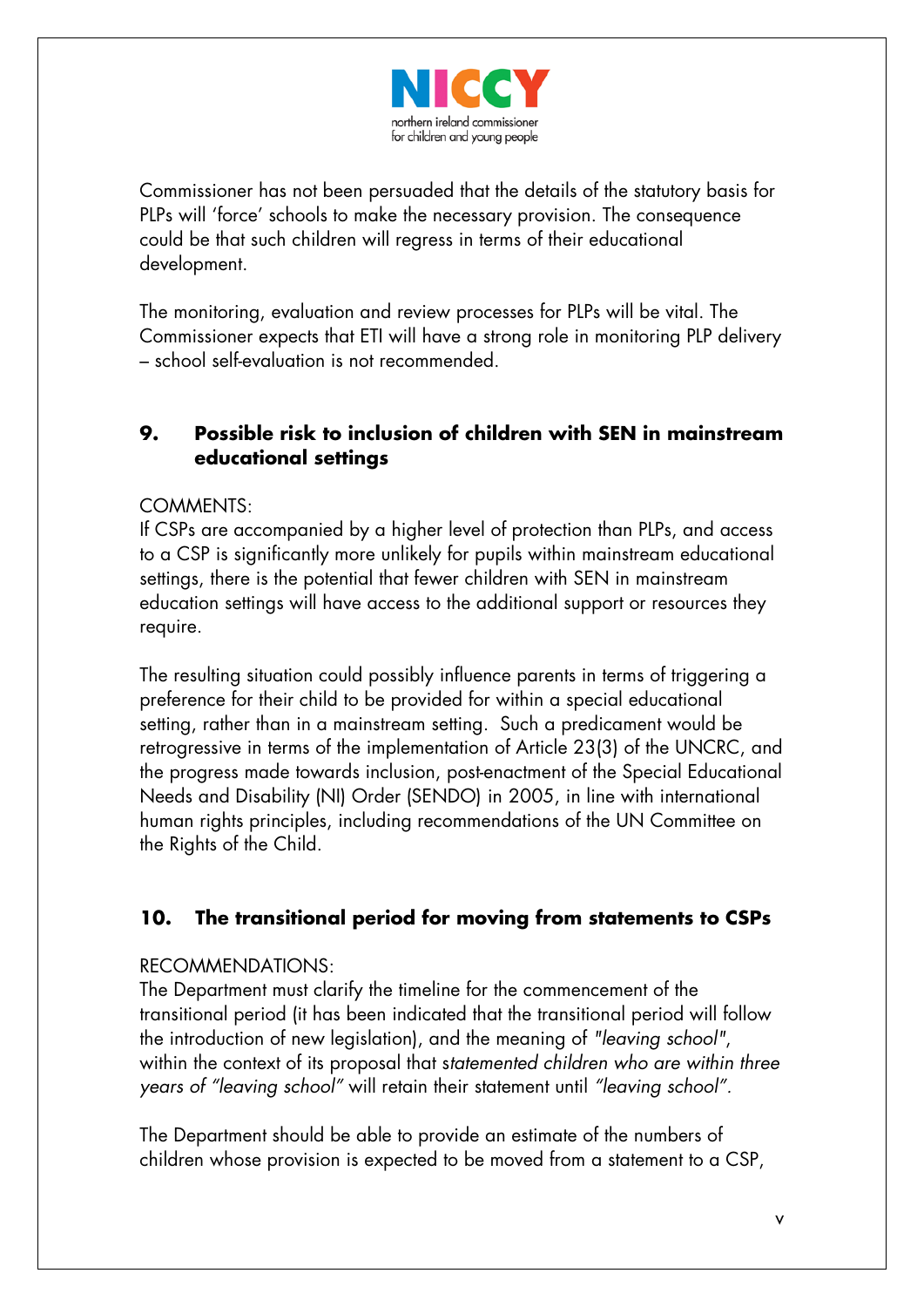

from a statement to a PLP, and from an individual education plan to a PLP. It should also be in a position to estimate the number of children who will retain their statement as part of the transitional arrangements. Indications were given in the Minister's recent briefing to the Education Committee that, following the transitional period, CSPs would apply to approximately half the number of children who currently hold statements. However, the basis for this estimation is not clear.

#### **11. Proposal to reduce the statutory timeframe to 20 weeks for the production of a CSP**

#### QUERY:

The Commissioner welcomes the reduction in the timeframe for the production of the CSP (20 weeks) as opposed to the production of a statement (26 weeks). However, should the statutory timeframe for producing a CSP be reduced even further?

This question is asked in light of the fact that the Minister has indicated that the number of CSPs is likely to be significantly less than the current number of statements, following the transitional period. This should result in significantly reducing the administrative workload, enabling any backlog to be addressed.

## **12. Interface with the health sector**

#### RECOMMENDATIONS:

The Minister for Education has indicated that DE officials have been directed to engage further with DHSSPS officials to explore if a statutory duty can be placed on health authorities to meet the health provisions set out in a CSP, and how improved multi-disciplinary working can be achieved. In this regard, the Commissioner recommends that the Department provide responses to the following questions, in order to update on the current situation:

- Have DE and DHSSPS officials now engaged to discuss the issue of a statutory duty regarding required health provisions as set out in a CSP? What is the outcome of any such discussions?
- How is joined up working between education and health being pursued at an operational level, in addition to the policy level?
- What is the role of the health sector with respect to the early years' pilot and the teacher capacity building pilot?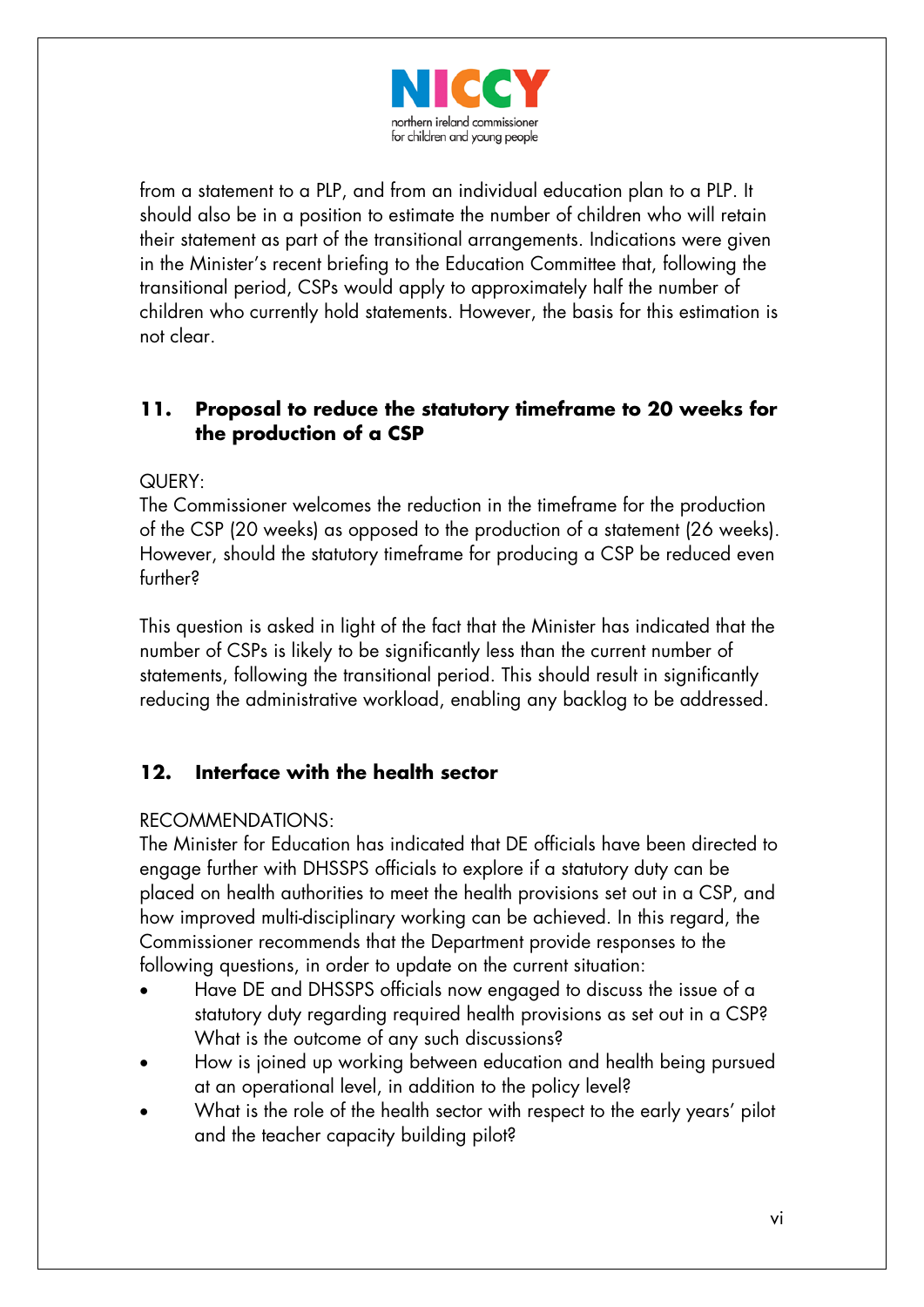

• Has DE considered any opportunities for progressing joined up working between education and health through the Children and Young People's Strategic Partnership?

# **13. Training and development: SEN resources**

#### QUERIES:

Regarding the Minister's assertion that a *"detailed SEN resource file"* has been produced and has been made available to every school:

- Is this resource file is available to primary schools and post-primary schools?
- What monitoring arrangements will be put in place to measure the extent of operational use of the SEN resource available to mainstream schools?

#### **14. Two-year pilot Postgraduate Certificate in Education for post-primary schools**

QUERIES:

- Is the pilot a discrete PGCE course covering only SEN, or is it a module that forms part of PGCE post-primary courses?
- If a discrete PGCE course is proposed for post-primary teaching students, will a similar option available for students undertaking PGCE primary or other subjects?
- Is it the intention for students who undertake the PGCE pilot to become Special Educational Needs Coordinator (SENCO) (or 'Learning Support Coordinator' (LSC) – it is proposed that the title of 'SENCO' will change to 'LSC') in schools?
- How is the course being quality assured? How is the learning from the course be implemented in the school environment?

## **15. Funding: Implications of potential increased delegation of SEN monies to schools**

#### COMMENT:

The Commissioner remains firmly opposed to the delegation of SEN funding to schools, in the absence of appropriate ring-fencing mechanisms and strict guidelines for delivery.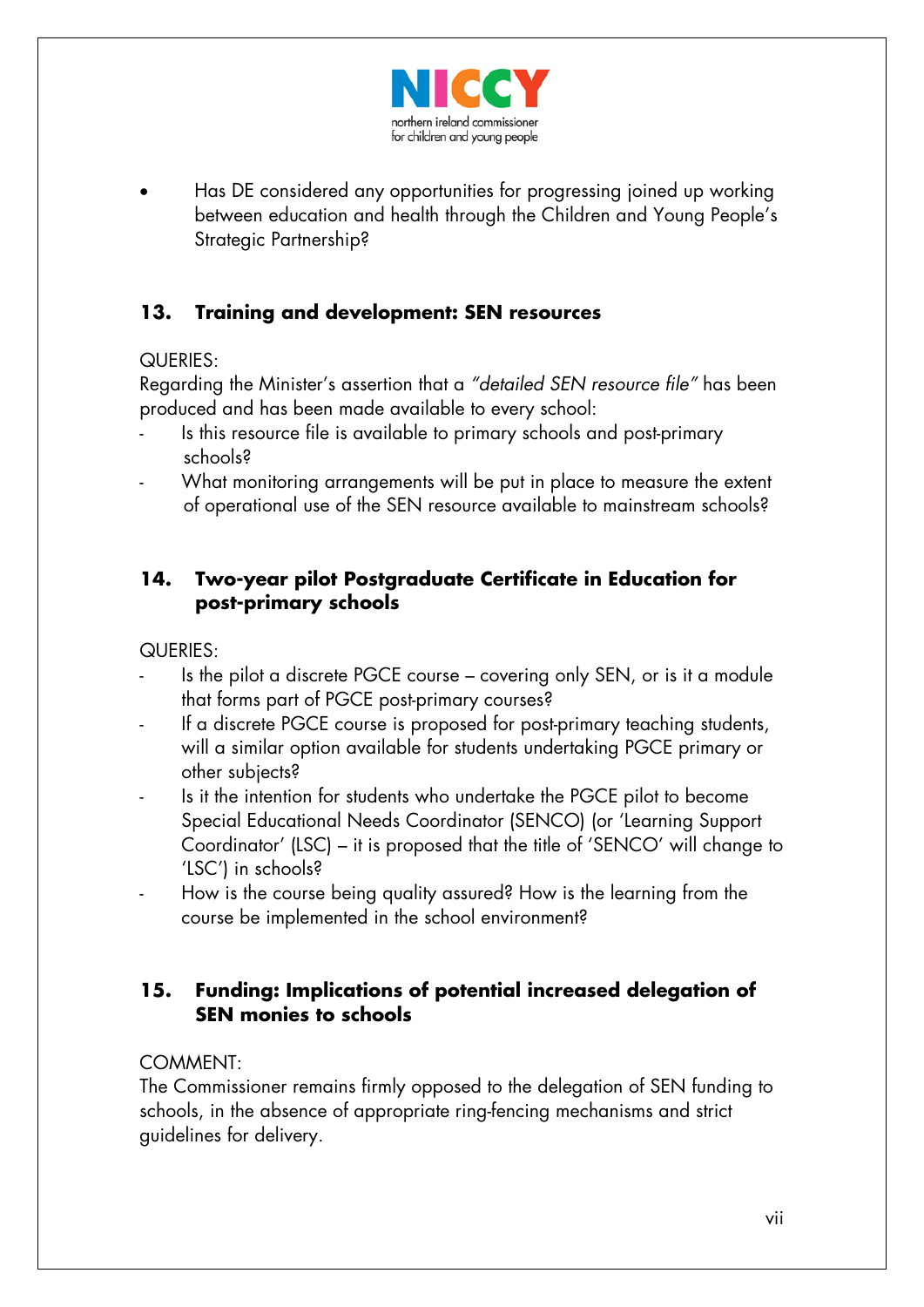

#### RECOMMENDATION:

The Commissioner understands that Departmental officials have asked that the terms of reference for the upcoming Review of the Common Funding Scheme includes a requirement to give consideration to the potential to include a SEN factor in the Common Funding Formula (CFF). If a SEN component was to be included within the Common Funding Formula, this would have to be strongly linked to outcomes for pupils with SEN.

#### **16. Proposed requirement on ELBs/ESA to set out what supports will be made available to schools and pupils with SEN**

#### RECOMMENDATIONS:

It will be essential that the range of supports *"ordinarily"* made available to schools by the ELBs/ESA will relate to those children who within Level 1 of the proposed two-level structure, that is, those children with a personal learning plan.

The range of supports *"ordinarily"* made available to schools must also be consistent across the ELBs and at a regional level.

Clarification is required regarding the budgetary arrangements for the ELBs/ESA to ensure an agreed range of supports is "ordinarily" available - the awarding of supports which are to be "ordinarily" made available must be based on objective need.

## **17. Role of learning support coordinators (LSCs)**

#### RECOMMENDATIONS:

The Commissioner is concerned that the updated proposals do not require Learning Support Co-ordinators (LSCs) (which is the proposed new title for Special Educational Needs Coordinators (SENCOs)) to be in a senior management position. It should be a prerequisite for learning support coordinators to be in a position of seniority within the school structure, particularly in light of the fact that the Department of Education's broad proposals place an emphasis on all schools achieving high standards for all children with SEN. This is also important given the recognition by the Department of Education that significant proportions of primary and post-primary schools do not currently have high standards in place for meeting SEN.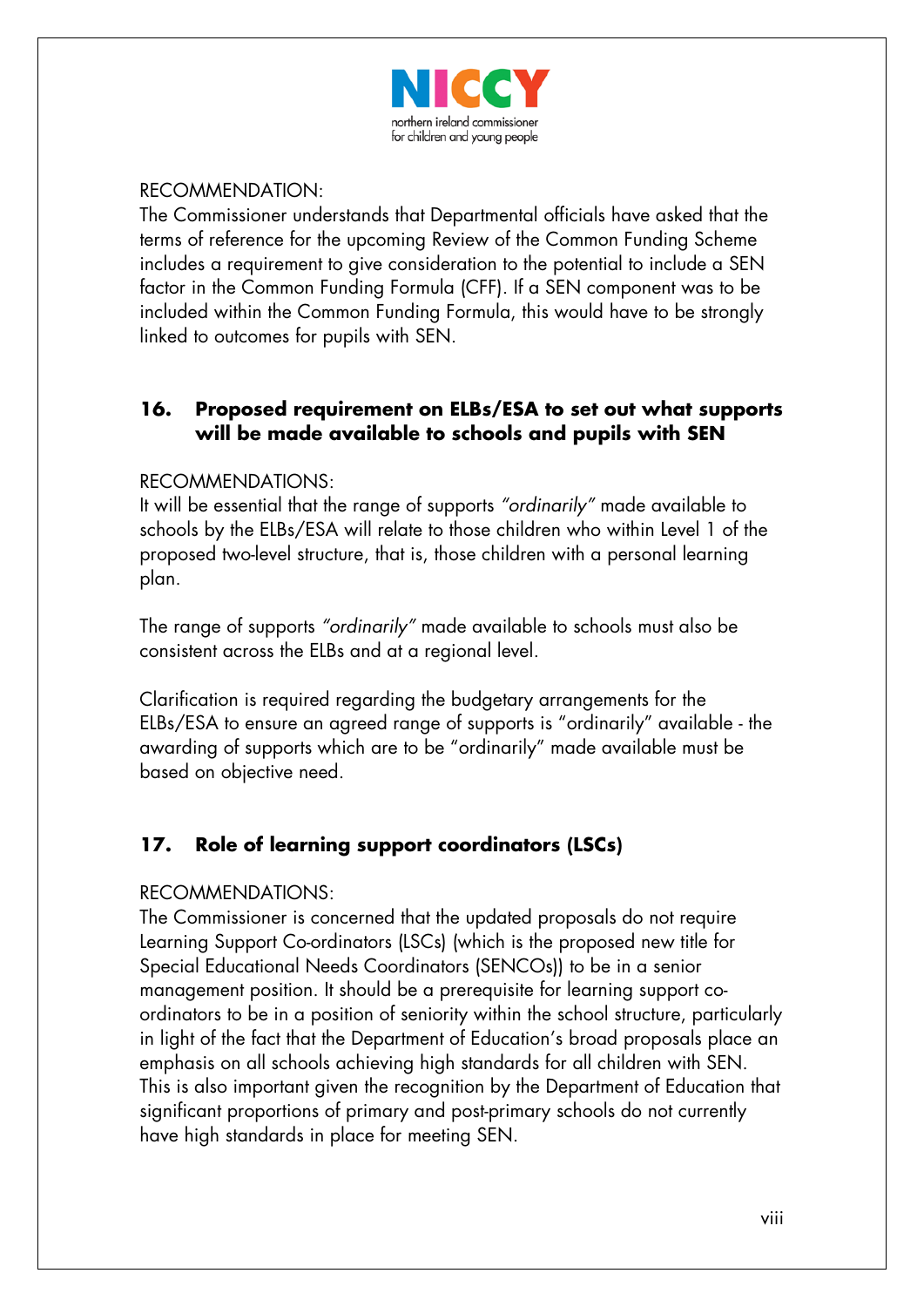

It is vital that learning support co-ordinators are in a position to negotiate access to appropriate resources and to design and lead on SEN policies in schools. If SEN is to be treated as a priority area in all schools, there should be consistency across schools in terms of the seniority of the teacher who is leading on SEN.

## **18. Annual reviews of CSPs – Impact of the annual review proposals on children's rights**

#### COMMENTS:

The updated proposals indicate that annual reviews will now be retained. However, an annual review takes place only when requested by the school or parent. This represents insufficient protection from a rights-based perspective. The Commissioner is not only critical of the proposed 'optional' nature of the annual review, but is also concerned that the proposal disregards a number of rights under the UNCRC.

In the first place, by focusing on the rights of parents and schools to request an annual review, no regard is being given to the child's right to participate in the decision-making process. This contravenes Article 12 of the UNCRC, which requires authorities to ensure that children who are capable of forming their own views are afforded the right to express and have their views taken into account in accordance with their age and maturity.

Secondly, the reliance on parents and/or the school to request an annual review potentially negates the principle of non-discrimination, as outlined in Article 2 of the UNCRC. These arrangements mean there is the potential for discrimination against children from lower socio-economic backgrounds and children whose parents' lack capacity, etc. Where parents are not fully aware of the value of triggering an annual review, or where parents lack confidence, or resources, to enable them to engage in the decision-making process, the opportunity for a formal review of a child's situation could be lost.

# **19. Value of formal review of CSPs**

#### COMMENT:

The Department has indicated that it does not view annual reviews of CSPs as a necessary or effective mechanism. Rather than making annual reviews optional, the Commissioner would argue that it would be more appropriate to consider ways of improving the overall review process.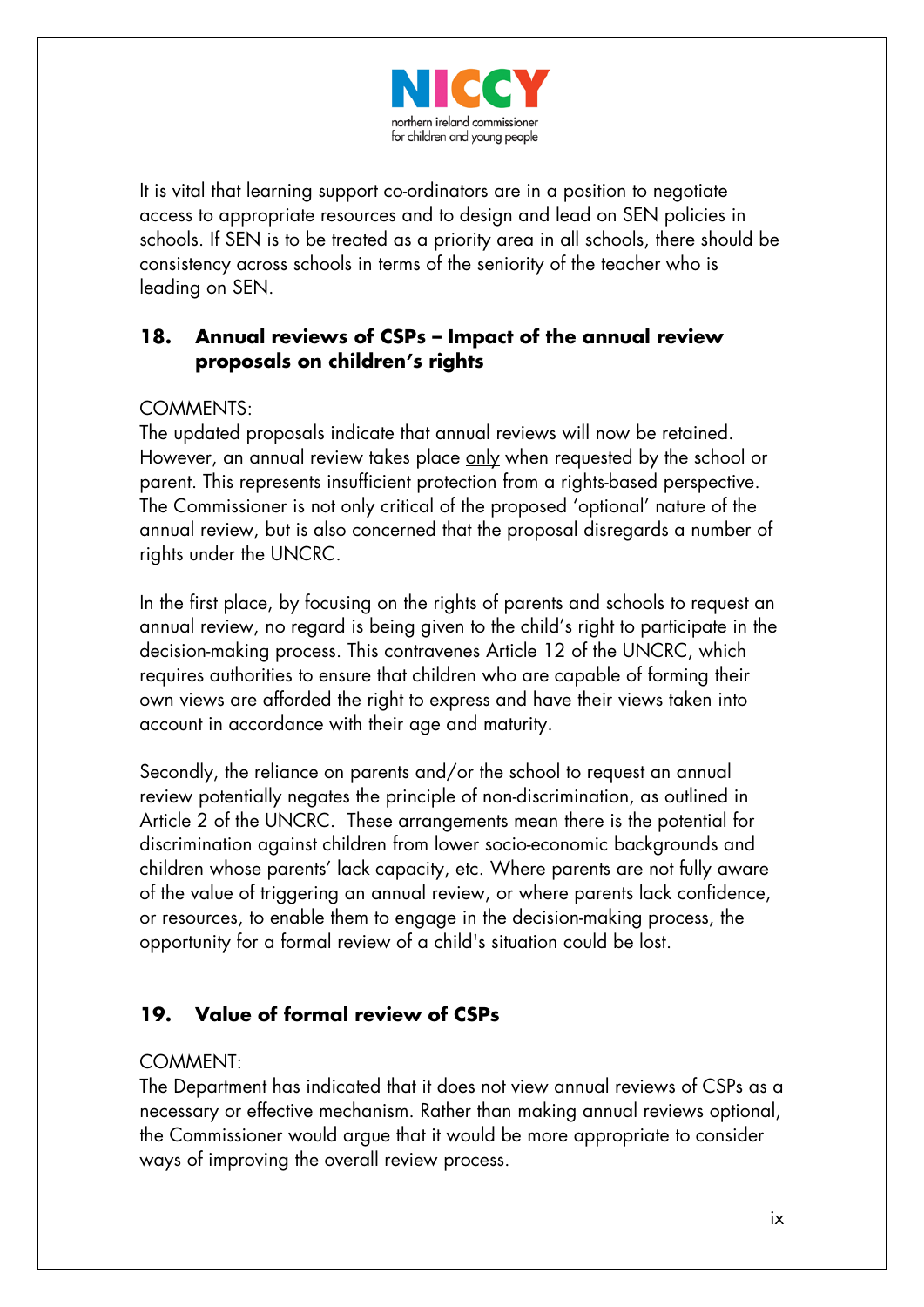

# **20. Transitions**

#### COMMENT:

The 2009 consultation proposals suggested that access to transition services should be extended beyond pupils with a statement/CSP to include any pupil with SEN. The Commissioner welcomed this proposal in her response to the 2009 consultation. However, given that there has been no update on this proposal, it is not clear whether this will be actioned.

#### RECOMMENDATIONS:

Access to transition planning will become increasingly vital as the number of statements is reduced. It will be absolutely essential that the Department ensures that children with PLPs have the same rights of access to avail of transition planning services as children with co-ordinated support plans.

#### QUERY:

The Commissioner would request further information regarding how the Department has considered the question of how access to transition services for all children with SEN will be guaranteed?

#### **21. Continued lack of progress on implementation of the child's right of access to the Special Educational Needs and Disability Tribunal (SENDIST)**

#### COMMENTS:

There is still no movement on this issue in Northern Ireland (NI), with the result that children still do not have the right to make an independent appeal to SENDIST. In addition, there, is no formal mechanism for ensuring that their voices are heard as part of the appeal process.

The Commissioner was advised during her recent meeting with officials that the Minister wishes to await the outcome of the programmes in England and Wales piloting an independent right of appeal for children, before he makes any decisions regarding children having a right of appeal to SENDIST in NI. The Commissioner opposes this position in light of the clear guidance from the UN Committee on the Rights of the Child. It is not acceptable for the Department to deny the rights as enshrined in Article 12 in this manner, particularly given the progress on this matter in England and Wales.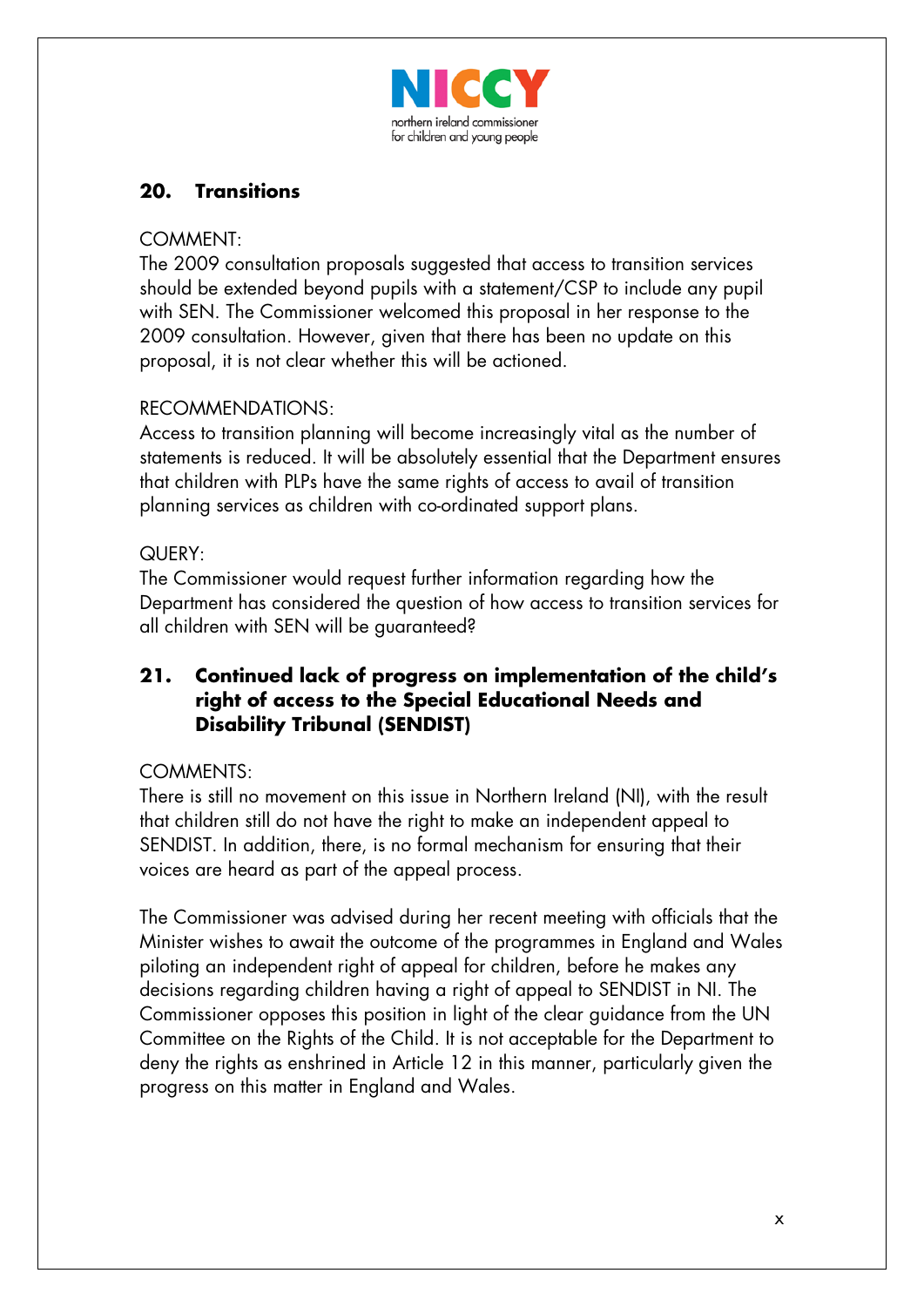

RECOMMENDATIONS:

The current Review process presents an ideal opportunity to embed pupils' Article 12 rights in relation to access to SENDIST. The Commissioner strongly advises the Minister to progress this matter.

In parallel to this, the Review should urgently address the current barriers regarding access to SENDIST for lower income families – specifically, the current lack of access to legal aid for representation at SENDIST.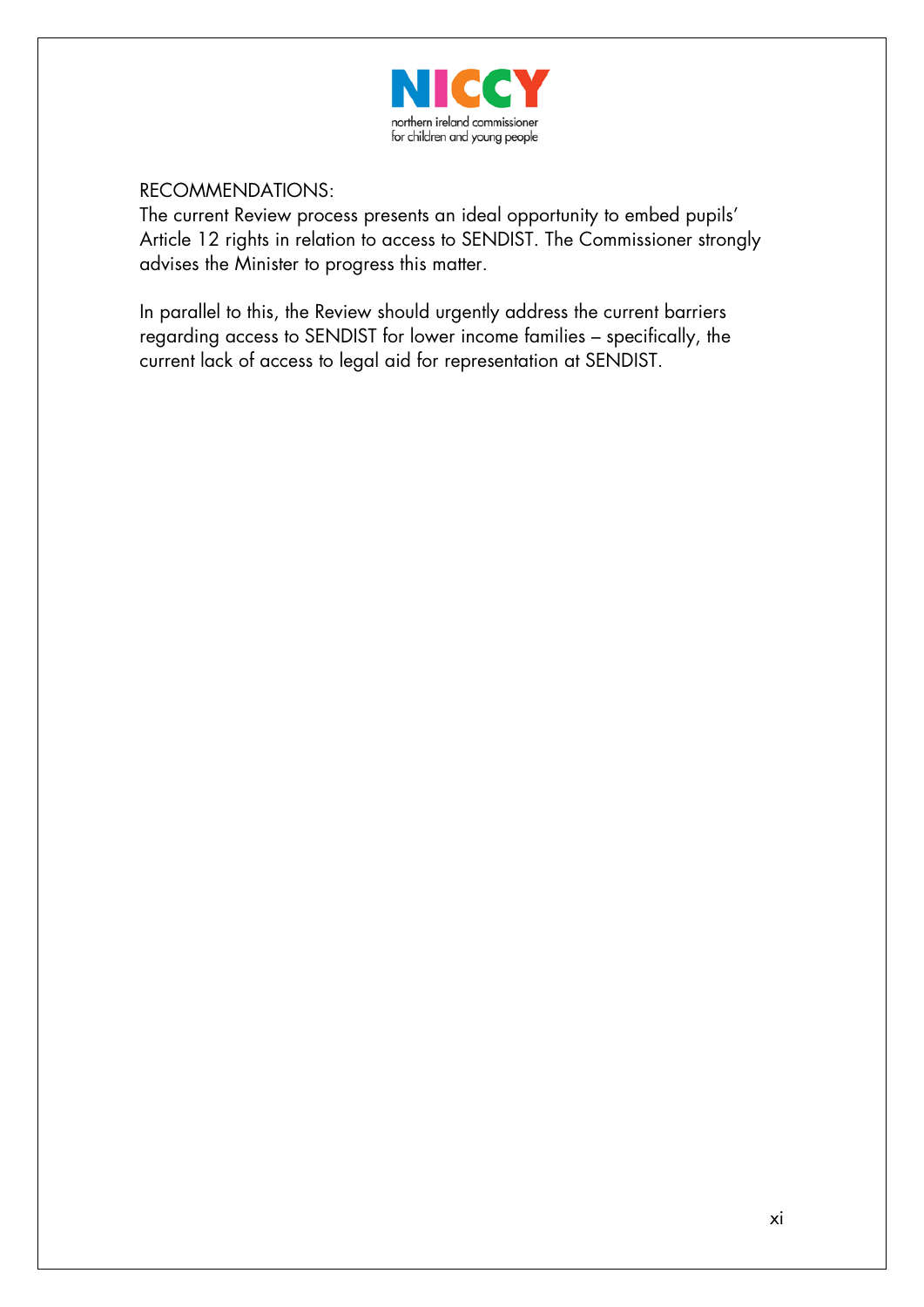

# **1.0 Role of the Children's Commissioner**

The Commissioner's primary aim under The Commissioner for Children and Young People (Northern Ireland) Order 2003 is to safeguard and promote the rights and best interests of children and young people in Northern Ireland (NI). This includes children and young people from birth up to 18 years of age, or 21 years where a child or young person has a disability or experience of being in care.

NICCY has a strong interest in the development of the Department of Education's (DE's) policy proposals regarding the Special Educational Needs (SEN) and Inclusion Review. The Commissioner's primary concern in relation to the policy proposals is the need to promote and safeguard the rights and best interests of the children most affected by the Department's plans.

In providing this advice to the Department, the Commissioner is acting by virtue of her statutory duties and powers outlined in the Commissioner for Children and Young People (NI) Order 2003, including:

- The article 7(2) duty to keep under review the adequacy and effectiveness of law and practice relating to the rights and welfare of children.
- The article 7(3) duty to keep under review the adequacy and effectiveness of services for children by relevant authorities.
- The article 7(4) duty to provide advice to relevant authorities on matters concerning children's rights or best interests.
- The article 8(2) power to issue guidance on best practice in relation to any matter concerning the rights or best interests of children and young people, after consultation with such bodies or persons as the Commissioner thinks appropriate.

The Department of Education is a 'relevant authority' for the purposes of the 2003 Order.

The rights and best interests of children and young people are the Commissioner's paramount considerations in determining how to carry out her work, and the 2003 Order requires the Commissioner to have regard to any relevant provisions of the United Nations Convention on the Rights of the Child (UNCRC). In exercising her functions, the Commissioner must take reasonable steps to ensure that the views of children and young people and their parents are sought.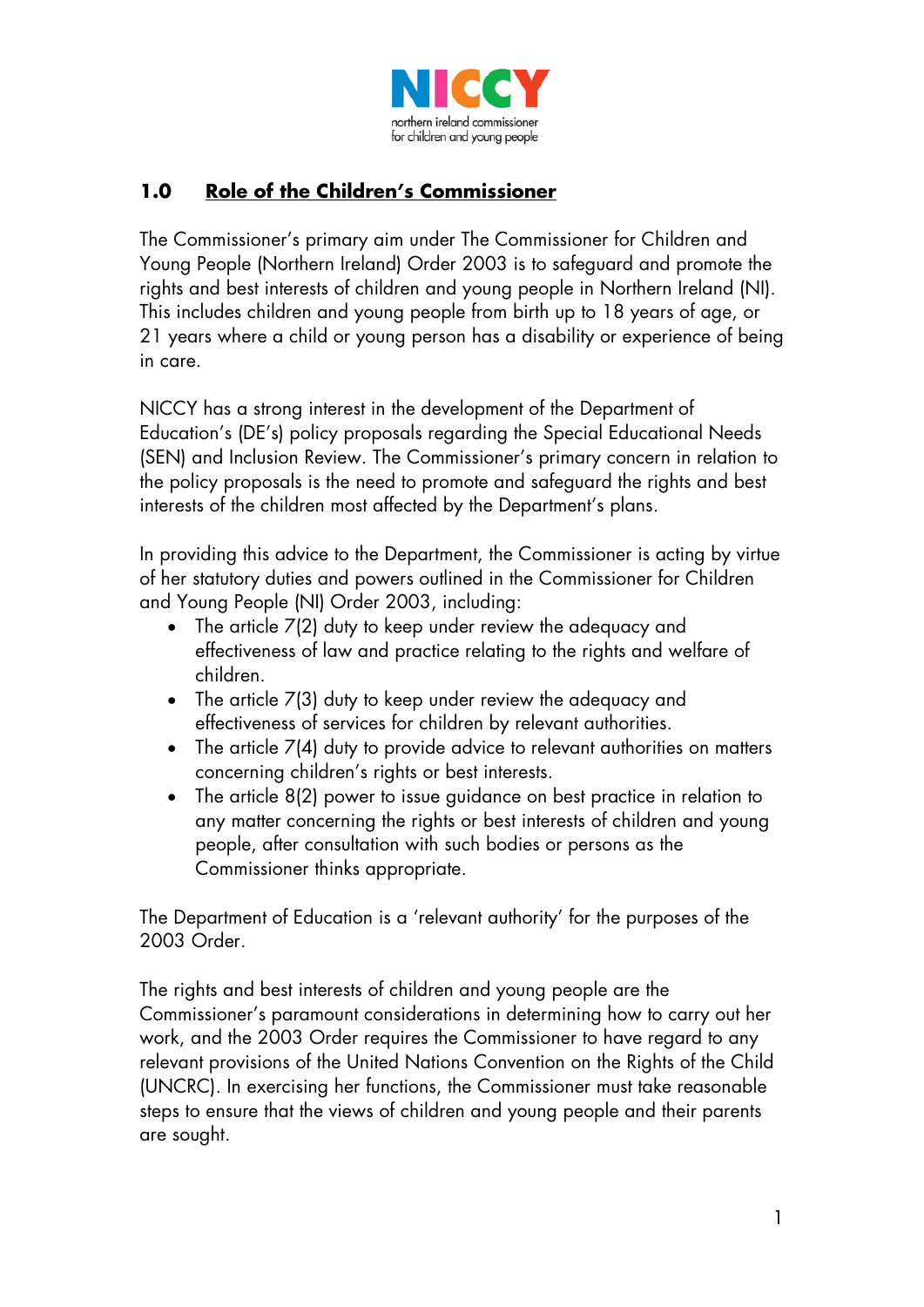

# **2.0 Summary of the Department of Education's plans**

The plans for reviewing the system of support for children with special educational needs plans include replacing the current statement of SEN with coordinated support plans and reducing the current five-stage process to twolevels. CSPs will only be available to children who are assessed as having 'multiple and/or complex' needs, according to a legislative definition which is to be developed. The plans also include placing a legislative duty on boards of governors to produce a personal learning plan (PLP) for children with SEN, which will replace the individual education plans within the current SEN framework.

In addition, there are proposals to develop the capacity of schools to provide for children with special educational needs, and to roll out a number of pilots on improving early identification and assessment of needs in early years' settings. It is also proposed to improve the interface between education and health sectors.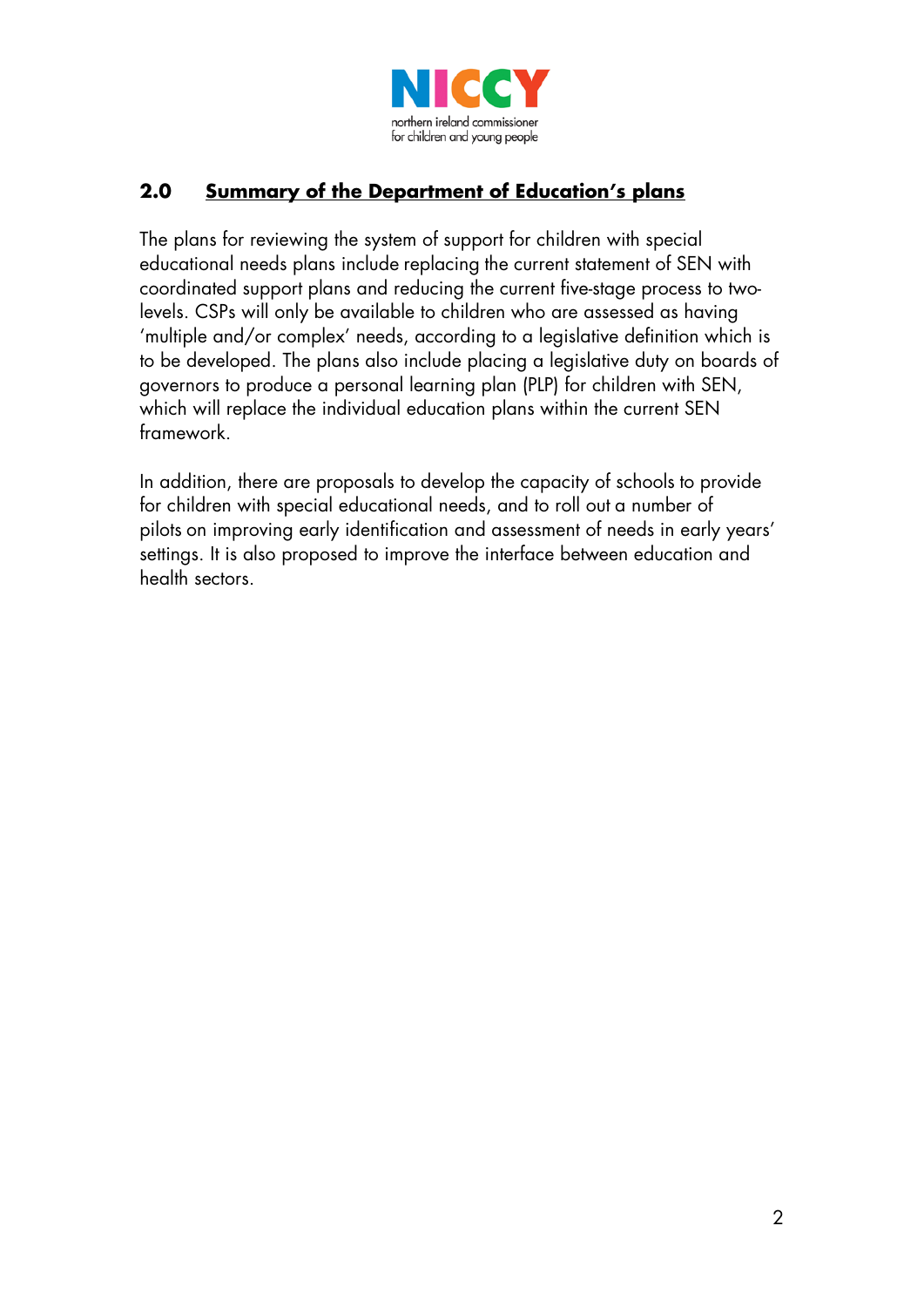

## **3.0 Critique of the Department of Education's engagement with stakeholders**

A number of overarching recommendations are included immediately below. The Commissioner believes that the Department's process of engagement with stakeholders is absolutely crucial to the review of the SEN framework.

#### **Recommendations**:

**The Commissioner's overarching recommendation regarding the current SEN and inclusion proposals is to urge the Minister to continue to engage with stakeholders. The following actions are recommended:**

**The Minister must act on the concerns already expressed by parents, stakeholders working at the operational level (and those representing them) and oversight bodies including NICCY. This should involve making necessary changes to the Department's plans in order to better protect the rights of children with SEN, and providing further details on the Department's proposals, which may alleviate some concerns.**

**The Minister must ensure that the Department meaningfully engages with children and young people with SEN, and ensure that the developing SEN and Inclusion policy is informed by this engagement. The Department has indicated to the Commissioner that it wished to complete any such engagement with children and young people by February 2012, as the Minister intends to finalise his proposals by then. The Commissioner does not believe this would be possible, and recommends that the Department consider a longer term plan of engagement, further proposals for which are outlined in this section.** 

#### **3.1 The Department's communication of the Minister's updated proposals**

The Commissioner believes that there has been somewhat of a vacuum, in terms of Departmental engagement, between the ending of the consultation period on the SEN and Inclusion Review in January 2010 and the update in January 2012.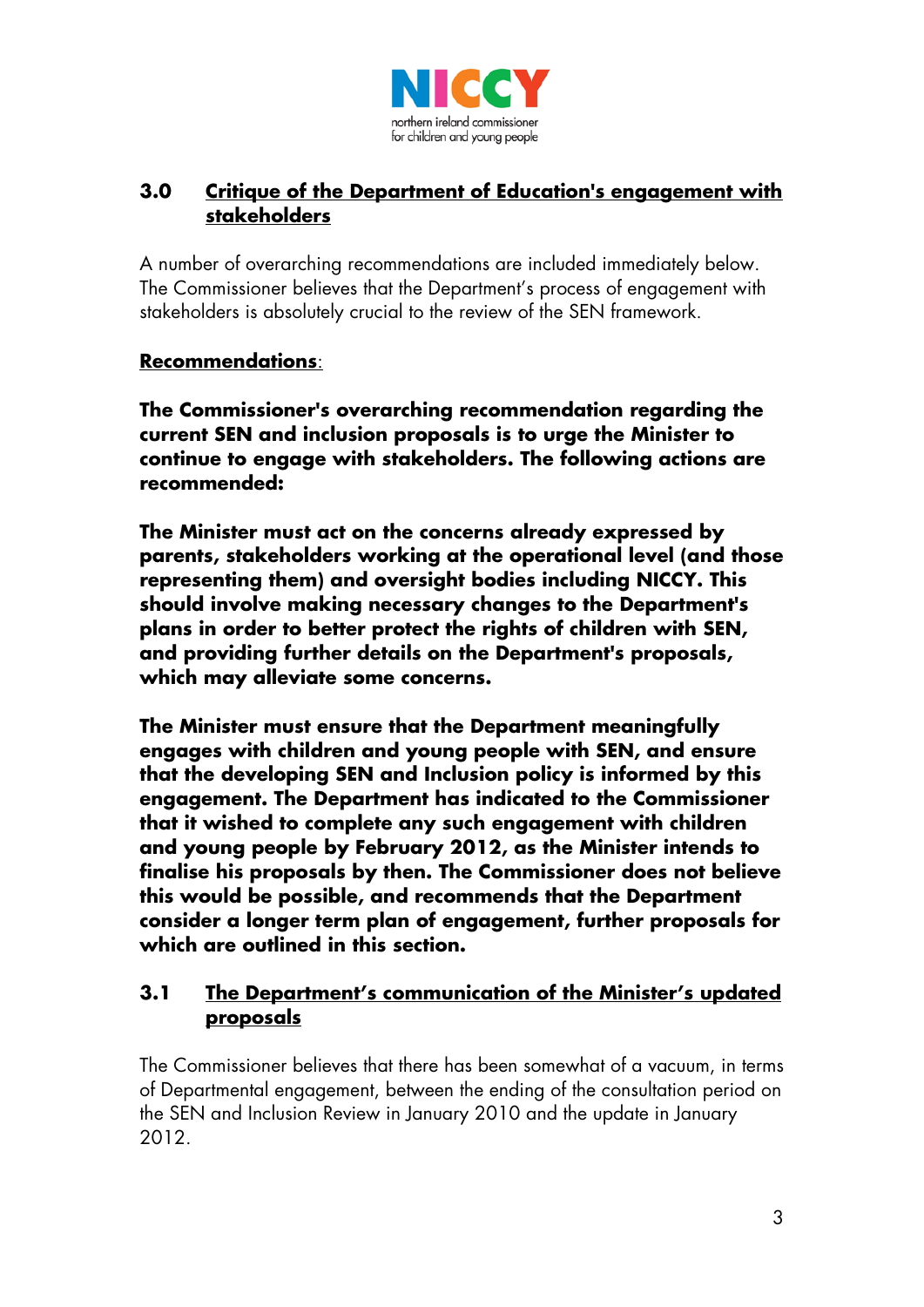

While some sense was given from the Department in 2010 that an update would be forthcoming regarding the SEN and Inclusion consultation, the briefing to the Education Committee on 18 January, the contacting of stakeholders to discuss the updated proposals with officials, and the subsequent publishing of the 'Summary Report' on 31 January, has been quite closely managed by the Department.

The Commissioner is not entirely clear how much willingness there is from the Department to allow the Minister's proposals to be influenced by stakeholders' views communicated to them during the February round of engagement. The Commissioner urges the Department to undertake ongoing engagement beyond February. The Commissioner's perception, from a number of stakeholders in the voluntary sector and from the views expressed by parents in the media, is that the Minister has not yet established confidence in his proposals.

## **3.2 The Department's plans regarding the establishment of 'reference groups'**

During their recent meeting, the Department informed the Commissioner of plans to establish ten themed reference groups, which would cover the main SEN and Inclusion proposals. It is understood that official wished to include 15 to 20 representatives in each reference group, among which would be parents, voluntary sector and school stakeholders. It was indicated that the Minister wishes to receive feedback from the reference groups by the end of February, and that officials had arranged 20 timeslots to ensure that the reference groups could each meet twice during that period.

The Commissioner welcomes the establishment of reference groups, however, has some concerns that the timescale for reporting to the Minister is ambitious. Now that the timescale for the reference groups to meet has passed, **the Commissioner requests an update from the Department regarding the outcome of the reference groups, and whether the Department was able to meet the Minister's targets.**

## **3.3 Queries regarding the Department's engagement with parents**

The Commissioner is particularly interested to hear what level of parental engagement has been achieved during the Department's recent round of engagement with stakeholders, including through the reference groups. The Commissioner's statutory remit requires her, when exercising her functions, to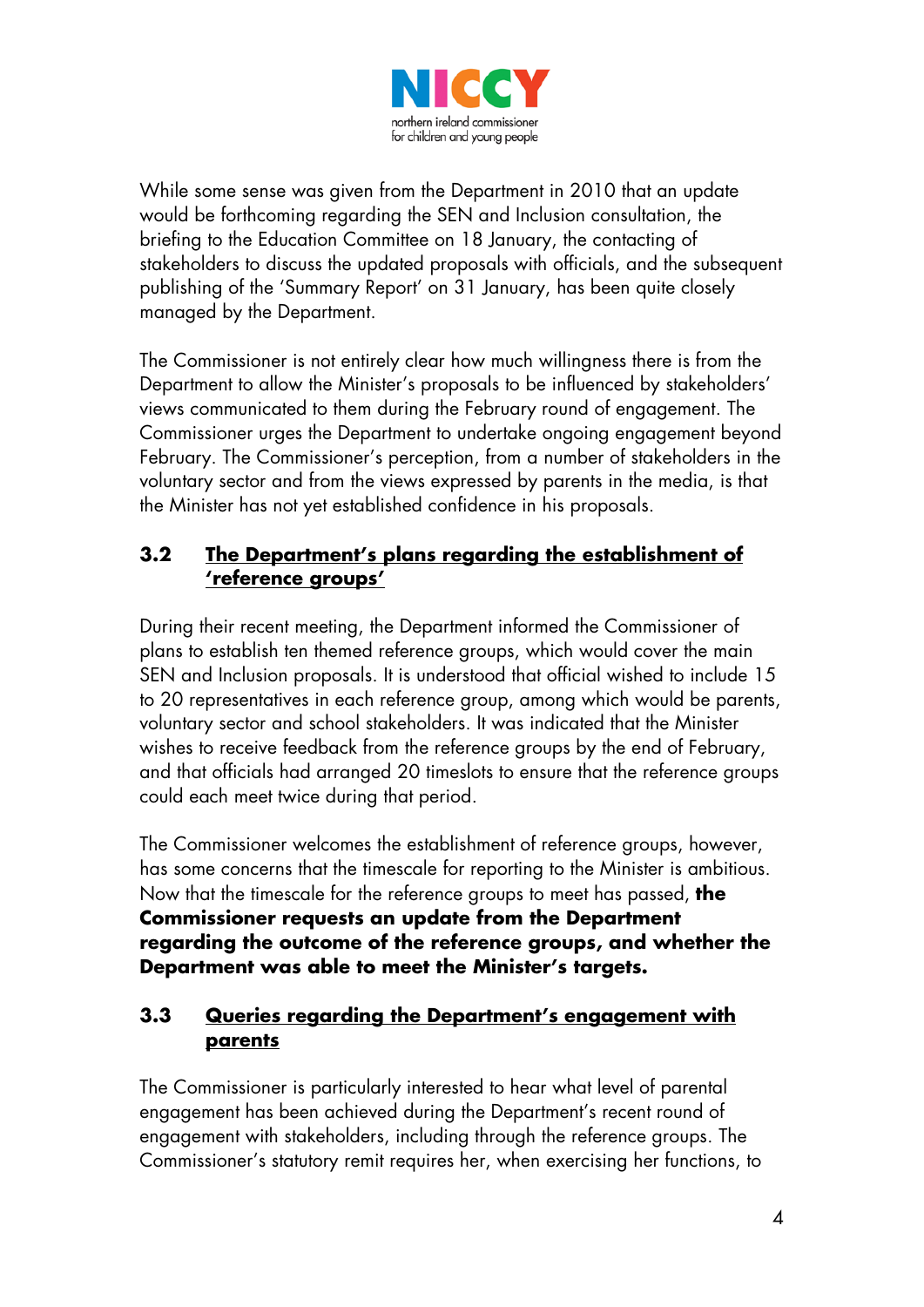

take reasonable steps to ensure that the views of parents are sought. A recommendation was made by the Commissioner in her January 2010 response to the SEN and Inclusion consultation exercise regarding the need for greater engagement in the SEN and Inclusion Review, given the Commissioner's perception that the consultation process generated a significant level of parental distrust in the Department's plans:

*"NICCY would be happy to support real engagement between the Department and parents. Additionally, parents support organisations, such as Parenting Forum* [now 'Parenting NI']*, may be able to provide advice on this"* (the full list of the Commissioner's recommendations in response to the consultation exercise is included as an appendix to this paper).

During the recent meeting with officials the Commissioner particularly queried how the Department intended to achieve parental engagement in order to inform officials' feedback to the Minister by end of February. The Commissioner specifically asked what contact had been made with parent representative bodies to inform the Department's round of engagement during February. The Department assured us that it believed that their plans for establishing the reference groups would allow for an appropriate standard of parental engagement.

**The Commissioner recommends that the Department outline what level of engagement it achieved with parents during the February round of engagement, including how parents were ultimately recruited to the reference groups. The Commissioner would be interested to hear if the Department was able to achieve representation of parents of children without statements, particularly those who are currently on stages 2 and 3 of the SEN register (in addition to children with statements of SEN), and parents of different social classes (given the Commissioner's particular concerns that lower income families are not discriminated in any way as a result of the ultimate changes to the SEN framework).**

#### **3.4 Engagement by the Department with children and young people**

The Department has recently indicated to the Commissioner that the consultation exercise on the SEN and Inclusion proposals did not generate much meaningful feedback from children and young people. The Commissioner was not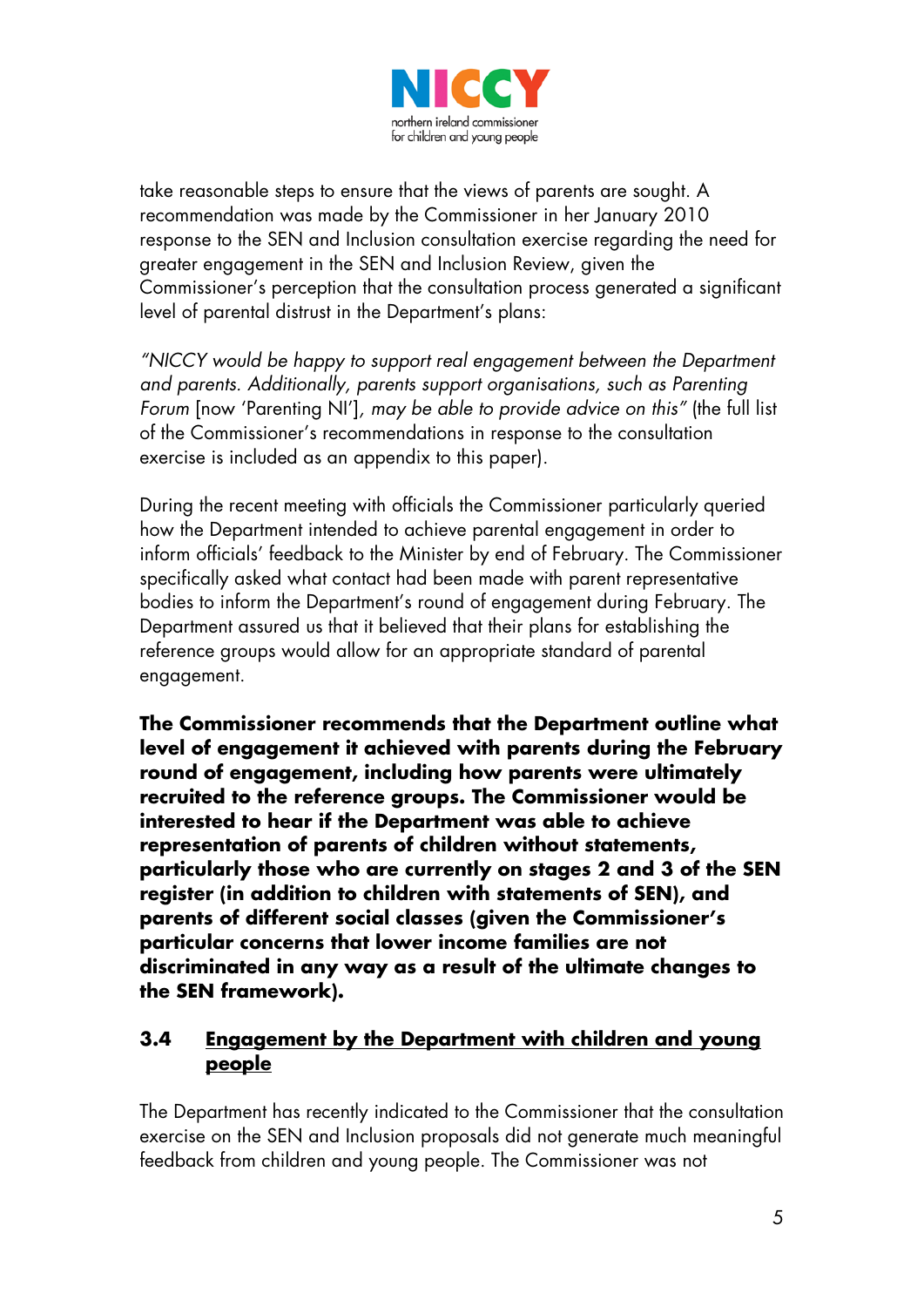

surprised by this. For quite some time now, the Department has been aware of the Commissioner's dissatisfaction with the way in which the Department managed the engagement process with children and young people during the consultation process.

Department officials indicated to the Commissioner that the Participation Network provided support to the Department in the matter of the Department's engagement with children on the consultation proposals in 2009. The Commissioner's concerns regarding the Department's engagement with children on the SEN proposals should not in any way be interpreted as having any association with the Participation Network. It is the Commissioner's standard policy to refer all statutory agencies to the Participation Network to seek consultancy support on effective engagement with children. It is the Department's responsibility to follow this through.

Consulting with children and young people on complex policy proposals requires a significant level of commitment, not least when the policy proposals in question are as complex as the proposed changes to the SEN framework, and when the target children and young people have special educational needs. However, this in no way prevents effective engagement. Indeed, the Commissioner on a number of occasions has cited the example of the Department of Education's consultation work with young people on the development of the 2011 'Community Relations, Equality and Diversity in Education Policy' as a good example of meaningful engagement.

The Commissioner does not see any value in repeating her concerns expressed on the manner of the engagement with children and young people during the consultation period. However, there are a number of concerns regarding the absence of engagement post-consultation, which must be addressed.

## 3.4.1 *Consultation responses from children and young people*

As stated above, the Department recently indicated to the Commissioner that the consultation exercise did not generate much meaningful feedback from children and young people. The Commissioner has since reviewed Appendix 9 of the Department's 'Summary Report' of responses to the consultation, which reproduces the responses to the consultation which the Department received from children and young people.

Despite the Department's concerns, from a brief scan of Appendix 9 it is clear that there is useful feedback contained within the responses sent in from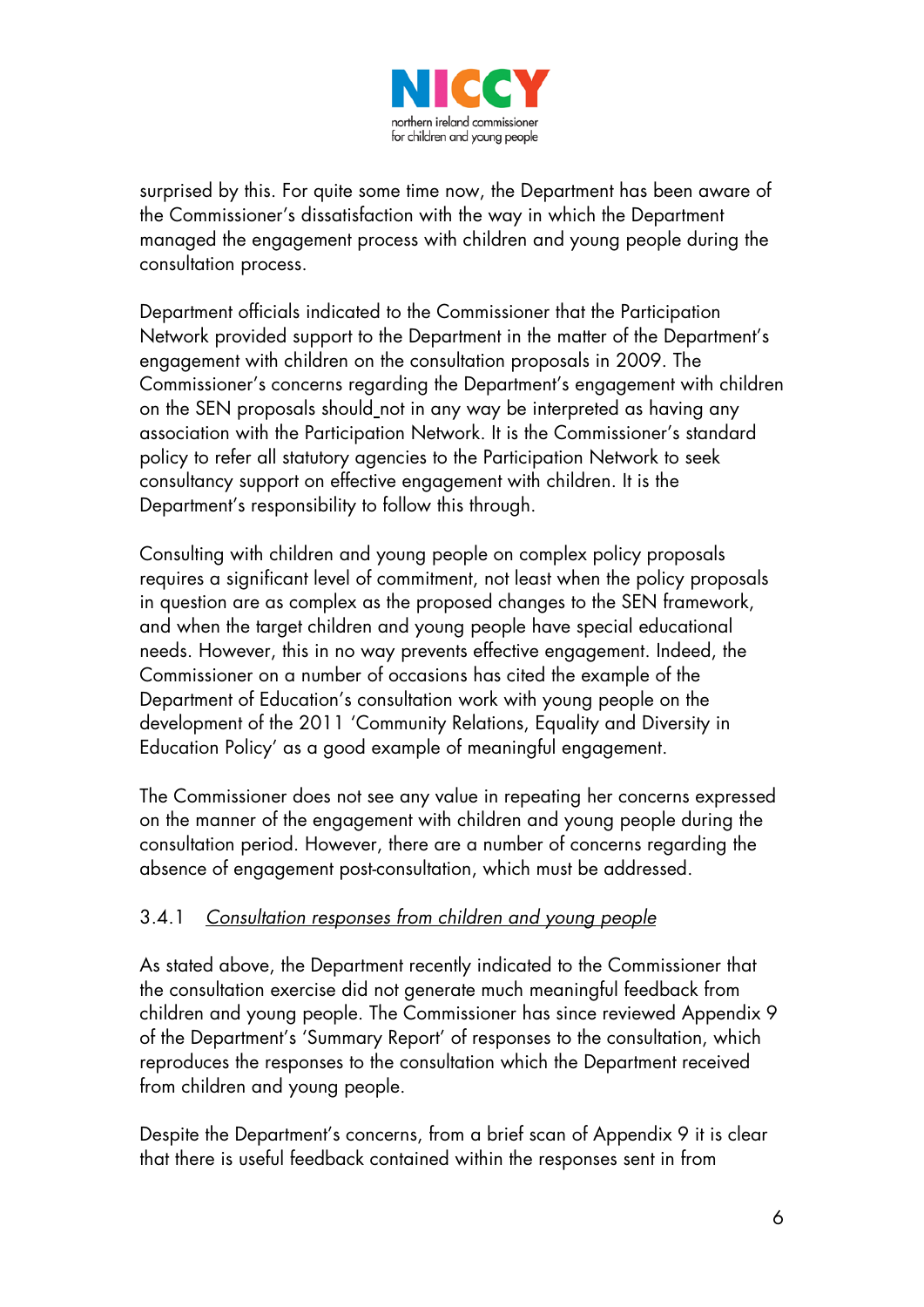

children and young people. While any analysis of this feedback would need to be contextualised by the presumed lack of overall representativeness of the respondents, the feedback is valuable, given that it is the only concrete feedback which the Department has received to date. Through a brief scan of the responses, key themes are apparent.

It is presumed that no analysis has been undertaken to date of the responses from children and young people, since no indication of this has been given in the consultation document. **The Commissioner recommends that the Department of Education undertake a brief analysis of responses to the consultation from children and young people (this should be contextualised by the clear limits to the representativeness of the sample) and outline how the views will influence the development of the policy.**

## 3.4.2 *Consultation with children and young people post-consultation*

The Commissioner's statutory remit requires her, when exercising her functions, to take reasonable steps to ensure that the views of children and young people are sought.

Despite the Commissioner's Office having made offers to the Department to advise further on the development of the SEN policy post-consultation, the Commissioner was not approached until her recent meeting with the Department on 6 February.

In light of the Department's difficulties with engaging with children during the consultation period, the Department asked the Commissioner for advice regarding how consultation might be meaningfully achieved at the current stage in the development of the policy proposals. Officials indicated to the Commissioner that any such engagement would need to be completed by February 2012, as the Minister intends to finalise his proposals by then. The Commissioner is of the belief that meaningful engagement would not be possible within such a short timescale.

It is disappointing that the Department has allowed a two-year period to pass before approaching the Commissioner with a view to planning and completing engagement with children and young people with SEN within a matter of weeks.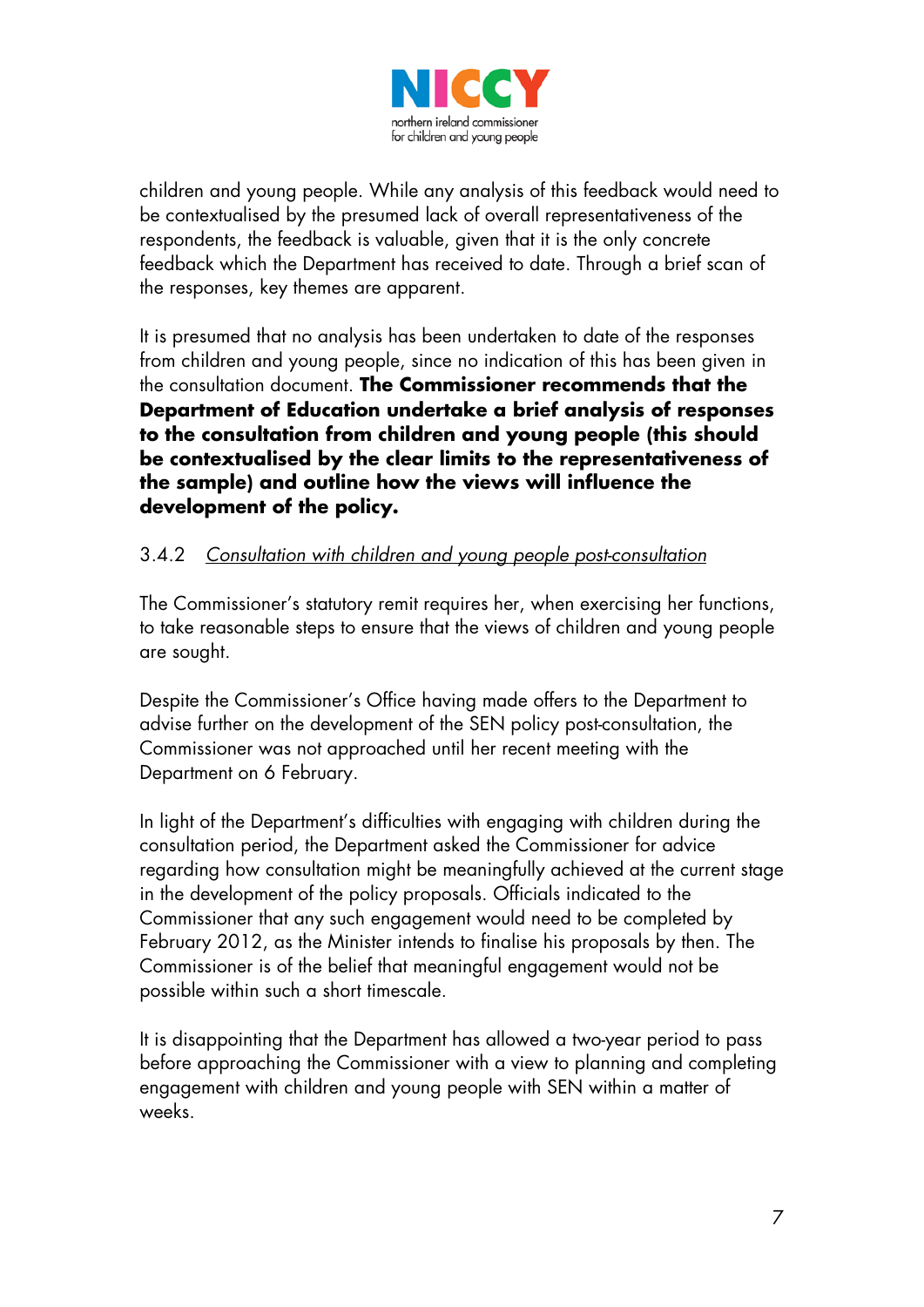

### 3.4.3 *Advice to the Department on how it can achieve feedback*

The Commissioner recommends that the Department consider a longer term plan of engagement with children and young people with special educational needs. It would be particularly important for the Department to hear the views of children and young people who do not have statements, particularly those children who are stages two and three of 'Code of Practice on the Identification and Assessment of Special Educational Needs'. Longer term engagement could involve the organisation and facilitation of focus groups of young people accessed via representative groups. The development of appropriate tools for consultative focus groups could be developed in partnership with representative groups with expertise in pitching materials at the appropriate level(s) for children with SEN. In particular, the Participation Network may be able to provide support.

Department officials should also consider going into schools to meet children and young people in their own environment – this would be an incredibly valuable mechanism – and the Commissioner believes this should be common practice within the Department of Education.

The Department has indicated to the Commissioner its belief that it would be difficult to consult with children on the high level themes associated with the SEN and Inclusion Review. The Commissioner believes that the Department will achieve more relevant feedback by asking for children's views on the issues that most impact on them on a day to day basis. Children and young people should be made to feel that their contribution is valued; this could be as low level as consulting on their views of some of the terminology used within the revised SEN framework, or on influencing how capacity building of teachers is undertaken. The Department obtain children and young people's views regarding how they feel they could more effectively participate in the processes associated with the SEN framework, including for example, the lack of a right to appeal to the SEN and Disability Tribunal.

#### **The Commissioner would be happy to engage in further discussions with Officials regarding how feedback from children and young people can most meaningfully be achieved.**

#### 3.4.4 *Value of existing research on views of children and young people*

The Commissioner is aware that a report was published in 2010 by the Staff Commission for the Education and Library Boards on the experiences of pupils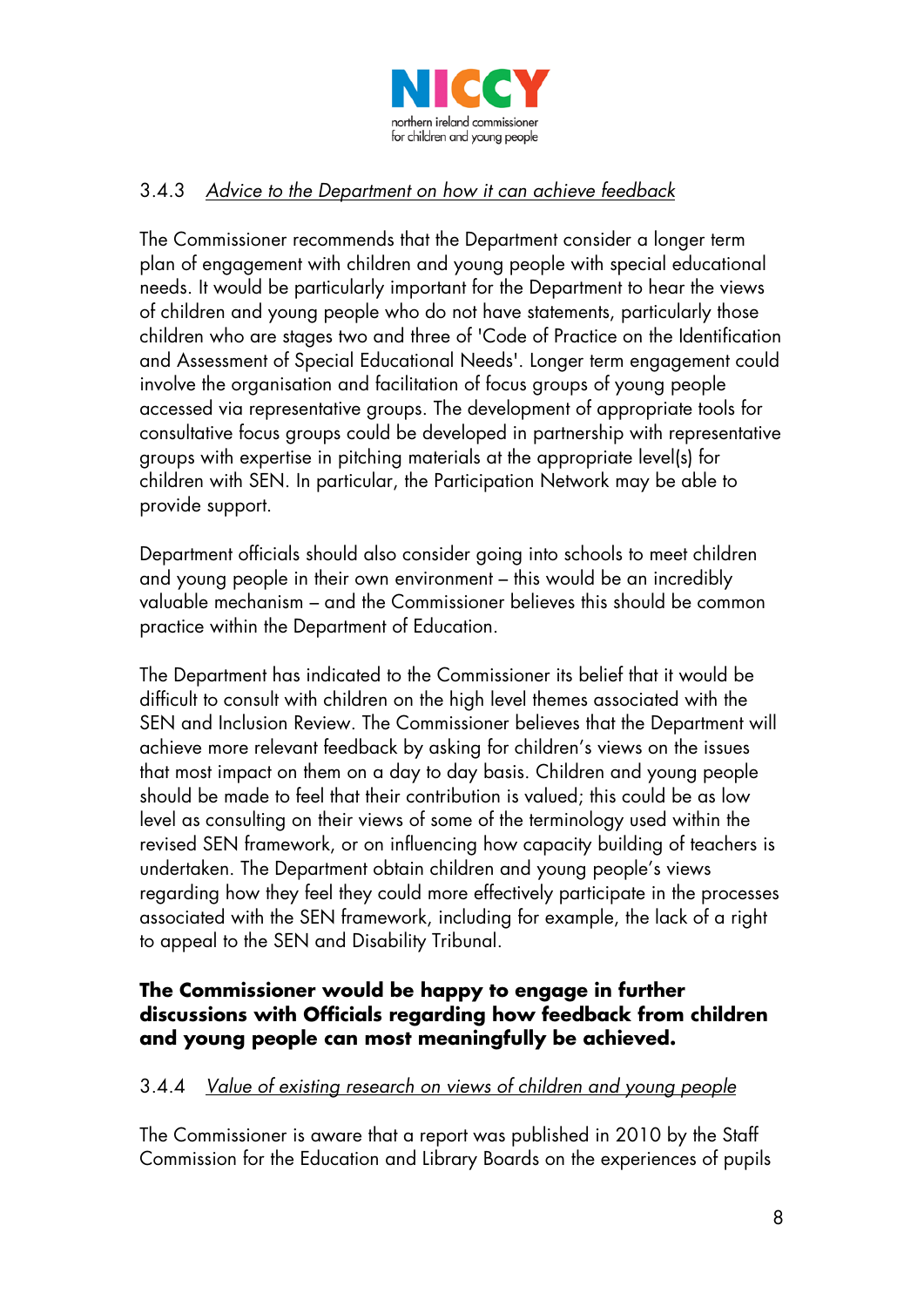

#### with special educational needs in mainstream schools<sup>[3](#page-23-0)</sup> which involved a survey of children and young people. **Has the Department taken on board the findings of this work, or considered the possibility of whether any follow up work can be taken which would support the development of the revised SEN framework?**

The Commissioner published her updated 'Children's Rights Review' report in early 2009 which constituted a review of children's rights over the period 2007/08, and involved research with around 2000 children and young people (and professionals and parents/guardians). This included consideration of the experiences of children and young people with special educational needs, which was outlined in the Commissioner's response to the SEN and Inclusion consultation. The relevant extract from the Children's Rights Review has been included in Appendix 2 to this paper. The extract includes three direct quotes from children and young people with special educational needs in mainstream settings. However, the rest of the text is informed by the wider research with children and young people, and alludes to this where appropriate. The qu*otes from children and young are related teachers' ability to understand* their needs and/or cope with their associated behaviours in mainstream settings. **This extract should help inform the Department on the perspectives of children and young people.**

<span id="page-23-0"></span><sup>-</sup> $^3$  Staff Commission for the Education and Library Boards (2010) 'It's good to listen! Experiences of Pupils with Special Educational Needs' (Belfast: Staff Commission for the Education and Library Boards).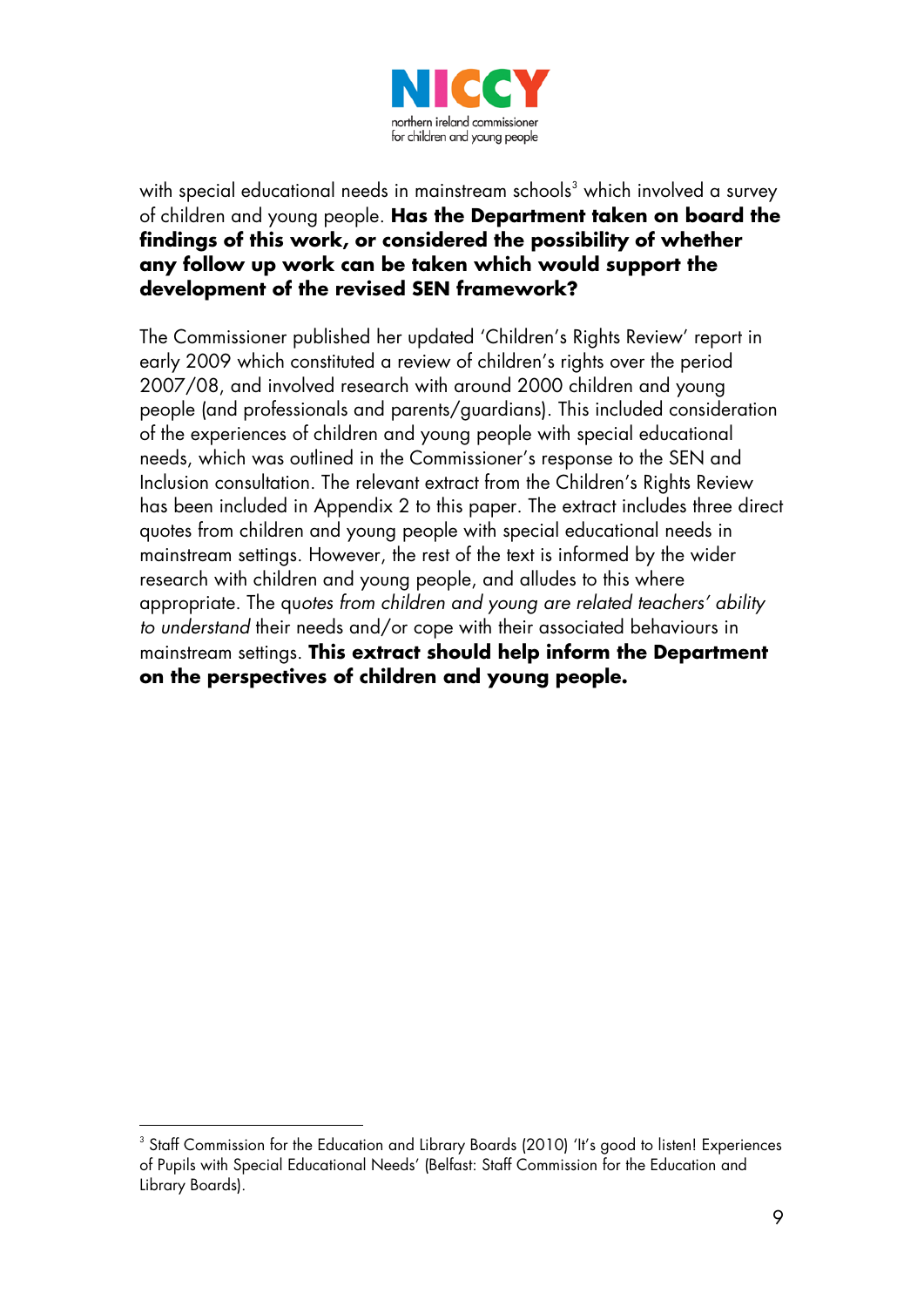

# **4.0 Comments on the Minister's summary of proposals**

Within the Foreword to the 'Summary Report' of responses to the consultation, the Minister for Education makes a number of 'summary proposals' for developing the SEN and Inclusion policy towards implementation. The Minister groups his proposals into seven broad areas:

- 1. SEN and inclusion framework
- 2. Role of schools
- 3. Early identification of need and provision in Early Years' settings
- 4. Coordinated support plans (CSPs) and personal learning plans (PLPs)
- 5. Interface with the health sector
- 6. Training and development
- 7. Funding.

<u>.</u>

The Commissioner has reflected on the 'summary proposals' provided within each of these seven areas and has provided a child rights analysis of the proposals where possible, within the subsections below (4.1 to 4.7. The Commissioner's analysis identifies a number of potential gaps in the Minister's proposals, and makes a number of recommendations.

The subsections are numbered according to the seven broad areas to which the Minister's 'summary proposals' pertain. The corresponding 'summary proposals' from the Ministerial Foreword to the Summary Report have been reproduced in text boxes at the beginning of each of the seven subsections  $below<sup>4</sup>.$  $below<sup>4</sup>.$  $below<sup>4</sup>.$ 

Where appropriate, extracts from the 2009 consultation proposals are also reproduced.

<span id="page-24-0"></span><sup>4</sup> Pages iii to vi of the Ministerial Foreword to the Department of Education (January 2012) 'Summary Report of Responses to the Consultation', see above for full reference.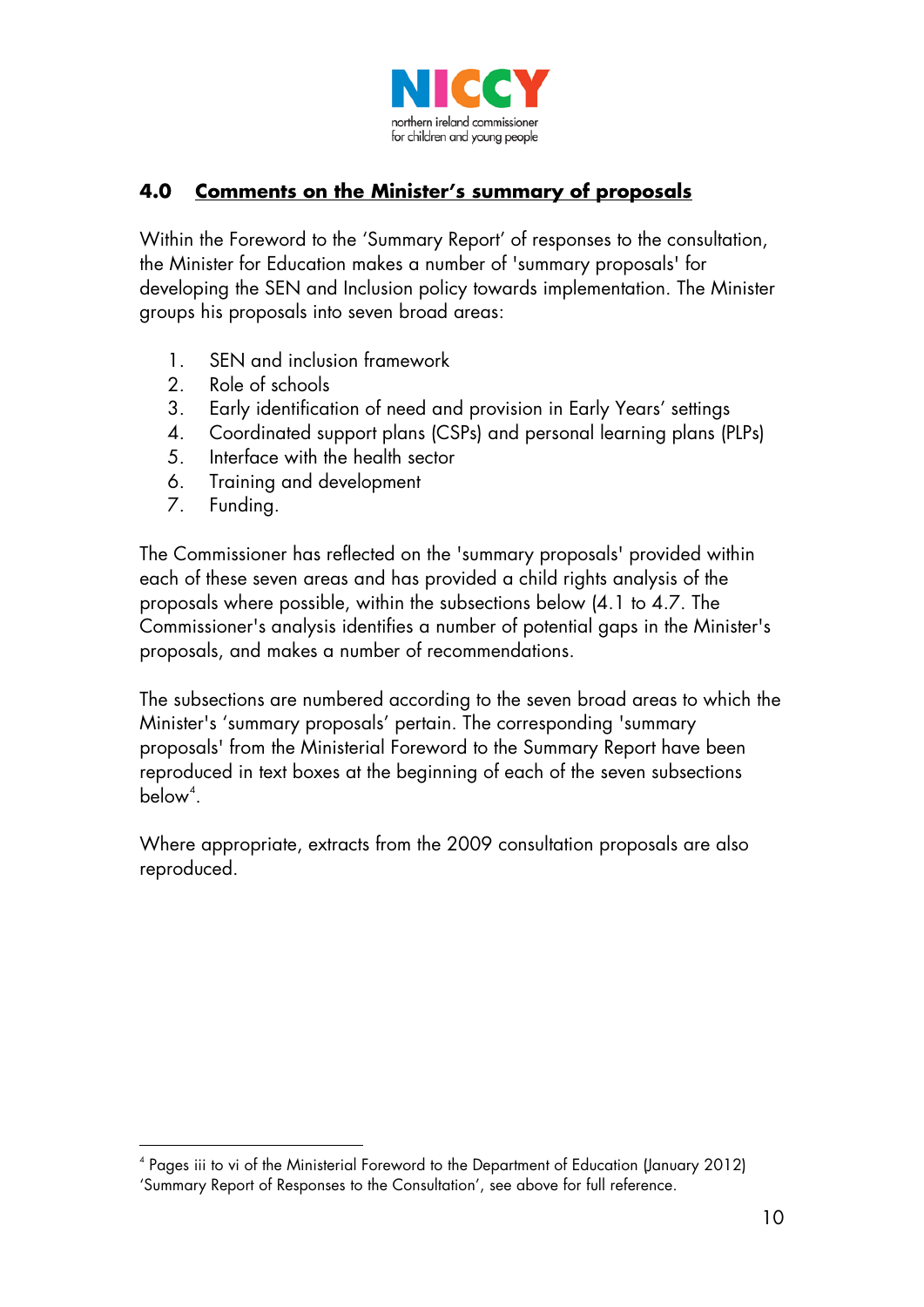

# **4.1 SEN and Inclusion Framework**

Minister's indications in the 2012 Summary Report:

*"Of primary importance is that the needs of children with SEN and/or disability are addressed by schools and ELBs* [that is, 'Education and Library Boards']*/ESA* [that is, 'Education and Skills Authority'] *and that no unintentional confusion is created by a change to definitions. I propose that the existing policy base would remain, where the definitions of SEN and disability have been clearly established in legislation. The original proposal of an overarching 'additional educational needs' framework will not be separately defined in legislation. I propose that the current 5-stage process for identifying and meeting needs will be replaced by a more straightforward 2-level structure, with either the school in the lead at Level 1, or the ELBs/ESA in the lead at Level 2. This would significantly reduce the bureaucracy associated with the current framework" [5](#page-25-0)* [emphasis added].

Basic policy proposals in the 2009 consultation document:

*"It is proposed the sequential stages of 1-5 in the current Code of Practice will be replaced by a new model which will consist of three strands:-*

*• Within School*

*• Within School plus External Support (other schools/ESA/MGs* [that is, 'multidisciplinary groups']*)*

*• Co-ordinated Support Plans (CSPs)"*[6](#page-25-1) *.*

The 2009 consultation document helpfully sets out the current five-stage approach as set out in the 'Code of Practice on the Identification and Assessment of Special Educational Needs' ('the Code of Practice'). This is reproduced below for ease of reference:

<span id="page-25-0"></span><sup>&</sup>lt;u>.</u>  $5$  Page iii of the Ministerial Foreword to the Department of Education (January 2012) 'Summary Report of Responses to the Consultation', see above for full reference.

<span id="page-25-1"></span><sup>6</sup> Department of Education (August 2009) 'Every School a Good School: The Way Forward for Special Educational Needs and Inclusion' (Bangor: DE).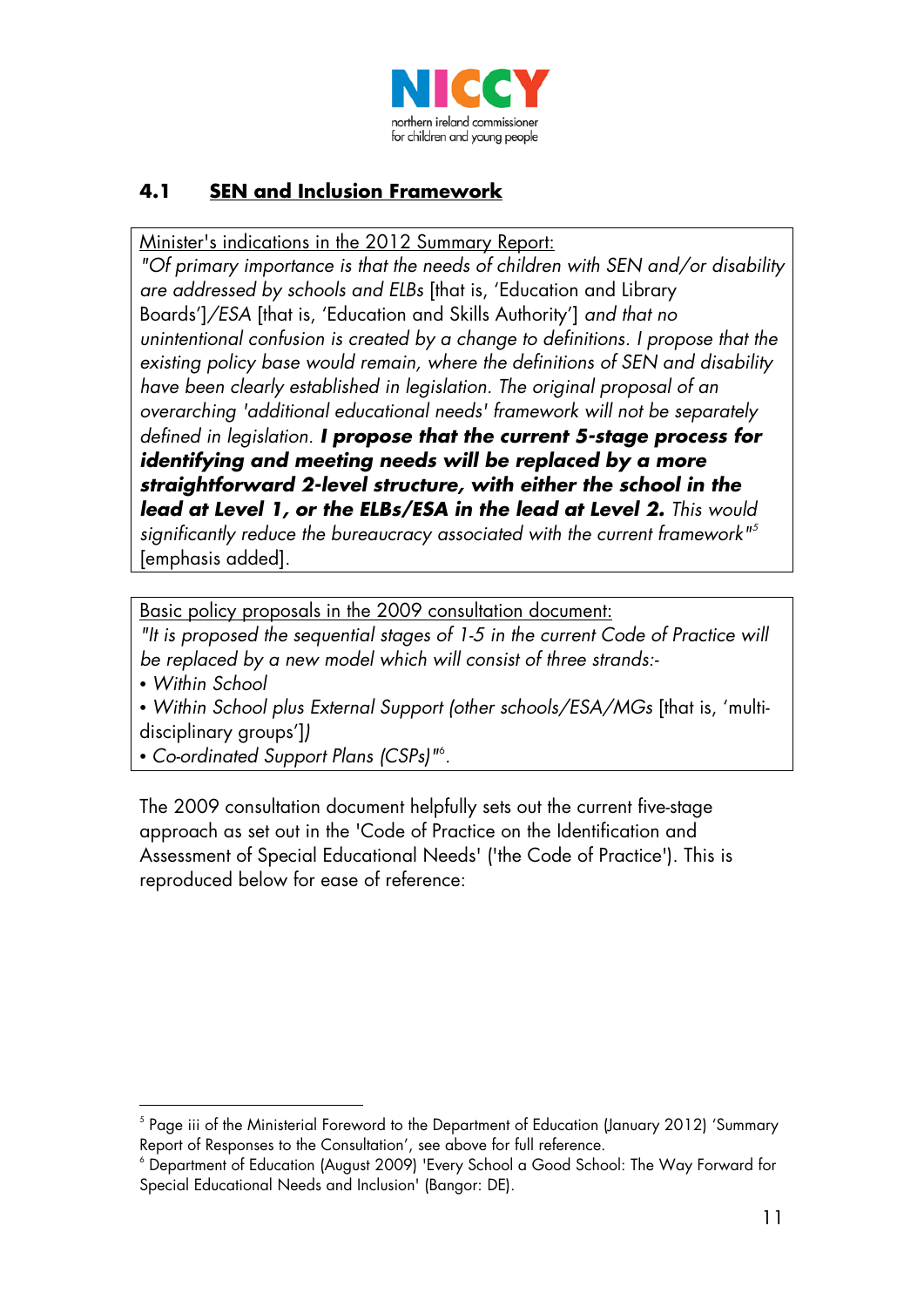

The five-stage approach (Extracted from 'Every School a Good School - The Way Forward for Special Educational Needs and Inclusion'):

*"The Code of Practice on the Identification and Assessment of Special Education Needs (introduced following the Education (NI) Order 1996) sets out a 5-stage approach to the process.* 

*Stages 1, 2 and 3 are school-based, although at Stage 3 support can be sought from external specialist services, including those provided from the ELB.* 

*At Stage 4 the ELB considers the need for a statutory assessment. The parents are notified and subsequently the ELB will seek parental and professional opinion to enable them to undertake the assessment.* 

*At Stage 5 the ELB decides whether the degree of the child's learning difficulty or disability, and the nature of the provision necessary to meet the child's SEN, requires it to determine the SEN provision through making a statement.* 

*If a statement is considered appropriate, the ELB has 18 weeks, subject to certain exceptions, to issue a proposed statement. DE requires Boards to achieve 100% of statements drafted within the 18 weeks statutory timeframe, subject only to the exemptions as outlined in the Code of Practice. The Department of Education does not have any role in the identification and assessment of children's special education needs, or any power to intervene in the process, which is intended to be conducted between parents, schools and ELBs".*

*The Special Education Needs and Disability (NI) Order 2005 (SENDO) amended the 1996 Order providing strengthened rights of children with SEN to a mainstream education where a parent wants it and where it is not*  incompatible with the provision of the efficient education for other children; it *also introduced new disability discrimination responsibilities"*[7](#page-26-0) *.*

The Commissioner supports the concept of basing the SEN structure around children's level of need. However, the Department has yet to provide details of the structure that will replace the five stages associated with the current Code of **Practice** 

<span id="page-26-0"></span><sup>&</sup>lt;u>.</u>  $^7$  Department of Education (August 2009), 'Every School a Good School - The Way Forward for Special Educational Needs and Inclusion' (Bangor: DE) Annex B, pages 74 to 75.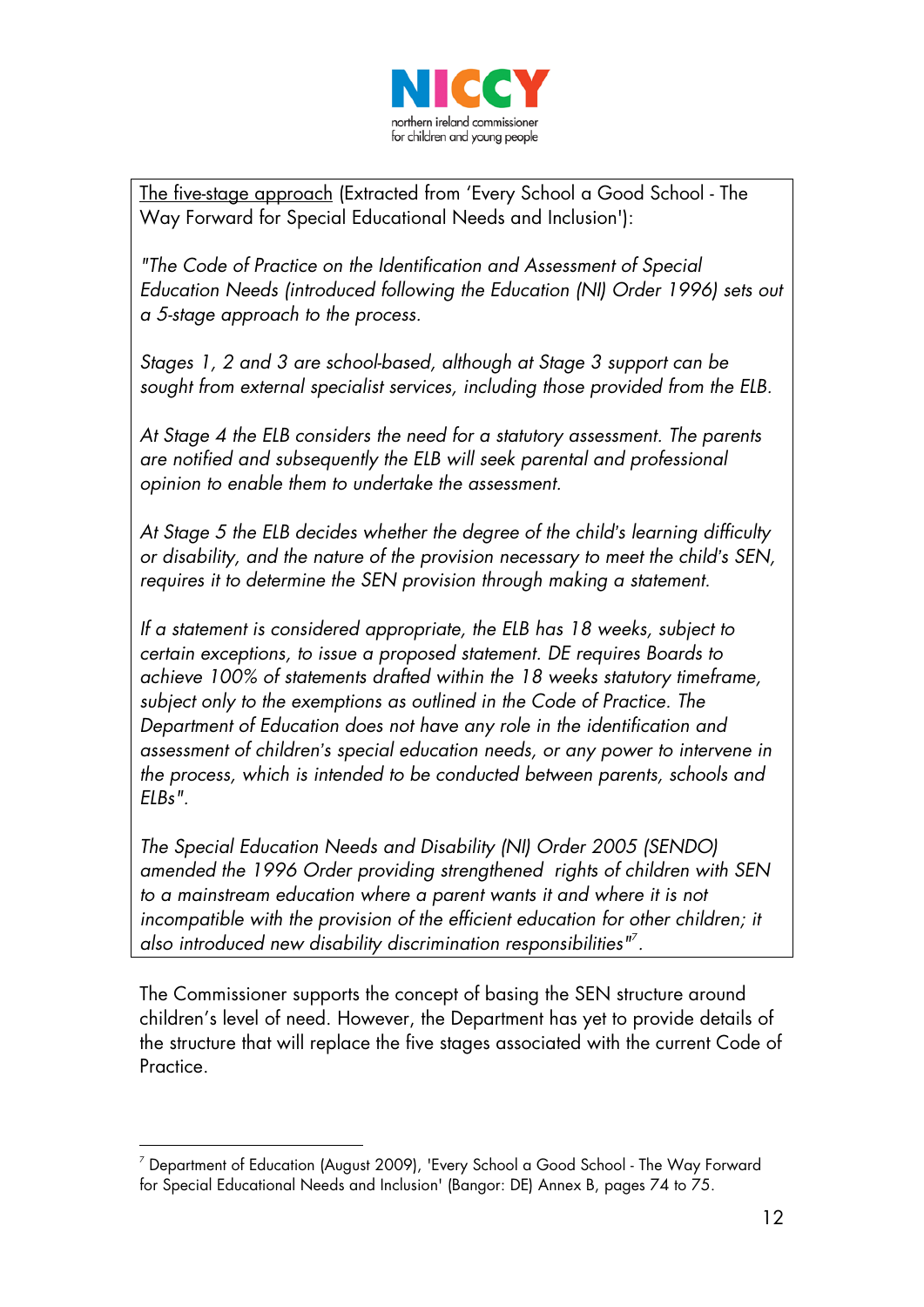

Nothing further has been detailed aside from the proposed two-level structure, with either the school in the lead in terms of providing for needs at Level 1, or the Education and Library Boards (ELBs)/Education and Skills Authority (ESA) in the lead at Level 2. (For information on the Commissioner's understanding of 'co-ordinated support plan', see section 4.4 of this paper, below).

For the purposes of this paper, the Commissioner is presuming that the SEN of children in receipt of a Personal Learning Plan (PLP) will be addressed at Level 1 of the new structure, with the school in the lead in terms of meeting needs. It should be noted that the Department's proposals are not sufficiently clear on this point (for information on the Commissioner's understanding of 'personal learning plan', see section 4.4 of this paper, below).

The Commissioner is also presuming that the needs of children who have a Coordinated Support Plan (CSP) will be addressed at Level 2 of the new structure, where the ELBs/ESA will be in the lead. Again, it should be noted that the Department's proposals are not sufficiently clear on this point.

The Minister asserts that the proposed two-level structure *"would significantly reduce the bureaucracy associated with the current framework"*. The need to reduce bureaucracy is a view shared by many stakeholders. However, it is a misapprehension to presume that bureaucracy can be reduced simply by reorganising five stages into two levels. The hurdles of gathering information, making initial assessments of a child, drawing up of an education plan (or personal learning plan), accessing specialist services, triggering a statutory assessment, etc. will still have to be overcome. It is still not clear how the twolevel structure will reduce bureaucracy with respect to the process of identifying needs. The Department may have developed internal plans around the detail of the proposed two-level structure; however, to the best of the Commissioner's knowledge, no such plans regarding the detail of the proposed structure have been shared with external stakeholders.

In light of the fact that much of the criticism regarding the development of the SEN and Inclusion policy consultation stemmed from the perception that the Department did not adopt an inclusive process [as outlined in section 3 of this paper, above), it is particularly crucial that the Department provides detail on the proposed two-level structure, before moving forward with developing draft legislative changes associated with the policy.

Given the current lack of detail regarding the processes within the proposed two-level structure, the Department cannot reasonably expect stakeholders to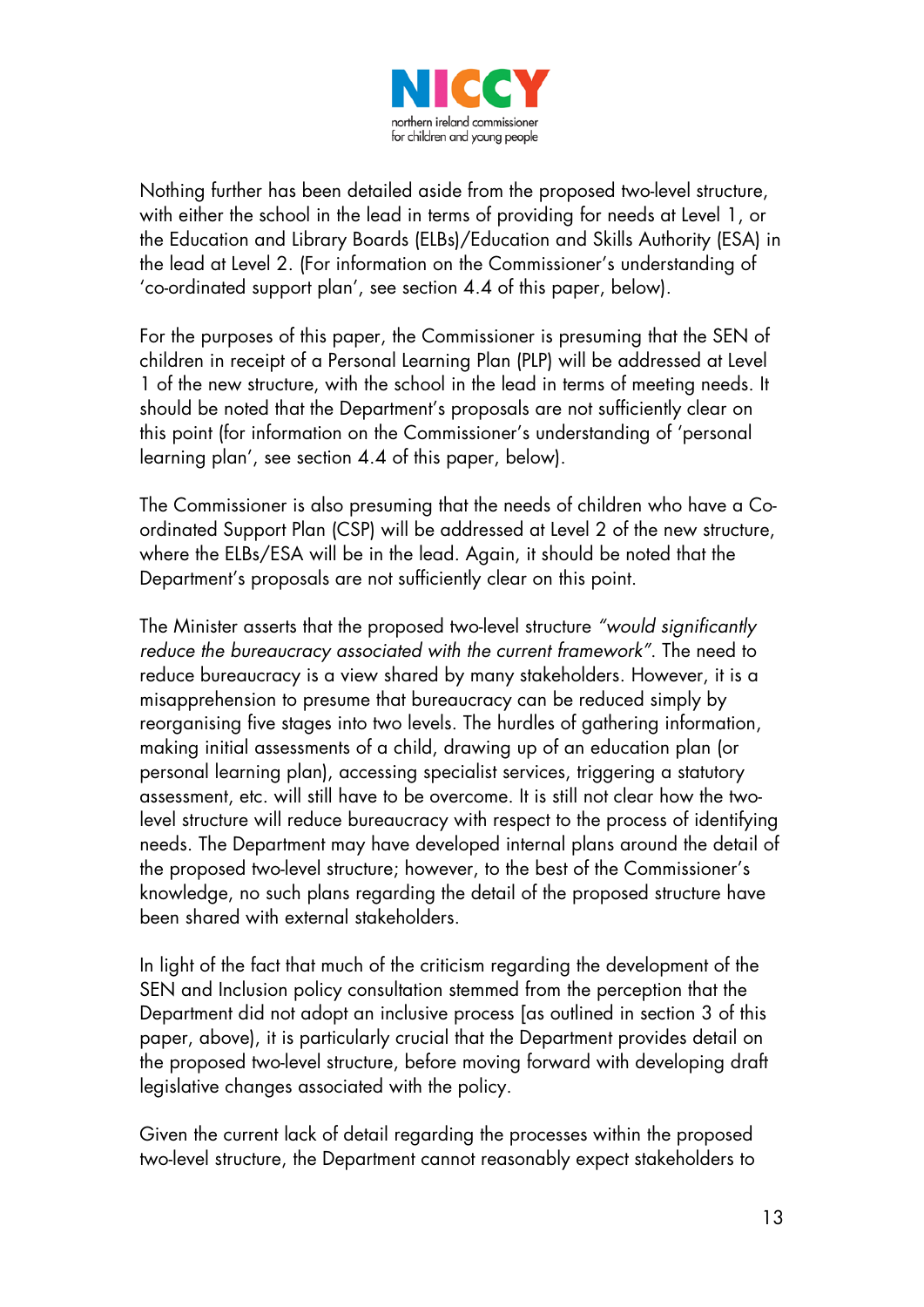

accept that it will reduce bureaucracy, or better meet the needs of children and young people.

The detail provided in the most up-to-date proposals is even more limited than that provided in the 2009 consultation proposals. As set out above, the consultation proposals advocated a three-strand structure, encompassing the meeting of children's SEN *"within school"*, *"within school plus external support"* and through *"co-ordinated support plans"*. The 'middle' strand is absent from the currently proposed two-level approach. Crucially, it is within the range of outcomes of this 'middle' strand where the initiation of the statutory assessment process begins. In terms of the current Code of Practice, the statutory assessment process is triggered as an outcome of stage 3. This detail is lost in the most recent proposals from the Minister.

#### **Recommendations:**

**The Department must provide detail in relation to the structure of the two-level approach and demonstrate how it believes this will reduce the level bureaucracy associated with the current fivestage approach, and how the needs of children will be better met.**

**In particular, the Department must provide clarity regarding the trigger for statutory assessment, which is currently set out within stage 3 of the Code of Practice on the Identification and Assessment of Special Educational Needs. The trigger for statutory assessment was apparent in the 2009 proposals within strand two of the three-strand approach. However, it is not apparent in the updated proposals**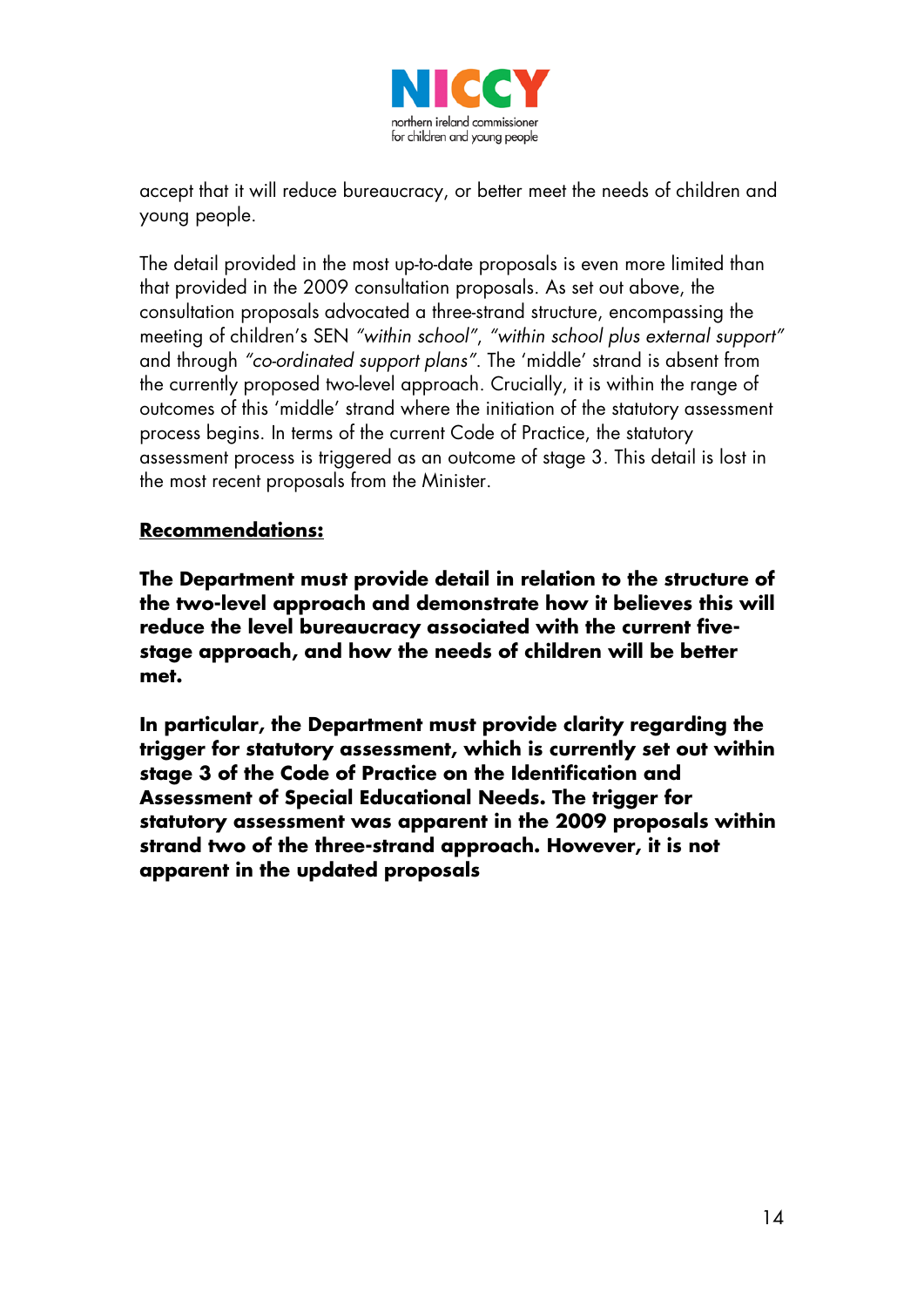

# **4.2 Role of schools**

Minister's indications in the 2012 Summary Report:

*"Evidence from the work of the ETI in mainstream schools clearly demonstrates that, where a serious commitment is given to SEN by school leadership, the arrangements to identify, assess and meet the needs of SEN pupils are of a high standard. According to ETI reports these high standards were not in place in 18% of the primary schools and 38% of the post primary schools inspected in 2010/11. Some strengthening of the legislative duties on boards of governors is proposed in order to achieve high standards across all schools. On-going work to build the capacity of schools in relation to SEN has already demonstrated the importance of training and continuing professional development for teachers. A pilot in 'educational assessment', which aims to enhance the SEN assessment skills of teachers, will be rolled out across ELB/ESA areas over the next two years"* [8](#page-29-0) [emphasis added].

#### 4.2.1 *Role of the ETI in monitoring standards in schools for identifying, assessing and meeting the needs of SEN pupils*

The Minister has indicated that the arrangements in place to identify, assess and meet the needs of pupils with SEN were not of a sufficiently high standard in almost one fifth of primary schools and almost two fifths of post-primary schools inspected in 2010/11. This is a significant cause for concern.

It is difficult to reconcile the ETI figures with the Department's assertion that schools will be enabled to more effectively address the special educational needs of pupils through mechanisms such as the capacity building of teachers, as outlined above. The ETI figures are particularly worrying in light of the fact that, at the heart of DE's proposals for reviewing the SEN policy framework, is the proposal that far fewer children will obtain a CSP (which is the proposed replacement for statement of SEN), compared to the number of children who currently possess a statement of SEN. (These issues are explored in section 4.4 below). Given the fact that stakeholders, and particularly parents, regard a statement as providing legal enforcement for ensuring that children's SEN are met, the absence of a CSP for pupils who are currently in receipt of a statement is of concern. This concern is heightened given the fact that a significant proportion of schools are not meeting the current standards associated with

<span id="page-29-0"></span><sup>&</sup>lt;u>.</u> 8 Page iv of the Ministerial Foreword to the Department of Education (January 2012) 'Summary Report of Responses to the Consultation', see above for full reference.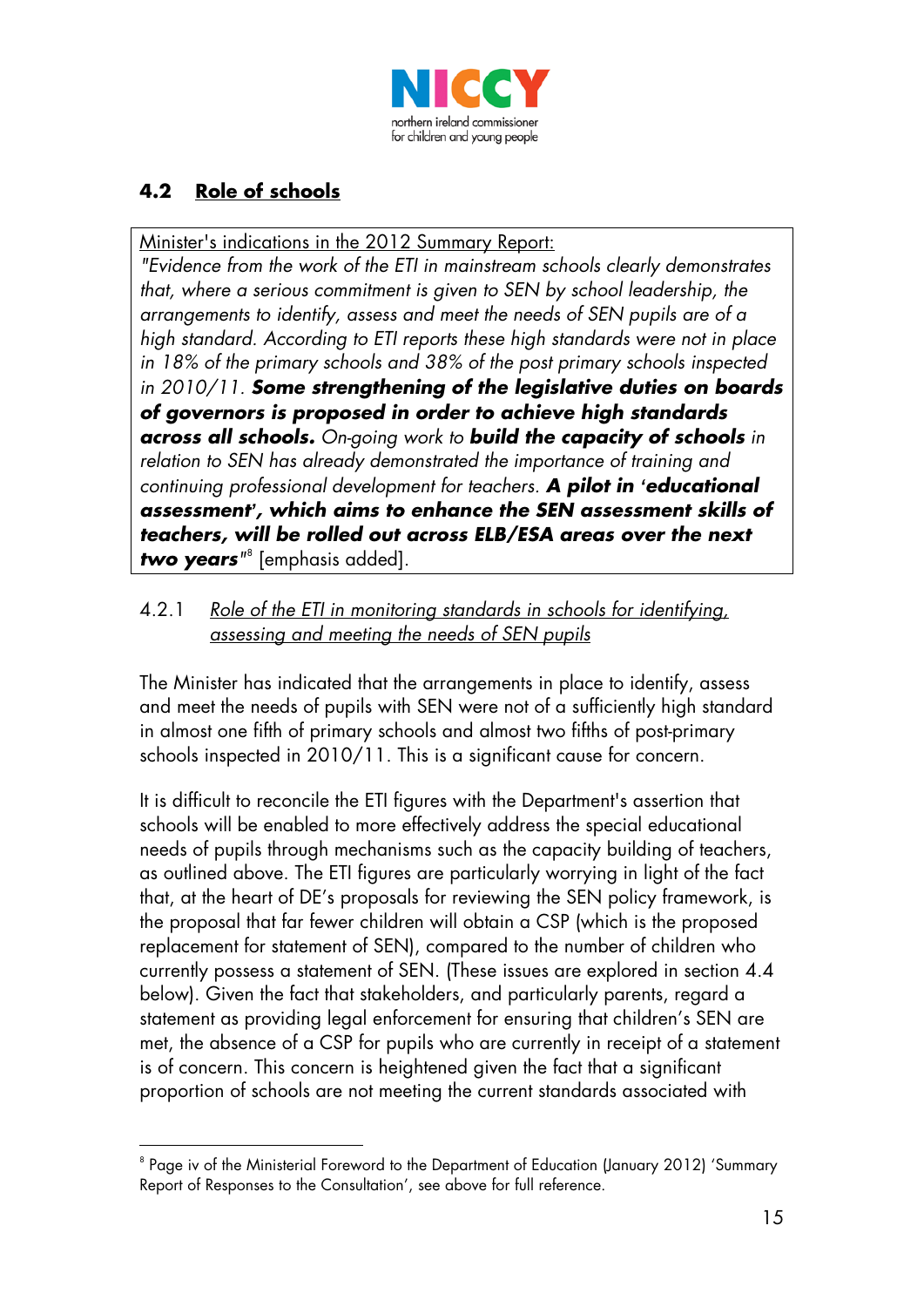

identifying, assessing and meeting SEN, as outlined above in the subsection on 'Role of schools'.

#### **Recommendation:**

**Given the fact that almost one fifth of primary schools and almost two fifths of post-primary schools inspected in 2010/11 did not sufficiently high standards in place to identify, assess and meet the needs of pupils with SEN, the Department of Education must outline the measures that will be instigated to enable inspectors to revisit such schools, in addition to undertaking inspections of other schools. Schools which are failing to achieve the prescribed standards must be of significant concern to the successful implementation of the Department's SEN and Inclusion policy.**

#### 4.2.2 *Strengthening of the legislative duties on boards of governors*

The Minister has indicated that his proposals regarding the role of schools will include *"some strengthening of the legislative duties on boards of governors in order to achieve high standards across all schools"*.

The current principal legal duty on boards of governors in mainstream schools to make provision for a child's SEN is found in Article 8 of the Education (Northern Ireland) Order 1996, which states that that a board of governors shall *"use its best endeavours, in exercising its functions in relation to the school, to secure that if any registered pupils has special educational needs the special educational provision which his* [/her] *learning difficulty calls for is made"*.

Given the fact that a large proportion of children with statements in mainstream education settings will not transfer to a CSP (which is the proposed replacement for statements), but instead will be awarded a school-led PLP, it is particularly important that the duties on boards of governors are strong enough to force schools to put in place high standards to meet the SEN of their pupils.

Guidance was provided by the Minister in his briefing to the Education Committee on 18 January 2012, regarding the proposed duties on boards of governors to ensure that the schools meet the needs of pupils in receipt of a personal learning plan:

*"Current statutory guidance requires schools to put in place individual education plans (IEPs) for SEN pupils. I propose to introduce personal learning*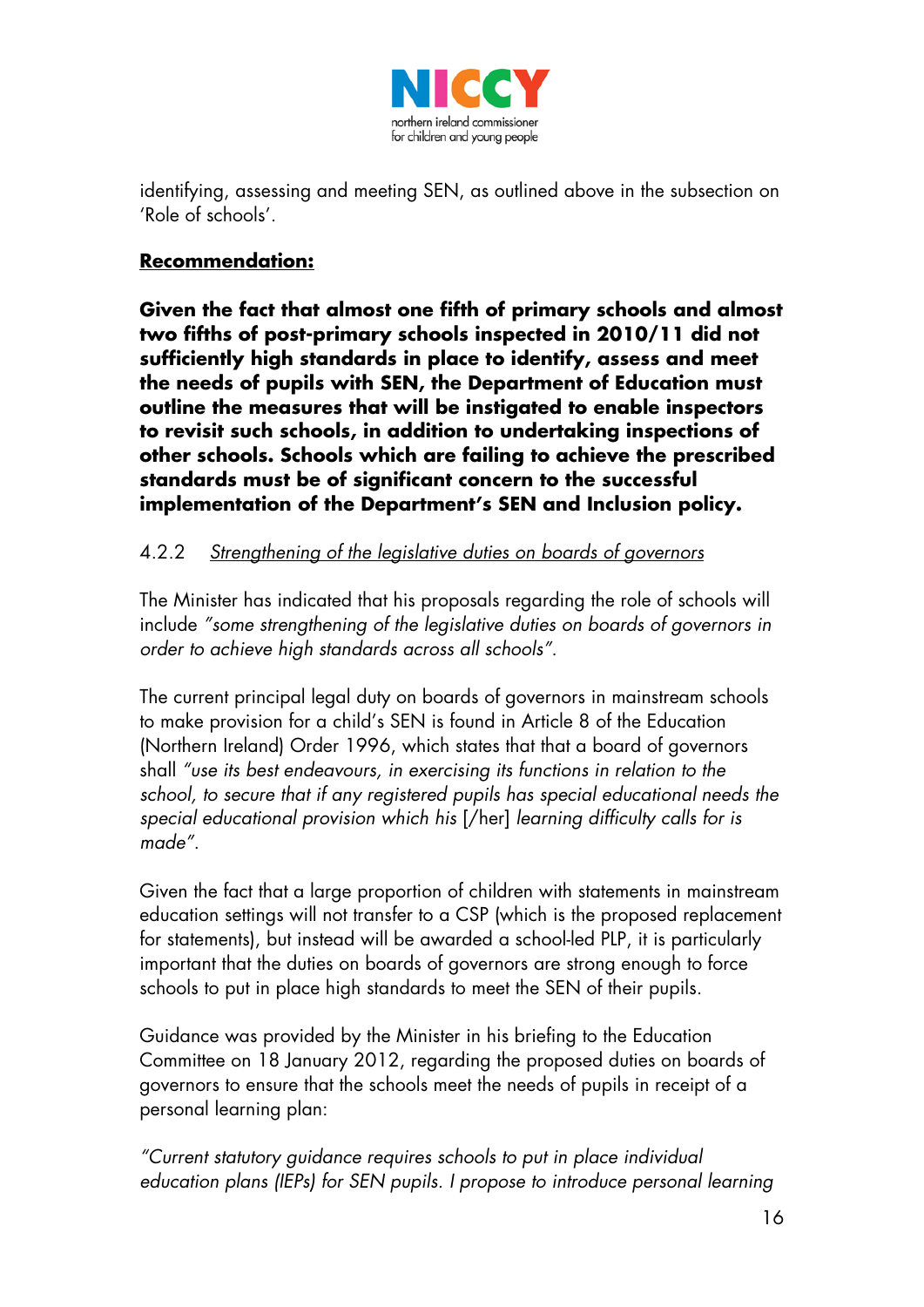

*plans (PLPs) to replace IEPs and place a new statutory duty on boards of governors to ensure that every child with SEN has a personal learning plan. PLPs, like CSPs, will have stronger emphasis on outcomes than there is at present and will be reviewed regularly"* [9](#page-31-0) [emphasis added].

In addition, in response to an Assembly question for oral answer on 20 February  $2012^{10}$  $2012^{10}$  $2012^{10}$ , the Minister stated that:

*"...the needs of each and every child will be assessed and the best programme of work for that child will be put in place. In some instances, that work will be referred to as a co-ordinated support plan, and in other instances, it will be referred to as a personal learning plan, both of which will have a legislative basis and legislative protection...*

*"The outcomes for the child are the important thing. Parents' concerns appear to stem from the fact that they want to ensure that there is a legislative basis for such matters, and I assure them that there will be a legislative basis*  and *legislative protection for their children*<sup>*"*</sup> [emphasis added].

However, the extent of the strengthened statutory duties on boards of governors remains unclear. It is evident that boards of governors in mainstream schools will have a statutory duty to ensure that every child with SEN has a PLP. The Minister has indicated that PLPs will have a stronger emphasis on outcomes than the current 'individual education plans' (which are the equivalent to the proposed PLPs). The Minister has also indicated that PLPs will be reviewed regularly. The proposals for stronger emphasis on outcomes and regular reviews of PLPs are to be welcomed, however, it is unclear whether there will be any statutory basis for these provisions.

The Commissioner believes that a statutory duty to ensure that every child has a PLP is not sufficient in itself. The Department may have further proposals in mind regarding the strengthening of statutory duties, which have yet to be articulated.

Training for boards of governors with regard to the content and application of the strengthened statutory duties will also be essential.

<span id="page-31-0"></span><sup>&</sup>lt;u>.</u>  $^{\circ}$  NI Assembly Committee for Education Official Report (Hansard), 'Special Educational Needs and Inclusion', 18 January 2012, see above for full reference.

<span id="page-31-1"></span><sup>&</sup>lt;sup>10</sup> Official Report (Hansard) Monday 20 February 2012, Volume 72, No 5, Session 2011-2012.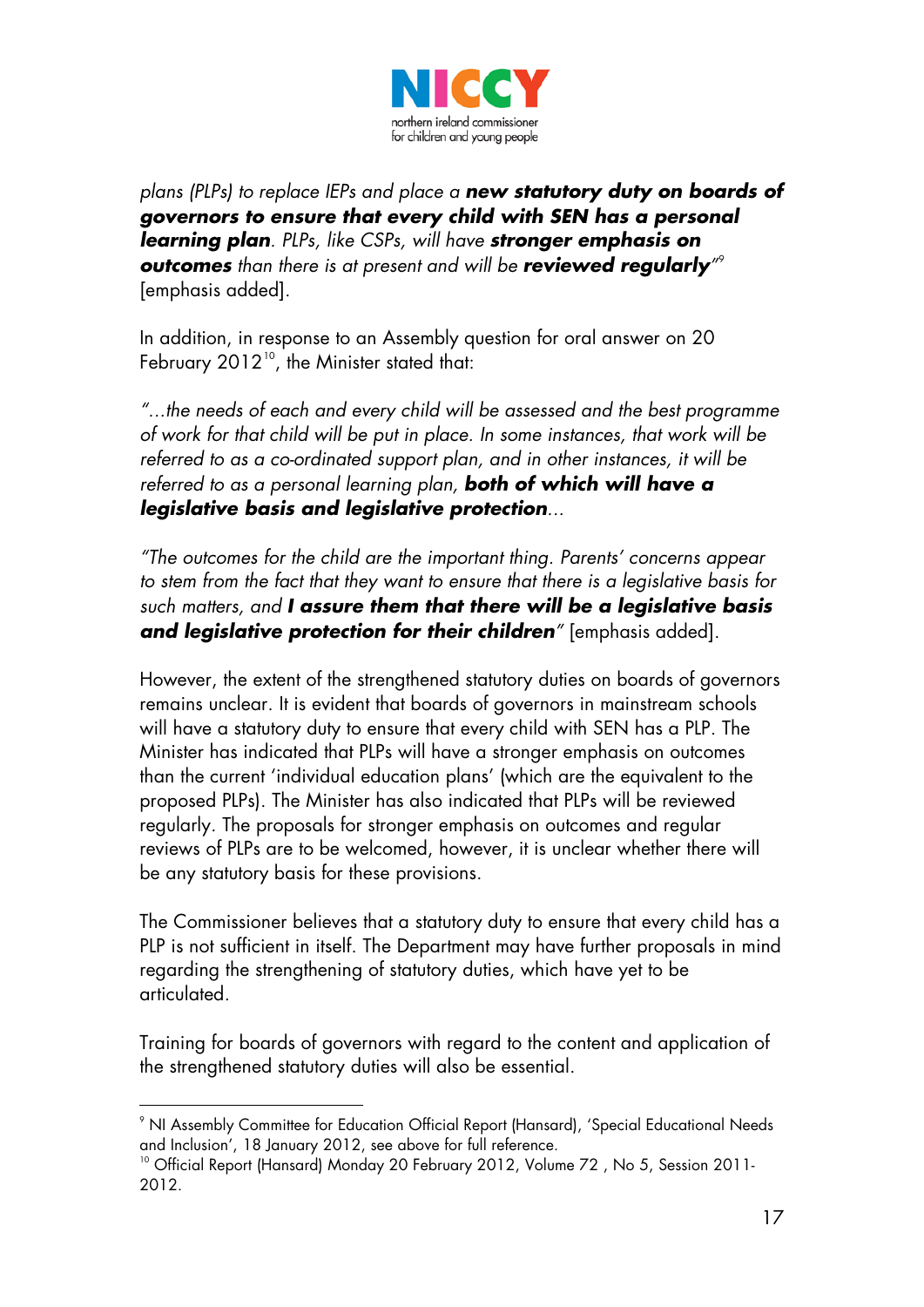

The provision of statutory guidance would be helpful in terms of meeting of needs of children with PLPs,(this has not yet been proposed as far as the Commissioner is aware). However, statutory guidance in itself will not go far enough to ensure that schools are effectively meeting needs, as it will not 'force' schools to make provision.

The enforcement and review mechanisms must be strong enough to ensure that schools which are currently not achieving high standards are forced to make that provision. A significant reduction in the number of statements/CSPs awarded to children in mainstream education settings should not be carried out in the absence of stringent statutory duties being on schools.

#### **Recommendations:**

**The Commissioner recommends that the Department of Education's proposals regarding the strengthening of the legislative duties on boards of governors in order to achieve high standards across all schools must go further than the proposed statutory duty to ensure that every child has a PLP in place. Given the fact that a significant proportion of pupils in mainstream schools will move from a statement to a PLP, coupled with the fact that a significant proportion of schools inspected in 2010/11 did not have sufficiently high standards to identify, assess and meet the needs of pupils with SEN, there is a requirement for strong duties to be placed on boards of governors. The enforcement and review mechanisms must be strong enough to ensure that schools currently not achieving high standards are forced to make that provision.**

**Given the Minister for Education's indications in 'Putting Pupils First' that the role of boards of governors will be reviewed, the Commissioner would urge the Minister to explore mechanisms for parents and pupils to appeal decisions of boards of governors.**

**The Department must also provide details of the training which will be given to boards of governors to ensure they understand the content and application of the strengthened statutory duties.**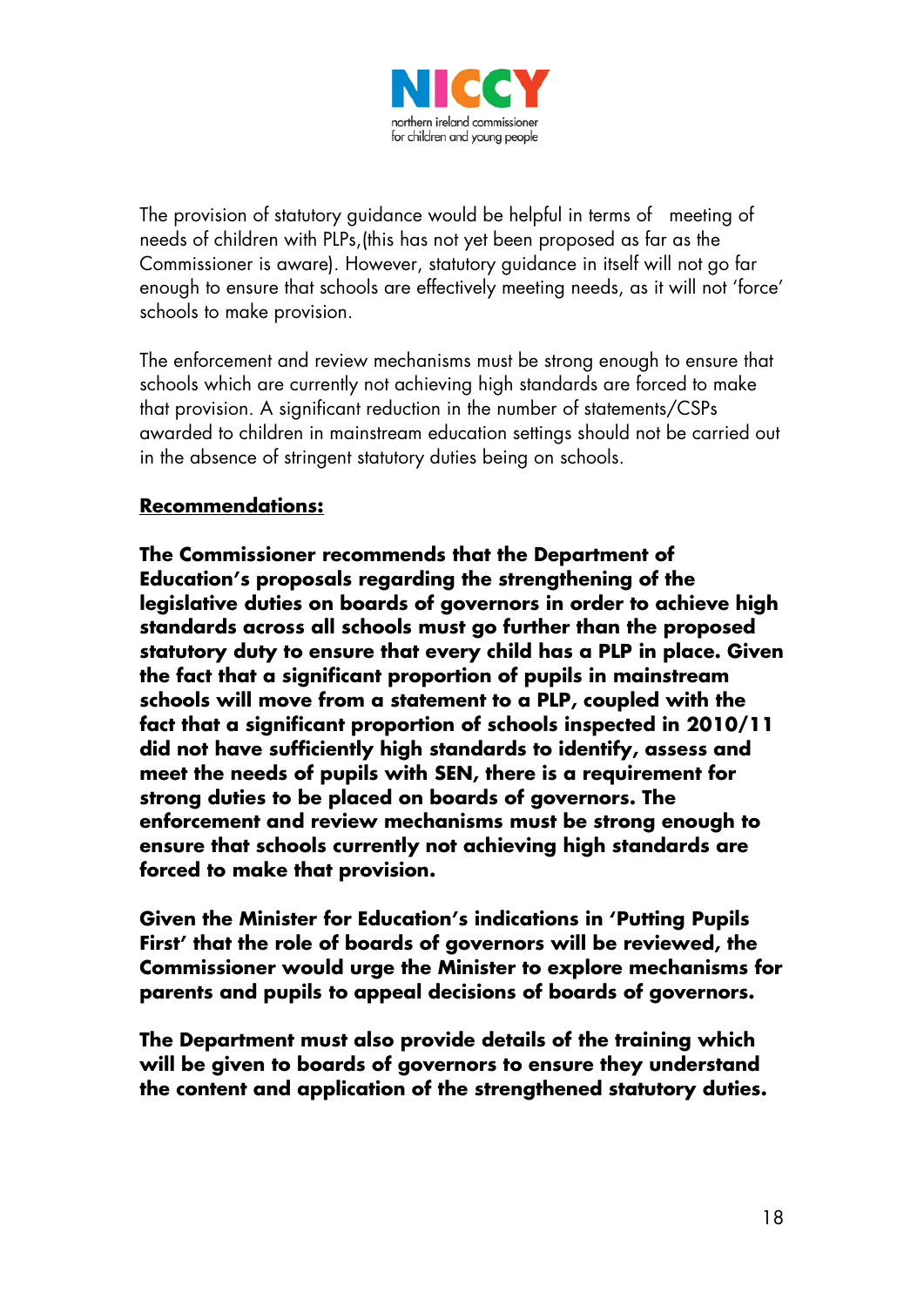

#### **The Department should also indicate whether its proposal to ensure that PLPs have stronger links with outcomes than the current individual education plans, will have any statutory basis.**

# 4.2.3 *Capacity building of teachers*

Within the summary proposals concerning the enhanced role of schools in identifying, assessing and meeting the needs of pupils with SEN, the Minister alludes to *"*o*n-going work to build the capacity of schools in relation to SEN"*, and also to *"a pilot in 'educational assessment"*, which aims to enhance the SEN assessment skills of teachers, will be rolled out across ELB/ESA areas over the next two years - **The Commissioner requests clarification regarding a number of issues related to the capacity building of teachers:**

- In light of the Minister's indication that the pilot will be rolled **out over the next two years, does this refer to 2012/13 and 2013/14?**
- **Will the 'educational assessment' pilot for primary and postprimary teachers, also include pre-school teachers? Which schools (and early years' settings, if relevant) are participating?**
- **Who will be responsible for delivering the pilot?**
- **Officials indicated during their recent meeting with the Commissioner that the pilot will be formally evaluated – How and when will this evaluation be undertaken?**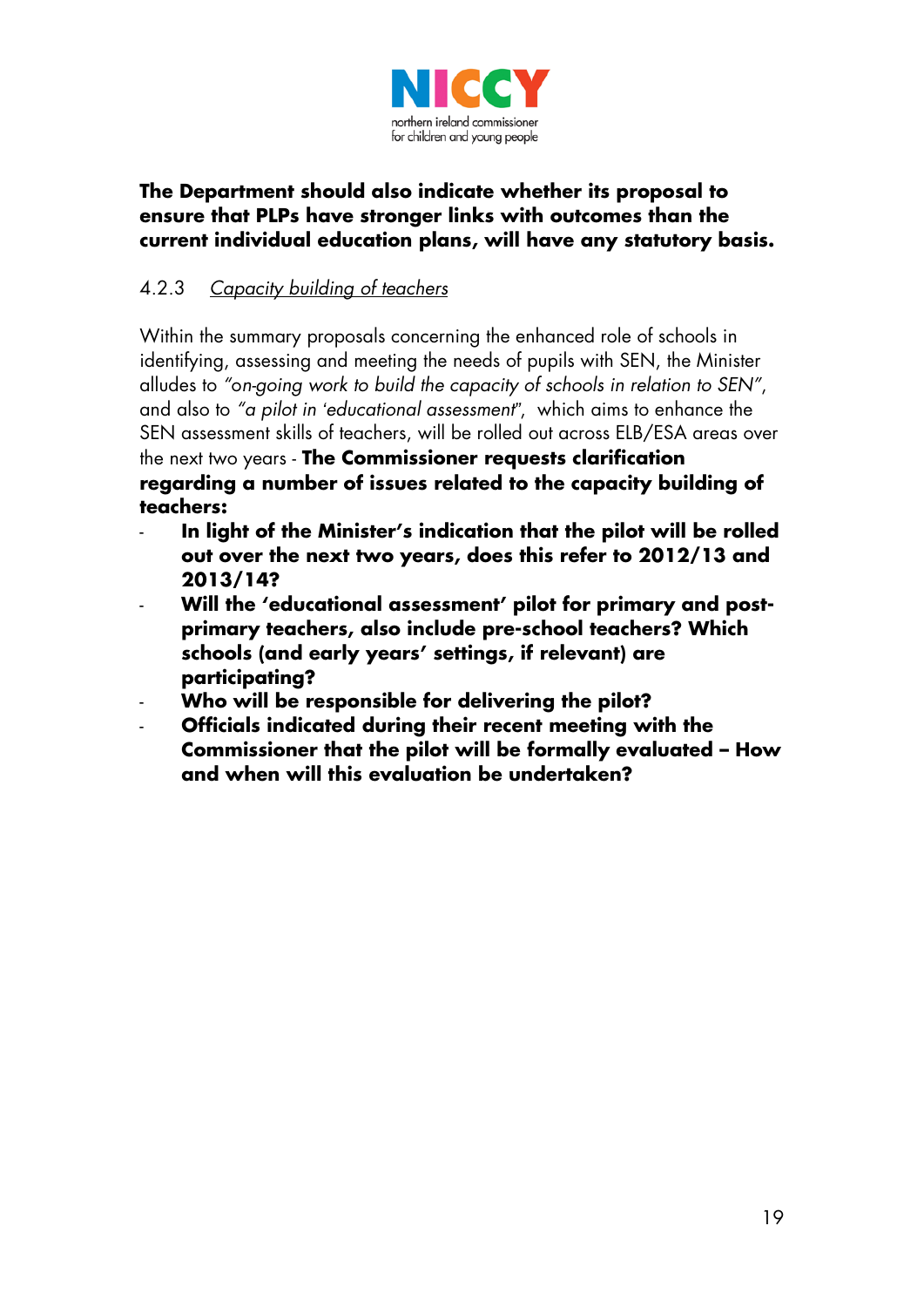

# **4.3 Early identification of need and provision in early years' settings**

Minister's indications in the 2012 Summary Report:

*"Early identification and intervention programmes for children with SEN are of vital importance, in order to promptly address difficulties, and to reduce the need for long term and extensive interventions at a later stage in a child's education. This is particularly the case for* [though not confined to,] *children in early years' settings. I propose to optimise the capacity of staff in all DE-funded settings, through a SEN capacity building programme and with appropriate supports from ELBs/ESA. A pilot in early years' settings is being rolled out and will be fully operational from early 2012. A formal evaluation of this will consider the right balance of external supports between capacity building for staff and individual supports for children"* [11](#page-34-0) [emphasis added].

The Commissioner warmly welcomes the Minister's commitment to build the capacity of staff across all Department-funded settings in relation to early identification and intervention.

However, it is not clear whether the proposals regarding the delivery of a SEN capacity building programme and provision of appropriate supports from ELBs/ESA, and those regarding the pilot in early years' settings, are two distinctive sets of proposals, or if the early years' pilot is linked to the capacity building programme. Clarification on this point would be welcome.

If early identification of need and provision in early years' settings and earlier intervention at first signs of difficulty is made more effective, this should, in theory, help to prevent children and young people disengaging from mainstream education provision and falling under alternative education provision. We are aware of the numbers of Young People subsequently provided for in Alternative Education Centres. The Commissioner understands that a review of alternative education provision is imminent. It will be essential that the review is linked into the SEN and Inclusion proposals.

<u>.</u>

<span id="page-34-0"></span><sup>&</sup>lt;sup>11</sup> Page iv of the Ministerial Foreword to the Department of Education (January 2012) 'Summary Report of Responses to the Consultation', see above for full reference.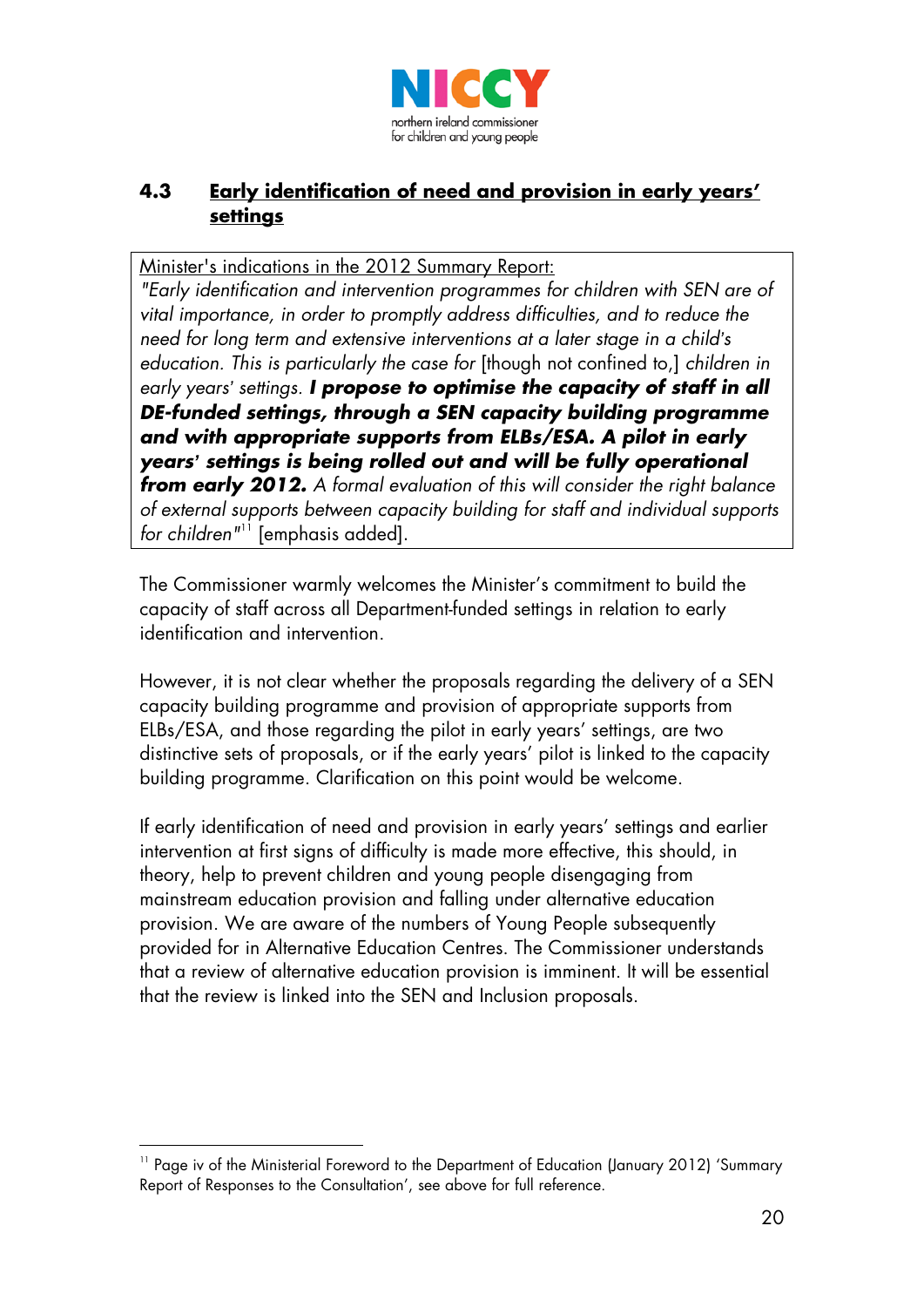

# **4.4 Coordinated support plans and personal learning plans**

Minister's indications in the 2012 Summary Report:

*"I propose that ELB/ESA–led statutory Coordinated Support Plans (CSPs) would be introduced for SEN children with the most significant educational needs and that these would have a new emphasis on outcomes and targets for SEN children and on input by parents. The CSPs would generally apply to SEN children in special schools or special units, and to those in mainstream classes with the greatest level of need. In order to assist ELBs/ESA identify the SEN children for whom they have a specific responsibility, I propose to introduce a legislative definition of multiple and / or complex needs for those children who require Level 2 support and whose educational needs must be set out by ELBs/ESA in a CSP. I also propose that the statutory timeframe for Boards to produce a CSP would be set at 20 weeks, compared with the current 26 weeks to produce a statement.*

*Central to the implementation of this change is that the ELBs/ESA would be required to set out clearly the range of supports they intend to ordinarily make available to schools and to SEN pupils. This would ensure that ELB/ESA supports would be more flexible and responsive to need than at present* [the Commissioner's comments regarding this proposal are found in section 4.7 of this advice paper, under the heading of 'Funding']*.*

*I propose that the statutory duties on boards of governors would be strengthened to include a statutory requirement to put in place a Personal Learning Plan (PLP) for all SEN pupils. The PLP would replace the existing provision of individualised education plans and would be kept straightforward to avoid bureaucratic overload"*[12](#page-35-0) [emphasis added].

A number of issues are addressed within this section regarding potential gaps and implications around the CSP and PLP proposals. These are set out below as follows:

- Absence of evidence of significant support for the proposed co-ordinated support plans
- Substantial reduction in access to the enforceable rights associated with statements/CSPs

<span id="page-35-0"></span><sup>&</sup>lt;u>.</u> <sup>12</sup> Page iv to v of the Ministerial Foreword to the Department of Education (January 2012) 'Summary Report of Responses to the Consultation', see above for full reference.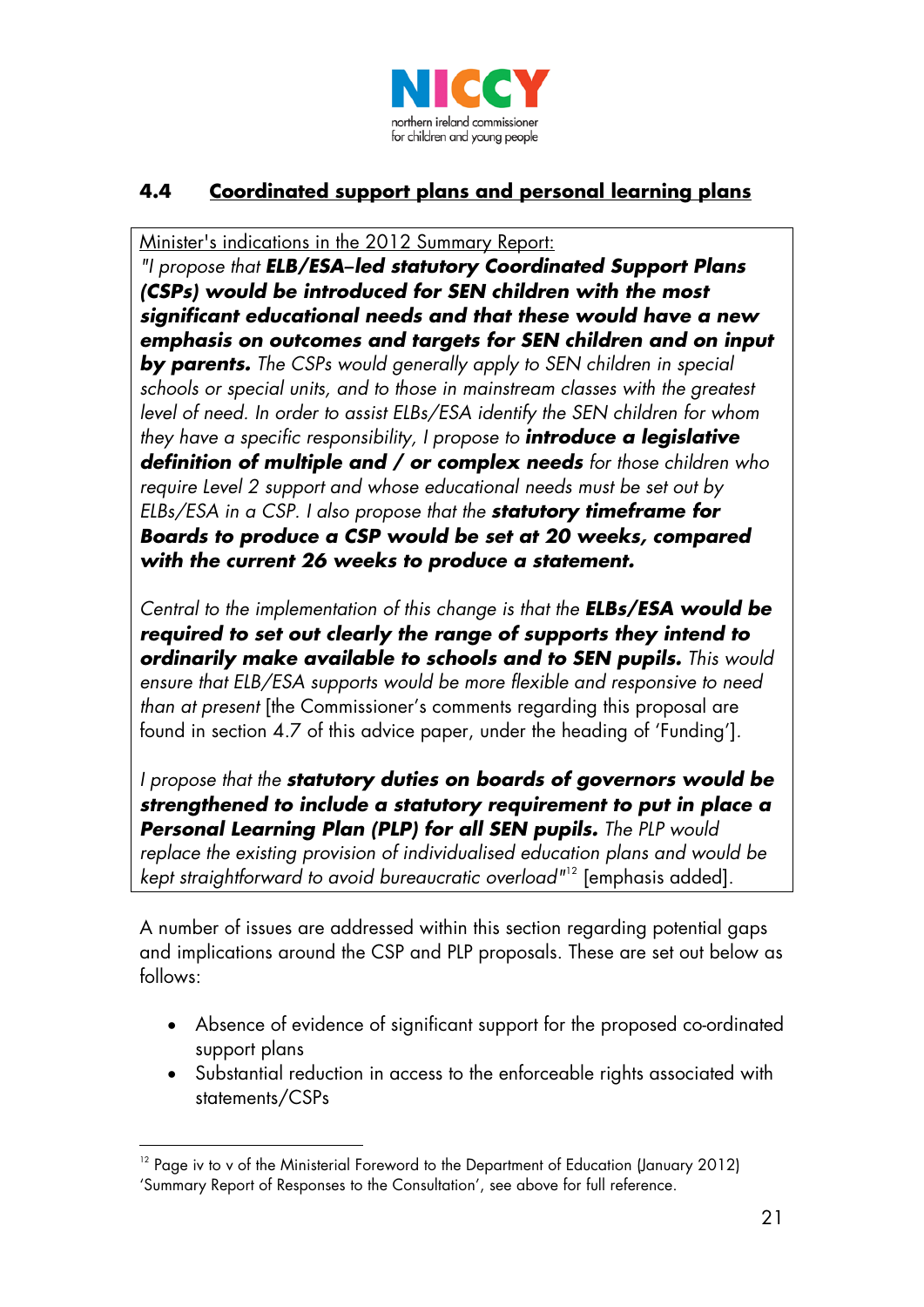

- Awarding criteria for CSPs
- Impact on the rights of children with statements in mainstream schools who move to provision via a PLP
- The transitional period for moving from statements to CSPs
- Proposal to reduce the statutory timeframe to 20 weeks for the production of a CSP

#### 4.4.1 *Absence of evidence of significant support for the proposed coordinated support plans*

It was indicated to the Commissioner and her staff during her recent meeting with officials (as well as in the 'Summary Report') that 27% of the 'tick box' consultation responses were in favour of the coordinated support plan (CSP) proposals (with 52% against). This figure demonstrates a relatively low level of support for the CSP proposals. When the 'Summary Report' is examined in closer detail however, it is evident that the level of support shown was even lower.

It appears that 'tick box' responses to the consultation equated to only 606 of the 2902 respondents who responded to the 2009 consultation. And on further examination, it appears that just 10% of the narrative responses, submitted within 544 completed response booklets offered positive comments regarding the CSP proposals. Furthermore, only 10% of the 17 stakeholders who responded to the consultation, via a written paper were assessed as having favoured the CSP proposals.

#### **The analysis of consultation responses does not demonstrate any significant degree of support for the coordinated support plan proposals.**

#### 4.4.2 *Substantial reduction in access to the enforceable rights associated with statements/CSPs*

The Department of Education has indicated that substantially fewer children with SEN will be awarded a CSP than is the case within the current statementing system. This will trigger a substantial reduction in the number of children with the legally enforceable rights associated with a statement/CSP.

The Minister made the following statement regarding the reduced number of CSPs, as compared to statements, in his briefing to the Committee for Education on SEN and Inclusion on 18 January 2012: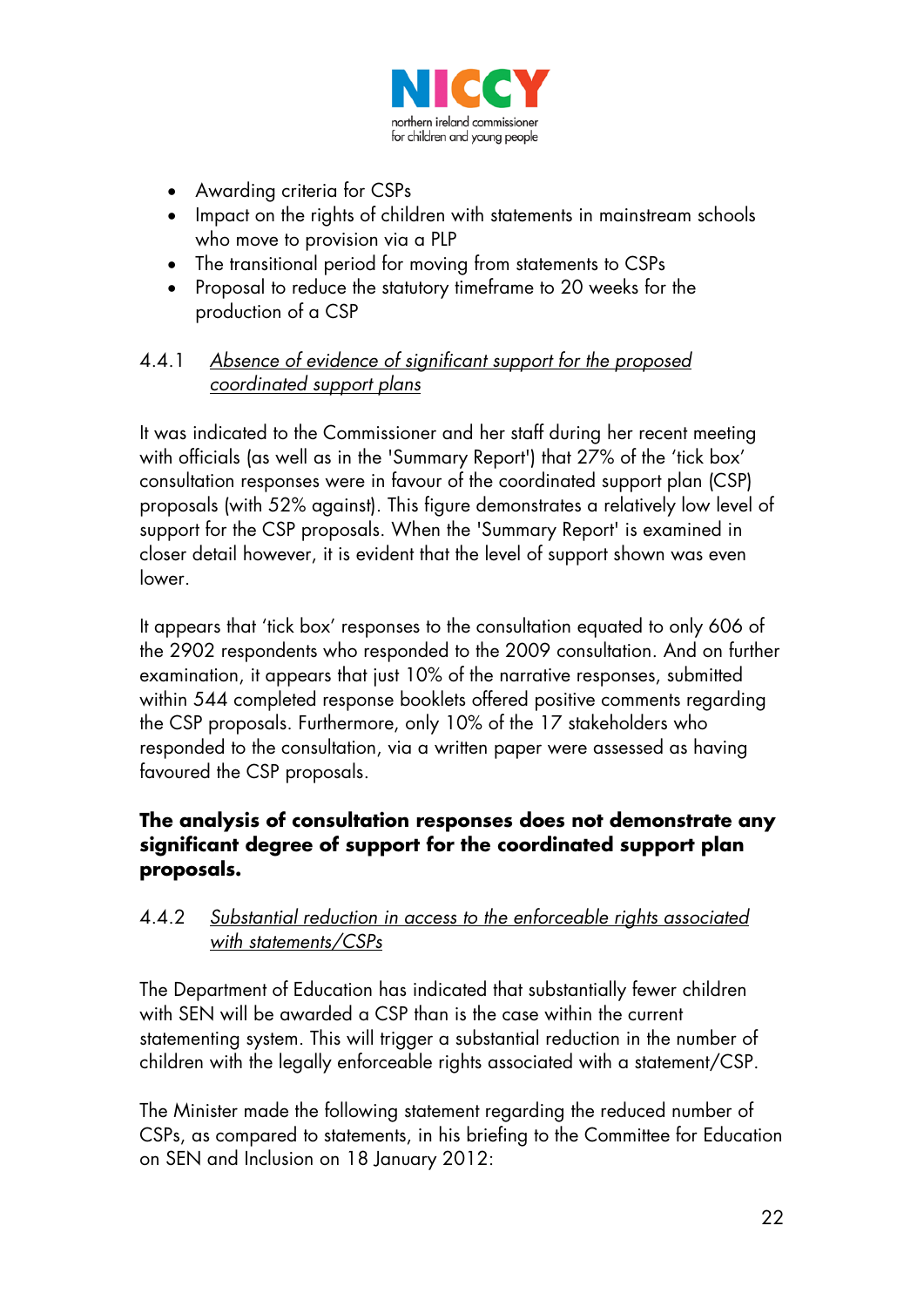

*"Following a transitional period* [which the Commissioner understands will be a two year period following the introduction of legislative changes to the SEN framework[13](#page-37-0)], *CSPs will generally apply to around half the children who currently have statements"* [14](#page-37-1) [emphasis added]*.*

**The Commissioner would be very keen to hear how the Department has arrived at a calculation that CSPs will generally apply to around 50% of the children who currently have statements. Does the Minister's comments to the Education Committee in this regard mean that the Department has already given some thought to the definition of "***multiple and / or complex needs"***? Or, is the proposed 50% decrease a target?**

As outlined in section 4.2 above, regarding the role of schools within the new SEN framework, the Department asserts that, despite the fact that many children in mainstream education will not be entitled to a CSP, their needs will be met by virtue of the PLP, which will also protect the rights of children *"under the law"*[15](#page-37-2). Section 4.2 of this paper outlines a number of concerns regarding the lack of clarity n the enforceability mechanisms for guaranteeing PLP delivery.

The Commissioner is concerned that it is the statement of SEN which currently enables certain children to get the provision they need in order to ensure that they can effectively enjoy their right to education under Articles 28 and 29 of the UN Convention on the Rights of the Child. Without the statement/CSP, there is a huge expectation upon schools to make the necessary provision.

#### *The Department's indication that statements of SEN are currently awarded for the primary purpose of providing pupils with SEN with a laptop:*

The Commissioner would be interested to know if any comparable data is collated by the Department of Education and/or by the Education and Library Boards, regarding the types of special educational needs provision and noneducational provision which have been written into statements of SEN, as necessary to meet children's SEN This would assist in determining patterns of provision/need.

-

<span id="page-37-0"></span><sup>&</sup>lt;sup>13</sup> NI Assembly Committee for Education Official Report (Hansard), 'Special Educational Needs and Inclusion', 18 January 2012, see above for full reference.

<span id="page-37-1"></span><sup>&</sup>lt;sup>14</sup> NI Assembly Committee for Education Official Report (Hansard), as above.

<span id="page-37-2"></span><sup>&</sup>lt;sup>15</sup> Minister's answer to a question for oral answer – see: Official Report (Hansard) Monday 20 February 2012, Volume 72 , No 5, Session 2011-2012.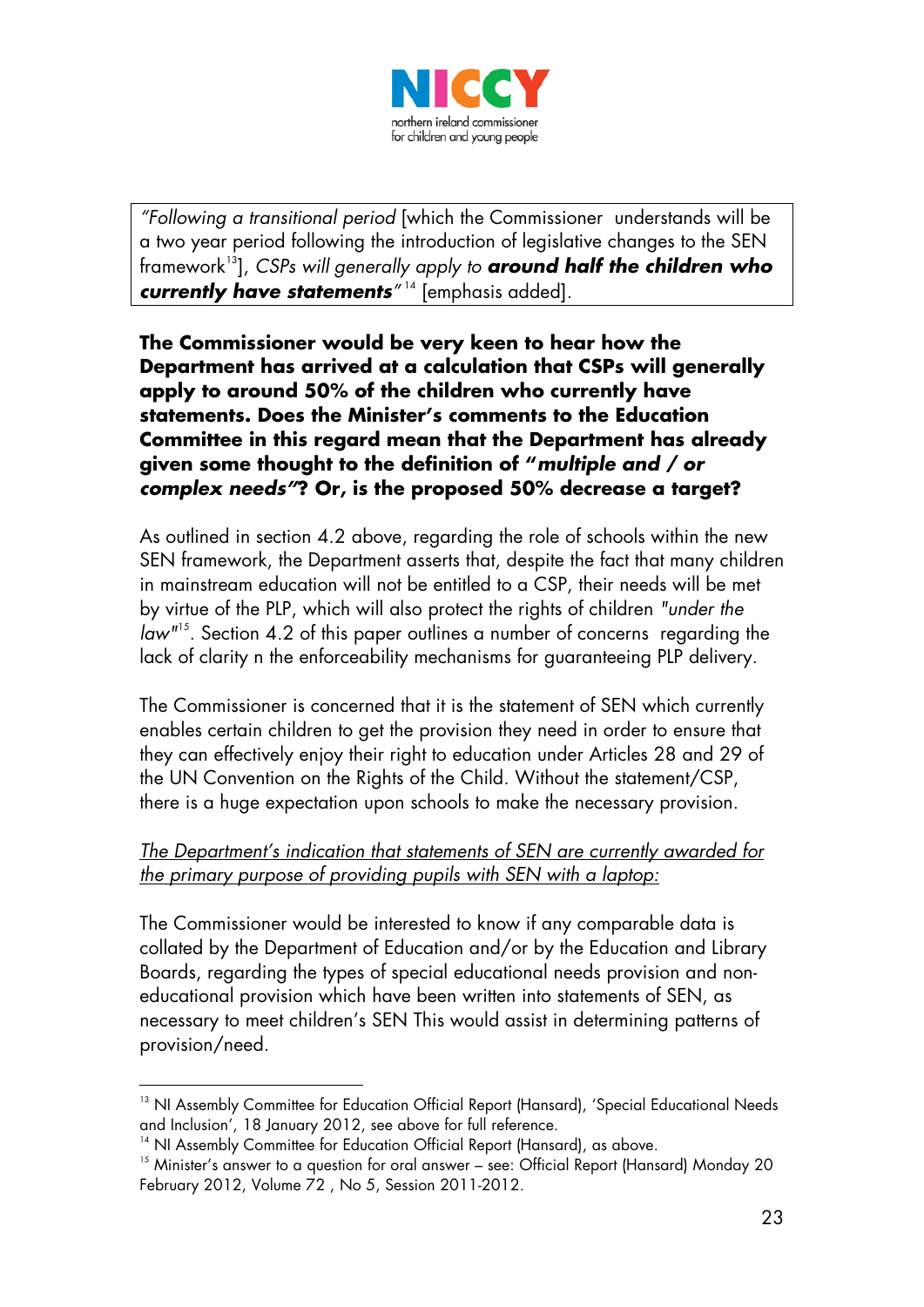

The Department has used the example of a pupil holding a statement for the primary purpose of obtaining a laptop a number of times, both in relation to the recent proposals as well as the 2009 consultation. From the numerous cases dealt with by NICCY, this example would not be typical. **The Commissioner requests an analysis of a representative sample of SEN statements to determine what levels of provision are typically required for children with statements.**

## 4.4.3 *Awarding criteria for CSPs*

The Commissioner understands that the number of CSPs will be reduced as a result of the setting of a higher qualifying threshold.

The Department has proposed that children and young people with *"multiple and / or complex needs"* will be awarded a CSP and that a legislative definition of *"multiple and / or complex needs"* will be introduced. The criteria for this definition have yet to be defined.

#### **The development of a definition of** *"multiple and / or complex needs"* **to be agreed as the criteria for awarding a CSP, will be hugely significant. The Department must engage fully with stakeholders at an operational level, to identify an appropriate definition.**

#### 4.4.4 *Impact on the rights of children with statements in mainstream schools who move to provision via a PLP*

The inference of the Department's proposals is that children with statements who are currently in mainstream educational settings are among those most likely to lose out on access to a CSP and the associated rights which previously accompanied a statement. The proposals in the 'Summary Report' as outlined above confirm this:

*"The CSPs would generally apply to SEN children in special schools or special units, and to those mainstream classes with the greatest level of need"*.

This inference was further reflected in the Minister's briefing to the Education Committee on 18 January 2012: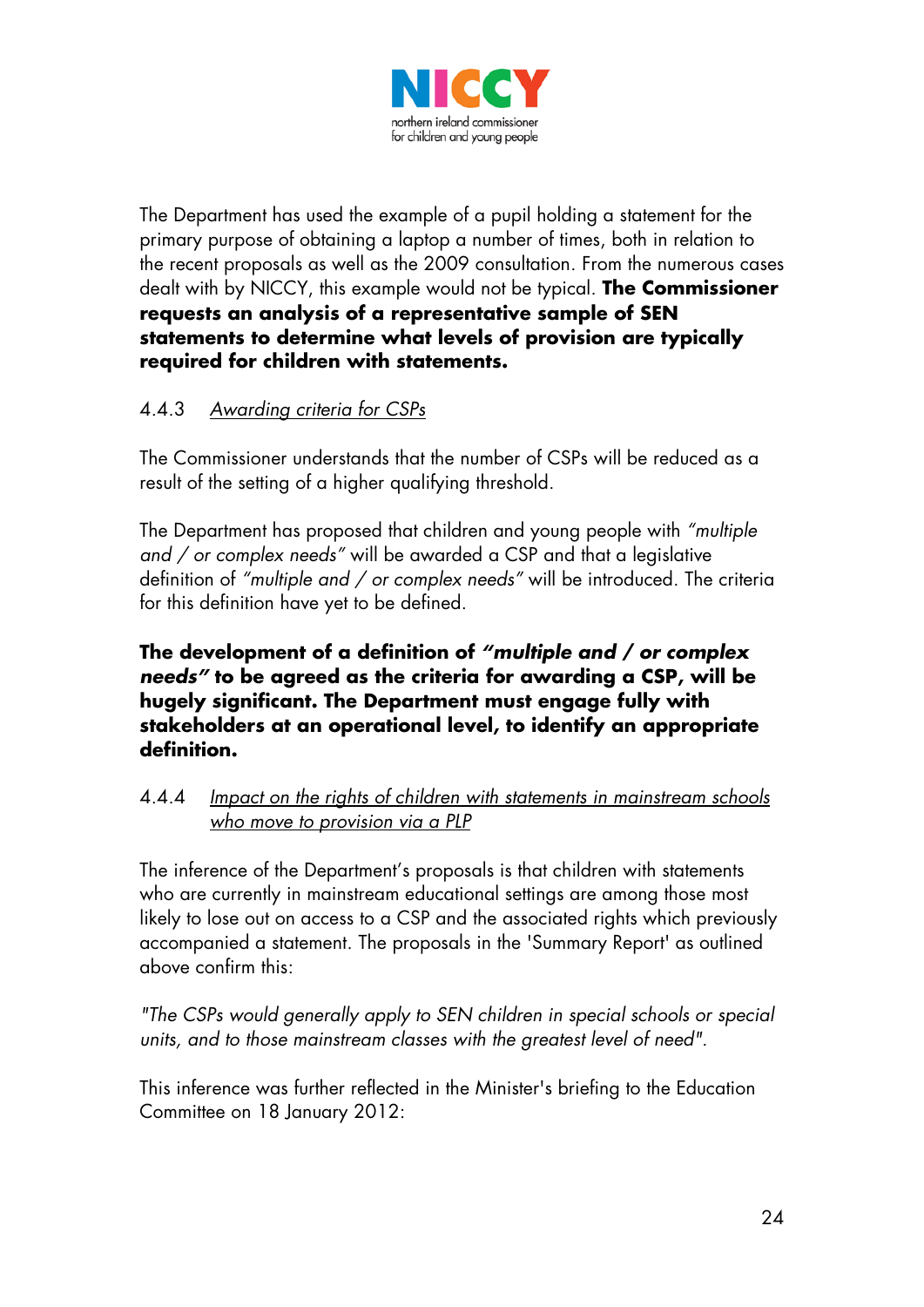

*"Children in special schools or learning centres will not need transitional arrangements but will automatically transfer to a CSP"*[16](#page-39-0).

Of the estimated 13,900 pupils with statements, the Department indicates that around 9,700 are within mainstream schools and units (it is presumed units includes 'special units'). This suggests that the significant decline in the number of CSPs, compared to the existing number of statements, will occur through transferring many pupils in mainstream settings from a statement to a PLP.

**The Commissioner is concerned that the current statement of SEN enables certain children to access the provision they need, facilitating their right to education under Articles 28 and 29 of the UNCRC. Without the statement/CSP, there is a huge expectation and reliance on schools to make the necessary provision. Children who currently hold a statement, but who will not meet the enhanced criteria for a CSP, could find their rights insufficiently protected under the PLP proposals.**

A number of concerns are outlined in section 4.2 of this paper regarding the current ambiguity of the proposals for strengthening the duties on Board of Governors to ensure high standards for meeting SEN.

**The Commissioner is concerned for the rights, and therefore, provision for children who currently go through the statutory assessment process and, as a result, are awarded a statement of SEN, but, who will not meet the criteria required to obtain a coordinated support plan (CSP). The Commissioner is concerned that provision for these children will have to be made by their individual school through the PLP. The Commissioner is not persuaded that details of the statutory basis for PLPs will 'force' schools to make the necessary provision.** This could have a detrimental impact on some children's educational development.

**The monitoring, evaluation and review processes for PLPs will be vital. The Commissioner expects that ETI will have a strong role in monitoring PLP delivery – school self-evaluation is not recommended. As outlined in section 4.2.2 above ('Strengthening the role of boards of governors'), given the Minister for Education's indications in 'Putting Pupils First' that the role of boards of governors will be reviewed, the** 

<span id="page-39-0"></span><sup>&</sup>lt;sup>16</sup> NI Assembly Committee for Education Official Report, 18 January 2012, as above.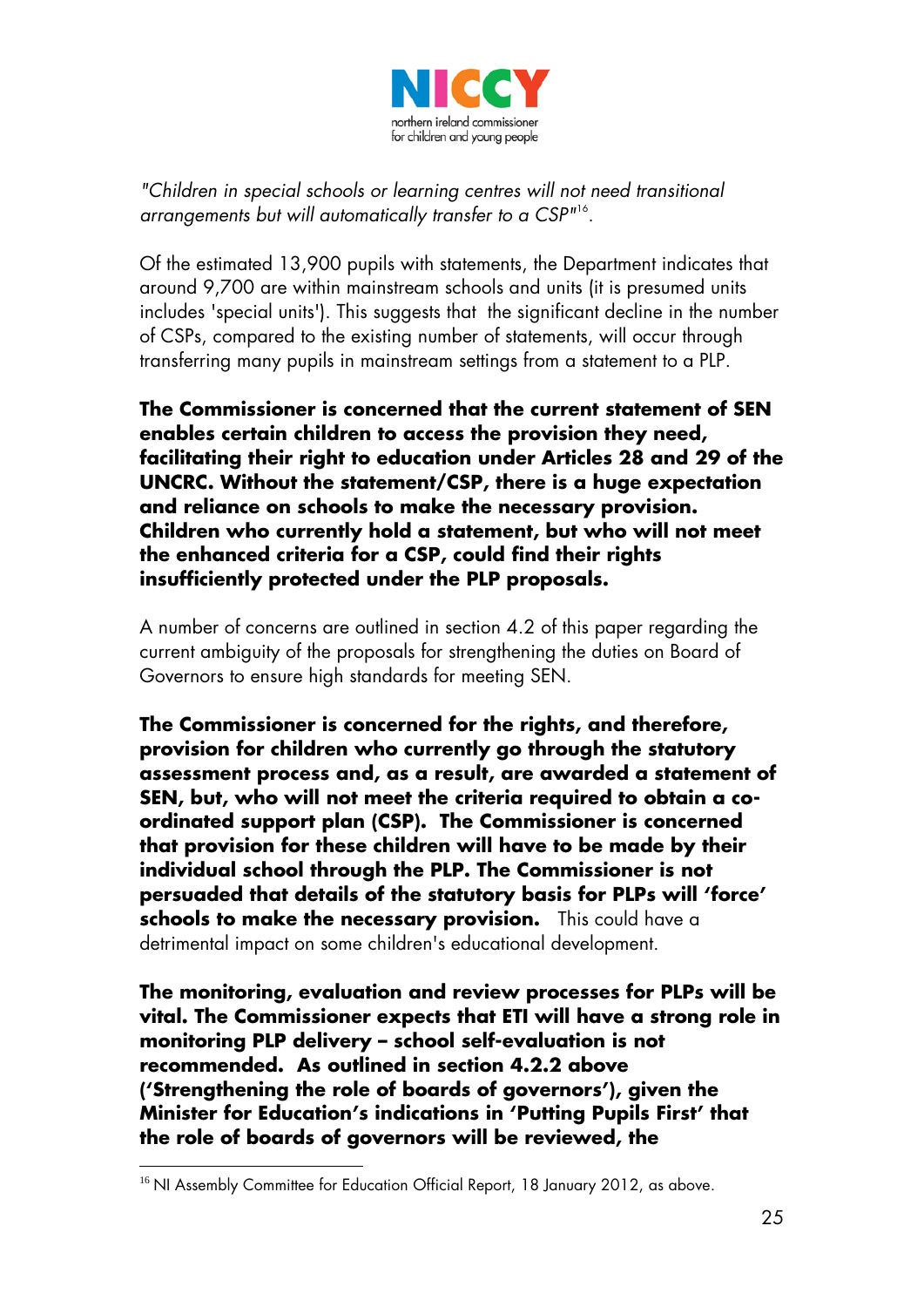

#### **Commissioner would urge the Minister to explore mechanisms for parents and pupils to appeal decisions of boards of governors, and the issue of a right of redress for parents and pupils.**

#### *Possible risk to inclusion of children with SEN in mainstream settings:*

#### Extract from Article 23(3) of the UNCRC:

'Recognizing the special needs of a disabled child, assistance... shall be designed to ensure that the disabled child has effective access to and receives education... in a manner conducive to the child's achieving the fullest possible **social integration** and individual development, including his or her cultural and spiritual development' [emphasis added].

If CSPs are accompanied by a higher level of protection than PLPs, and access to a CSP is significantly more unlikely for pupils within mainstream educational settings, **there is the potential that fewer children with SEN in mainstream education settings will have access to the additional support or resources they require. There is also, therefore a risk that children who currently depend on a statement and who move to a PLP, could regress in terms of the progress they have made as a result of the statement.** This could influence parents, in terms of triggering a preference for children to be accommodated within a special educational setting, rather than a mainstream school. Such a predicament would be retrogressive in terms of the implementation of Article 23(3) of the UNCRC, and the progress made towards inclusion, post-enactment of the Special Educational Needs and Disability (NI) Order (SENDO) in 2005, in line with international human rights principles, including recommendations of the UNCRC, as outlined below:

*"Measures taken for the implementation of the rights contained in the Convention regarding children with disabilities, for example in the areas of education and health, should explicitly aim at the maximum inclusion of those children in society*... Committee on the Rights of the Child – extract from 'General Comment No. 9':

*....*

*"Inclusive education should be the goal of educating children with disabilities. The manner and form of inclusion must be dictated by the individual educational needs of the child, since the education of some children with disabilities requires a kind of support which may not be readily available in the regular school system. The Committee notes the explicit commitment towards the goal of inclusive education contained in the draft convention on the rights of*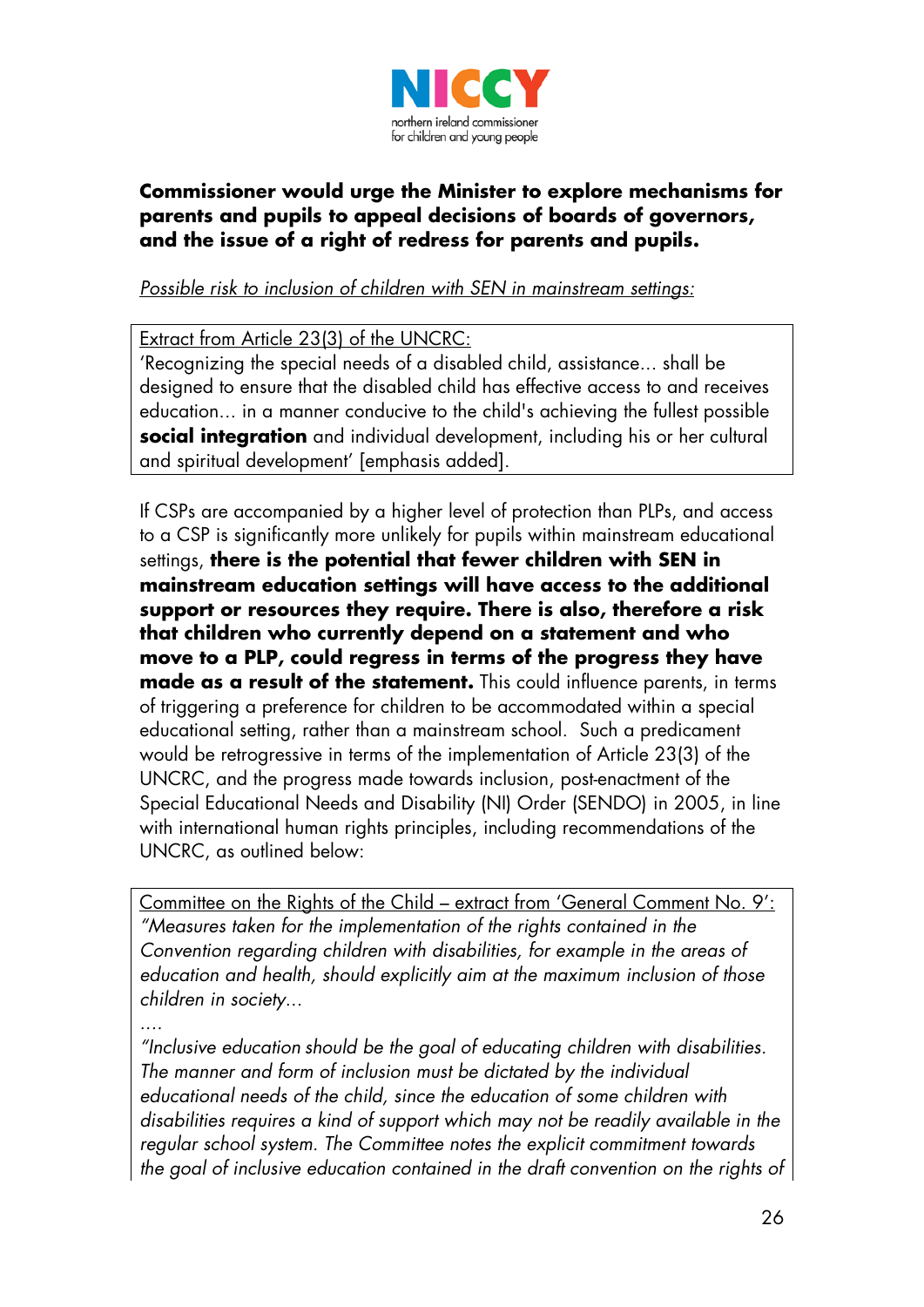

*persons with disabilities and the obligation for States to ensure that persons including children with disabilities are not excluded from the general education system on the basis of disability and that they receive the support required, within the general education system, to facilitate their effective education...*"<sup>[17](#page-41-0)</sup> [emphasis added].

#### 4.4.5 *The transitional period for moving from statements to CSPs*

The Minister stated in this briefing to the Education Committee that:

*"Statemented children who are within three years of leaving school will retain their statement until leaving school. All remaining statements in place at that stage of full implementation will convert to CSPs"*[18](#page-41-1) .

**The Department must clarify a number of matters regarding the transitional period for moving from a system of statements to a system of CSPs. This would include the need to identify a timeline for the commencement of the transitional period -it has been indicated that the transitional period will follow the introduction of any new legislation.**

**The Department should be able to provide an estimate of the numbers of children whose provision is expected to move from a statement to a CSP, from a statement to a PLP, and from an individual education plan to a PLP. It should also be in a position to estimate the number of children who will retain their statement as part of the transitional arrangements.** In his 18 January 2012 briefing to the Education Committee, the Minister indicated that following the transitional period, CSPs would apply to approximately half the number of children who currently hold statements, however, the basis for this estimation is not clear.

The *"statutory transitional arrangements review*"[19](#page-41-2) to be undertaken by the ELBs/ESA during the two-year transitional period will be a crucial exercise.

-

<span id="page-41-0"></span><sup>&</sup>lt;sup>17</sup> Committee on the Rights of the Child (2006) 'General Comment No. 9: The Rights of Children with Disabilities' (Geneva: United Nations), paragraphs 11 and 66.

<span id="page-41-2"></span><span id="page-41-1"></span><sup>&</sup>lt;sup>18</sup> NI Assembly Committee for Education Official Report, 18 January 2012, as above. <sup>19</sup> As cited in NI Assembly Committee for Education Official Report, 18 January 2012, as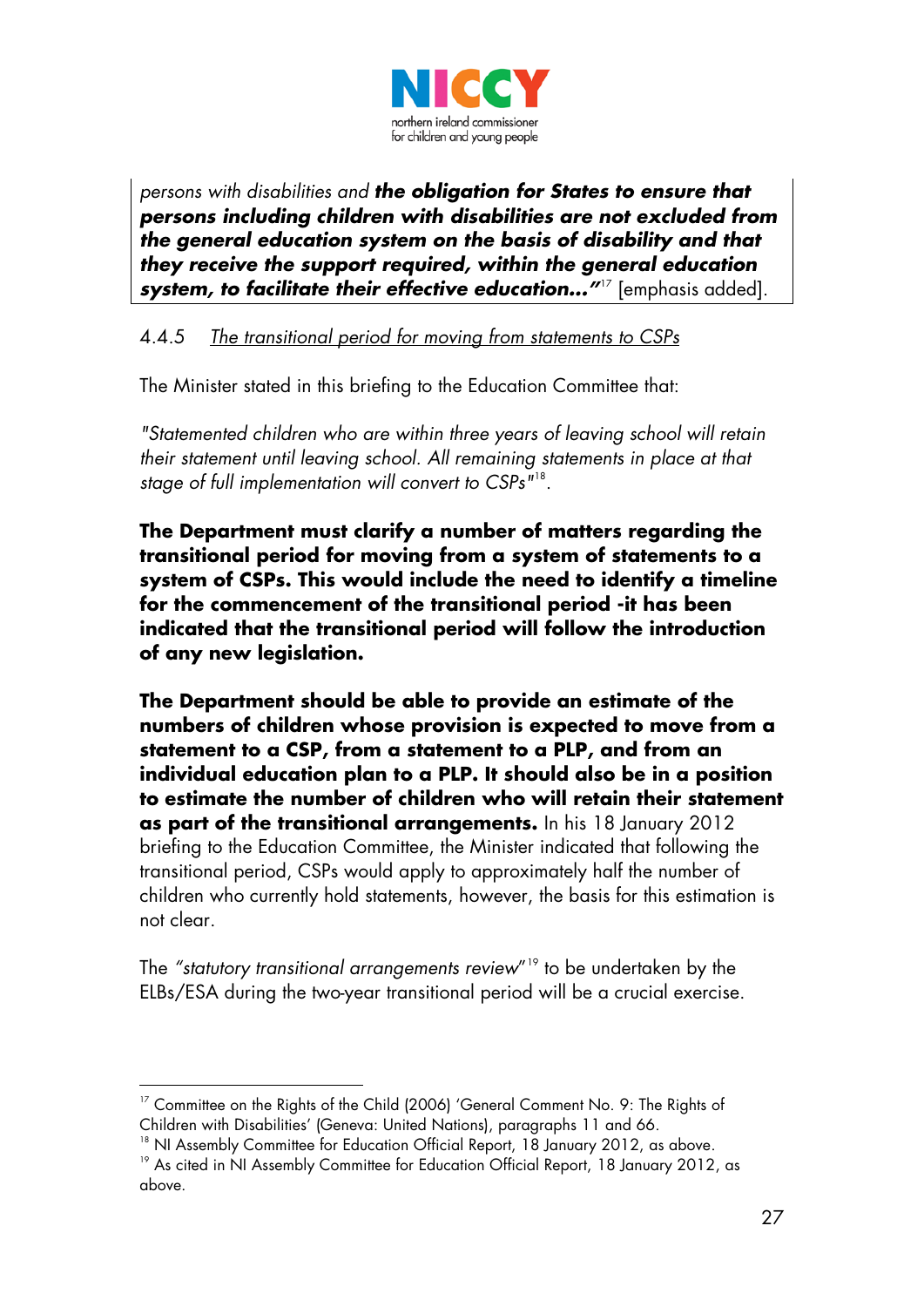

#### 4.4.6 *Proposal to reduce the statutory timeframe to 20 weeks for the production of a CSP*

It is proposed that the statutory timeframe for ELBs to produce a CSP will be reduced to 20 weeks compared to the current 26 weeks set for the production of a statement. The Commissioner welcomes the reduction in the timeframe for the production of the CSP (20 weeks) as opposed to the production of a statement (26 weeks). The Commissioner would query whether the statutory timeframe for producing a CSP should be reduced even further from 26 weeks to 20 weeks, given that the Minister has indicated there will be a significant reduction in the number of CSPs. This should significantly reduce the administrative workload, enabling any backlog to be addressed.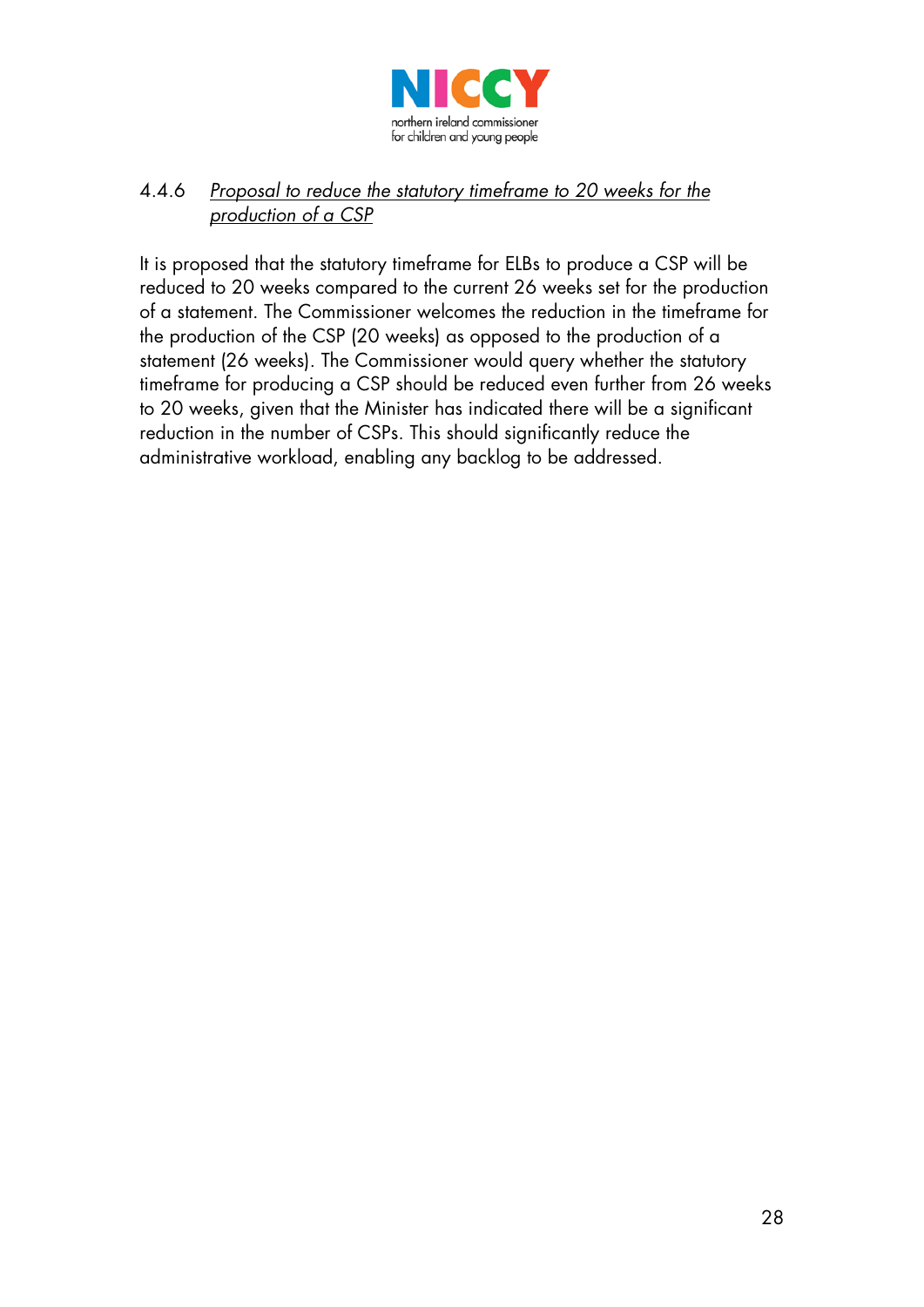

## **4.5 Interface with the health sector**

Minister's indications in the 2012 Summary Report:

*"The fact that the interface between the education and health sectors is crucial to a successful educational outcome for SEN children, with more significant educational and health-related needs, was borne out by the consultation responses. Health and Social Care Trust (HSCT) input is central to the review's proposals on multi-disciplinary working and to meeting the non-educational needs set out in a CSP. The review proposed that the commitment to provide health sector provision contained within a CSP would be achieved through a memorandum of understanding or service level agreement.*

*The establishment of local multi-disciplinary groups (MGs) was also proposed by the review as a means of improving cross-sectoral working and to support schools with the interventions that are required for pupils. This particular proposal attracted significant opposition from respondents to the consultation for a variety of reasons. I do not intend to pursue this route and instead I have introduced pilots in early years' settings that will inform how multi-disciplinary working might be best achieved in future.*

*Following the consultation, I have asked officials to engage further with the Department of Health, Social Services and Public Safety with a view to exploring if the option of a statutory basis for the health provision set out in a CSP can be reached, and on how improved multi-disciplinary working can be achieved, given the current systems and structures in place"*[20](#page-43-0) [emphasis added].

The Commissioner agrees that the input of Health and Social Care Trusts should be central to the Review's proposals on multi-disciplinary working and to meeting the non-educational needs set out in a CSP. While it is understood that the 2009 proposals regarding the establishment of multi-disciplinary groups is not currently being pursued, **it will be essential to use the opportunity created by the Review, to consider the feasibility of introducing a statutory duty to ensure that provision is made to meet noneducational provision set out in a CSP. The Commissioner has a number of further recommendations in this regard:**

<u>.</u>

<span id="page-43-0"></span> $20$  Page v of the Ministerial Foreword to the Department of Education (January 2012) 'Summary Report of Responses to the Consultation', see above for full reference.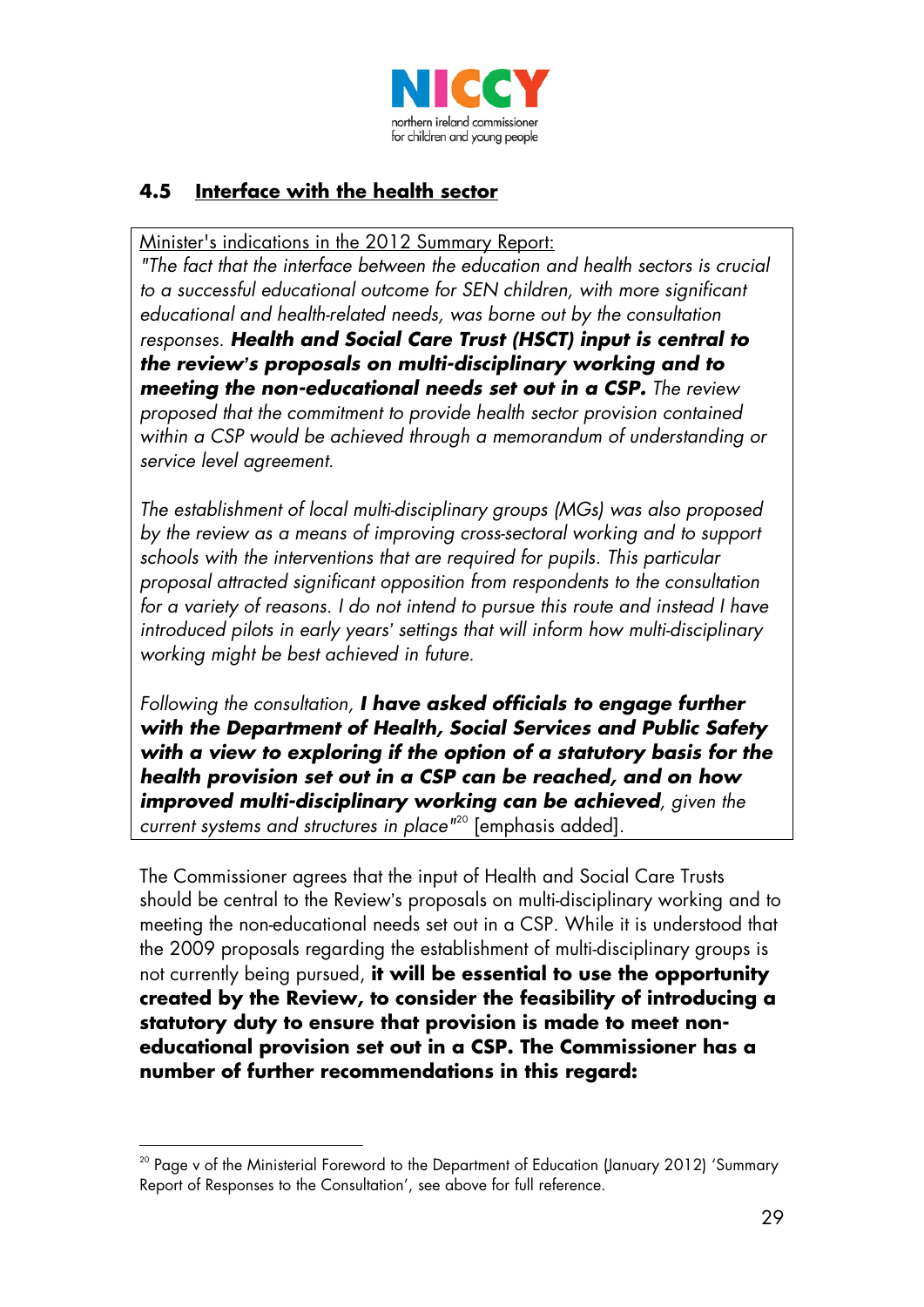

- **DE should outline the outcome of discussions with DHSSPS on the issue of a statutory duty regarding required health provisions as set out in a CSP.**
- **DE should clarify how joined up working between education and health is being pursued at an operational level, in addition to the policy level.**
- **DE should outline the role of the health sector with respect to the early years' pilot and the teacher capacity building pilot.**
- **DE should consider opportunities for progressing joined-up working between education and health sectors through the Children and Young People's Strategic Partnership.**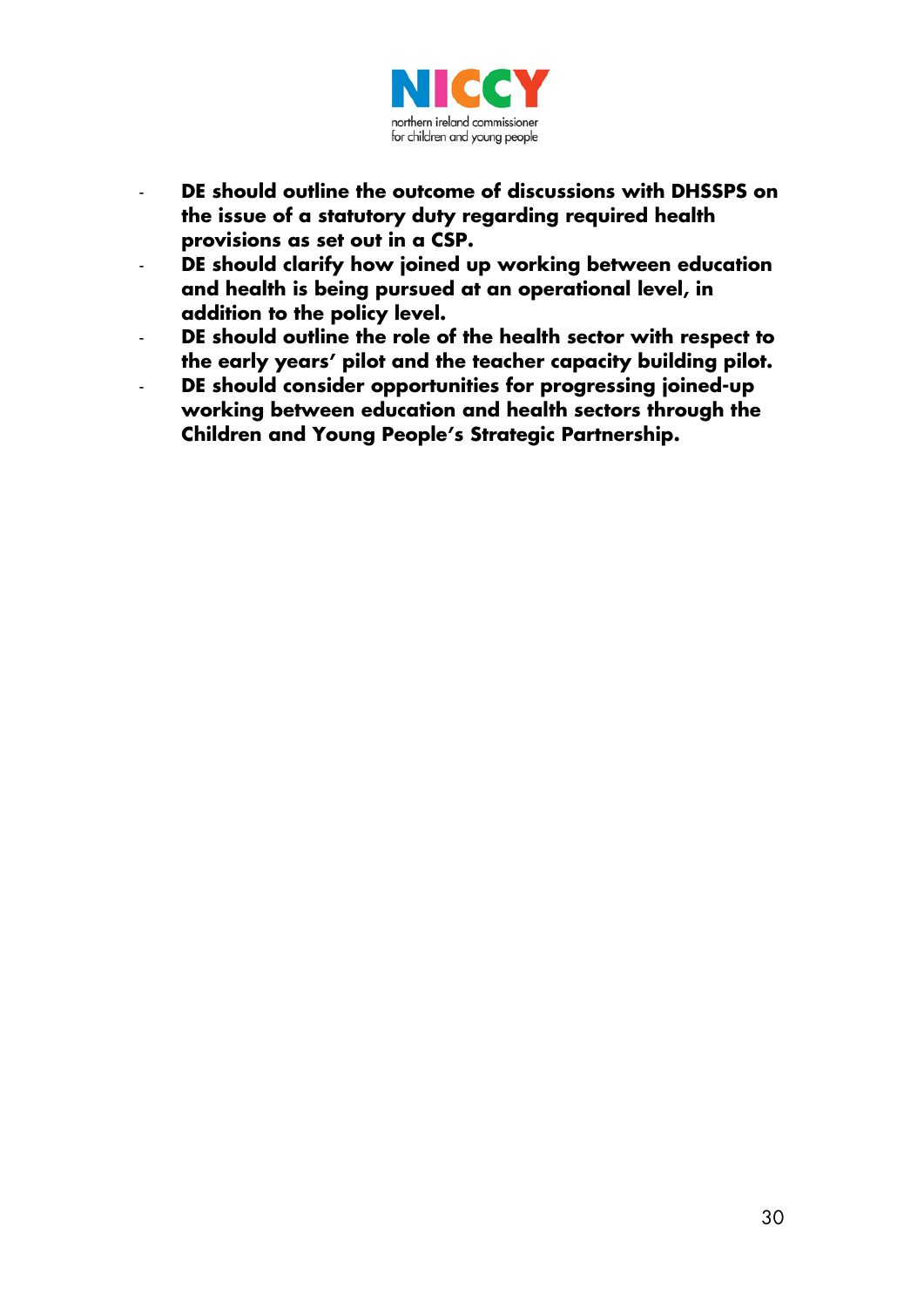

# **4.6 Training and development**

Minister's indications in the 2012 Summary Report:

*"Within the current SEN framework, a comprehensive SEN capacity building programme has been rolled out to schools since the 2010/11 school year. A detailed SEN resource file has also been produced and has been made available to every school. This has aimed to ensure that all schools are equipped with the necessary knowledge and skills to manage successfully the needs of pupils with SEN and/or disability. A SEN resource file for early years' settings is currently under production. Having the necessary training and information in place will ensure that all schools can successfully meet the needs of SEN children and can also be prepared in advance of any legislative changes to their duties or responsibilities.*

*A 2-year pilot Post-graduate Certificate in Education for postprimary schools is nearing completion. This pilot in initial teacher education has been developed jointly by the Queen's University Belfast and the University of Ulster. The aim of the course is to provide student teachers with the enhanced practical skills and knowledge needed to assess and meet the needs of SEN pupils"*[21\[](#page-45-0)emphasis added].

#### 4.6.1 *SEN resources*

**With regard to the Minister's assertion that a** *"detailed SEN resource file"* **has been produced and made available to every school, the Department should clarify that this has included primary and post-primary schools.**

**The Commissioner believes the Department should also clarify the arrangements for monitoring of the operational use of the SEN resource available to mainstream schools, and of the practical benefits demonstrated.**

#### 4.6.2 *Two-year pilot Postgraduate Certificate in Education for post-primary schools*

The Commissioner has a number of questions regarding the 2-year pilot Postgraduate Certificate in Education (PGCE) for post-primary schools, which the Minister indicates is nearing completion:

<span id="page-45-0"></span><sup>&</sup>lt;u>.</u> <sup>21</sup> Page vi of the Ministerial Foreword to the Department of Education (January 2012) 'Summary Report of Responses to the Consultation', see above for full reference.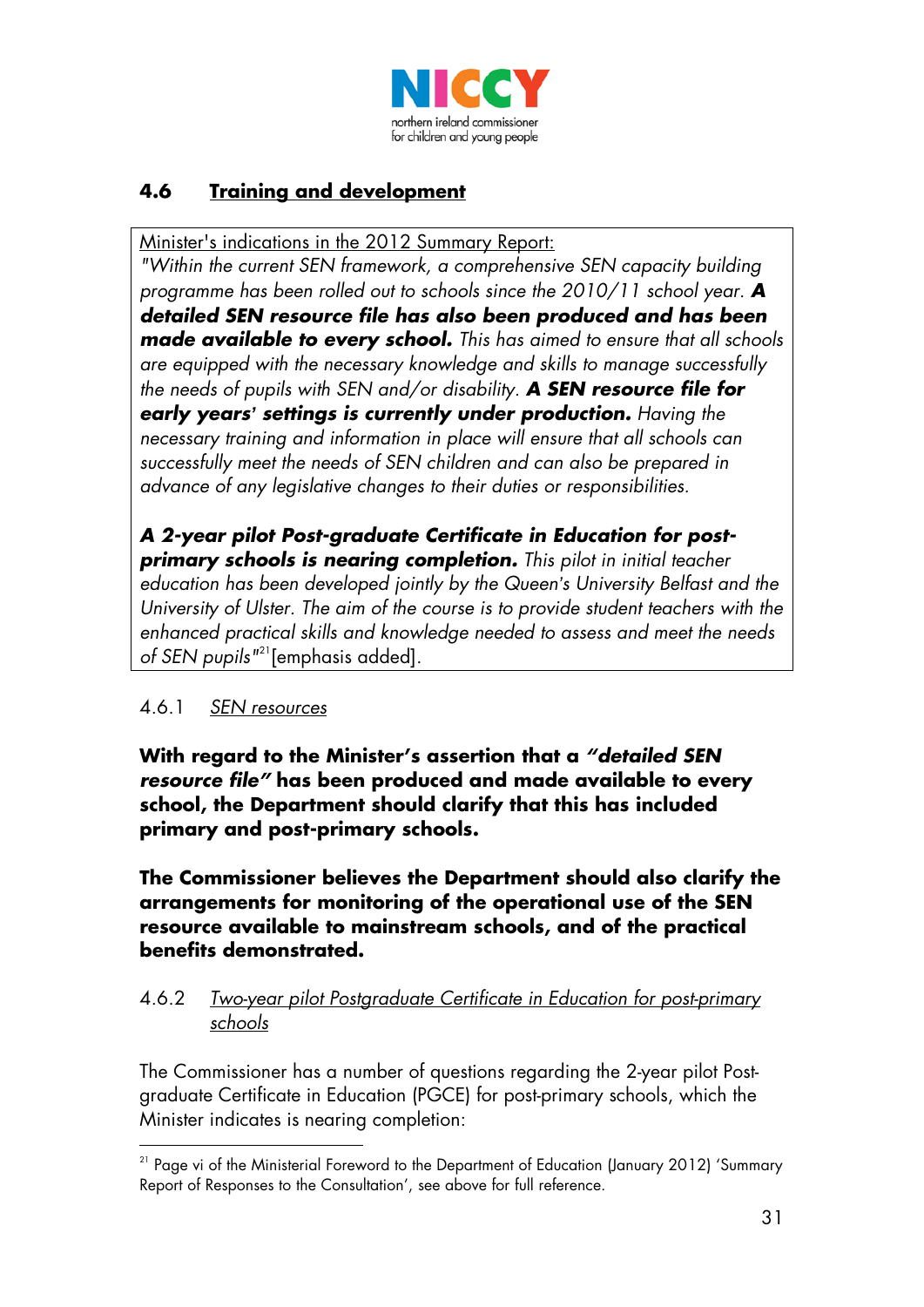

- Is the pilot a discrete PGCE course on SEN, or a module that forms part of all PGCE post-primary courses? If it is a discrete PGCE course, is a similar option available for students undertaking PGCE primary courses or other post-primary courses? The Commissioner believes it is important that every student teacher is adequately trained.
- Is it the intention for students who undertake the PGCE pilot to become Special Educational Needs Coordinators (SENCOs) (or 'Learning Support Co-ordinators' as the Department proposes that the SENCO title will change to) in schools?
- How will the course be quality assured? The Department should provide information regarding how learning developed on this course will be implemented in the school environment.

Furthermore, **the Commissioner would suggest that, while it is important such training is provided to student teachers, given the current difficulties facing newly qualified teachers in finding posts, it is important to ensure sufficient resources are allocated to training practising teachers across all school types.**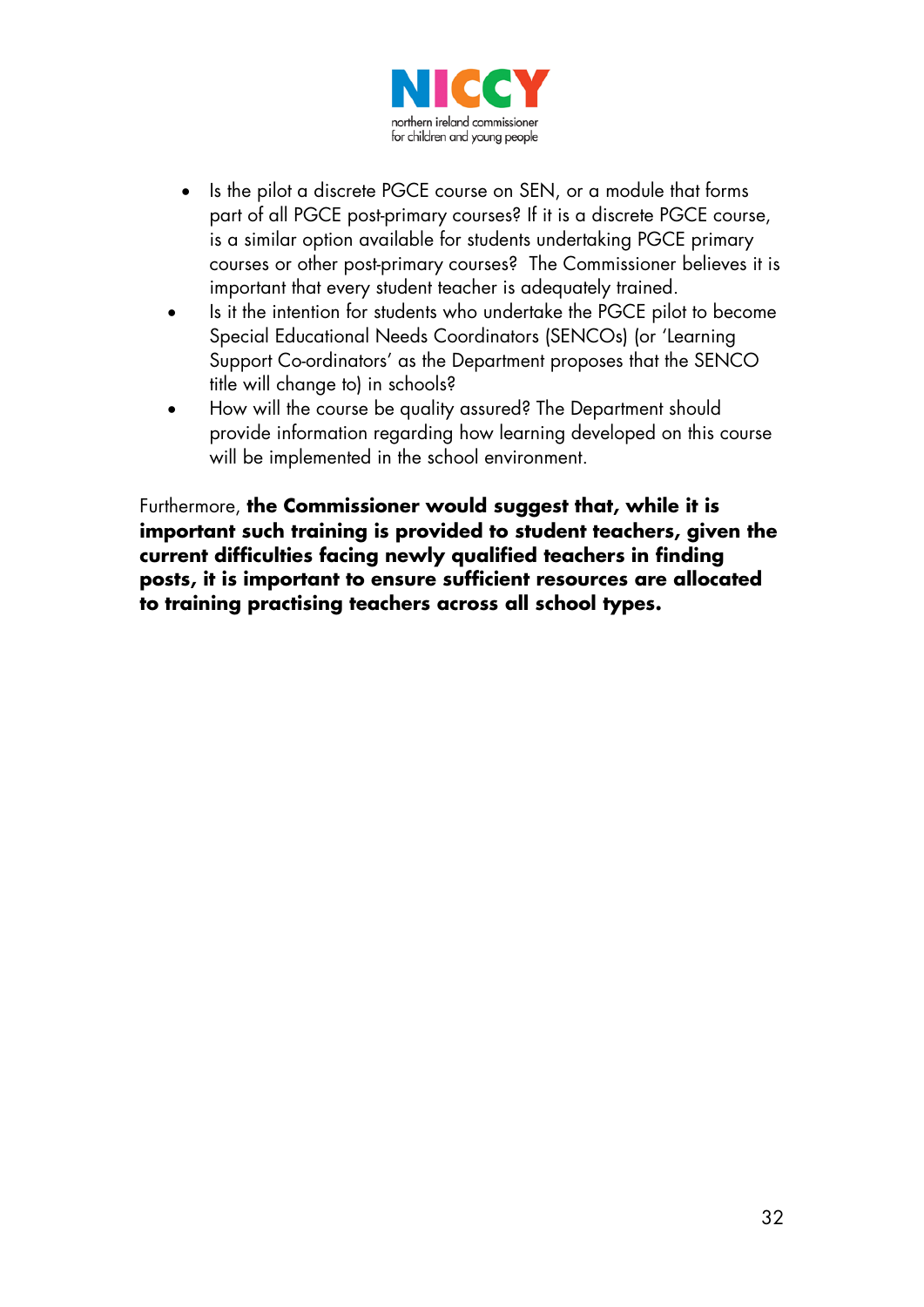

# **4.7 Funding**

Minister's indications in the 2012 Summary Report:

*"A key funding proposal from the review suggested the greater delegation to schools of SEN monies that are currently held by ELBs. It was clear that respondents to the consultation had a range of issues with this proposal. Given the feedback received and the fact that my policy proposals have developed to some extent from those contained in the consultation document, it is clear that, given the budgetary pressures bearing down on Education, further consideration needs to be given to determine how funding arrangements will support the new policy"* [22](#page-47-0) [emphasis added].

As a preliminary point, the Commissioner welcomes the ring-fencing of the £210 million annual SEN budget for mainstream schools, special units and special schools.

## 4.7.1 *Implications of possible increased delegation of SEN monies to schools*

The updated proposals provided by the Department regarding funding mechanisms lack clarity with regard to how SEN monies will be held and allocated. The Minister's update in the 'Summary Report' does not rule out the delegation of SEN monies to schools. The comments on this matter in the 'Summary Report' are vague: *"further consideration needs to be given to determine how funding arrangements will support the new policy".* **In the absence of appropriate ring-fencing mechanisms and strict guidelines for delivery, the Commissioner remains firmly opposed to the delegation of SEN funding to schools.** This is in line with international human rights standards, as detailed below.

# Committee on the Rights of the Child – extract from 'General Comment No. 9':

*"...many States parties not only do not allocate sufficient resources but have also reduced the budget allocated to children over the years. This trend has many serious implications especially for children with disabilities who often rank quite low, or even not at all, on priority lists… Decentralization and privatization of services are now means of economic reform. However, it should not be forgotten that it is the State Party's ultimate responsibility to oversee that adequate funds are allocated to* 

<span id="page-47-0"></span><sup>&</sup>lt;u>.</u>  $22$  Page vi of the Ministerial Foreword to the Department of Education (January 2012) 'Summary Report of Responses to the Consultation', see above for full reference.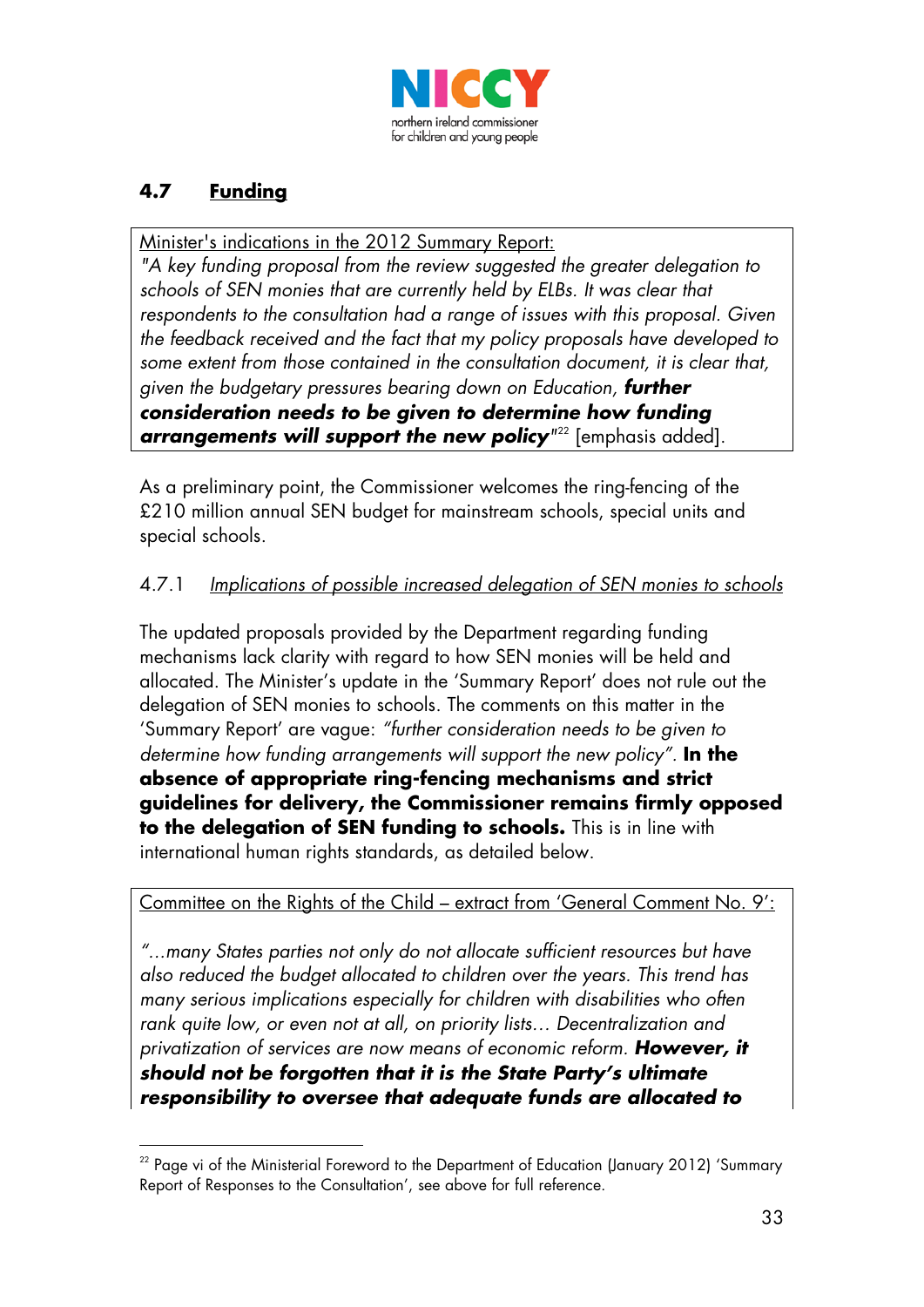

*children with disabilities along with strict guidelines for service delivery. Resources allocated to children with disabilities should be sufficient --and earmarked so that they are not used for other purposes-- to cover all their needs..."*[23](#page-48-0) .

Given the fact that the proposals state that the majority of children in mainstream schools will have their needs met through PLPs, rather than statements, this implies that a significant amount of provision will have to be delivered at school level. The delegation of additional SEN funding to individual schools risks 'draining' the school's available SEN budget, given the cost of providing specific assistance to children with PLPs from school level funding (for example, Classroom Assistants, technological and any other necessary resources, etc.). Given the limited information issued by the Department regarding how it envisages that SEN monies will be held, it is difficult to understand how schools will be able to provide for every child with SEN.

The Commissioner understands that Department officials have requested that the terms of reference for the upcoming Review of the Common Funding Scheme include a requirement to give consideration to identifying a SEN factor in the Common Funding Formula (CFF) $^{24}$ . In addition, officials have indicated to the Commissioner that the ELBs are being asked to consider how they allocate resources from the Block Grant. In terms of the former, **if a SEN component was to be included within the Common Funding Formula, this should be strongly linked to outcomes for pupils with SEN.**

#### 4.7.2 *Proposed requirement on ELBs/ESA to set out what supports will be made available to schools and pupils with SEN*

The Minister has indicated that, central to the implementation of the changes associated with CSPs, will be a requirement upon the ELBs/ESA to:

*"Set out clearly the range of supports they intend to ordinarily make available to schools and to SEN pupils"*[25](#page-48-2) [emphasis added]*.*

<span id="page-48-0"></span><sup>-</sup> $^{23}$  Committee on the Rights of the Child (2006) 'General Comment No. 9: The Rights of Children with Disabilities' (Geneva: United Nations), paragraph 20.

<span id="page-48-1"></span><sup>&</sup>lt;sup>24</sup> This was indicated to the Commissioner during her meeting with officials on 6 February 2012.

<span id="page-48-2"></span> $25$  Page v of the Ministerial Foreword to the Department of Education (January 2012) 'Summary Report of Responses to the Consultation', see above for full reference.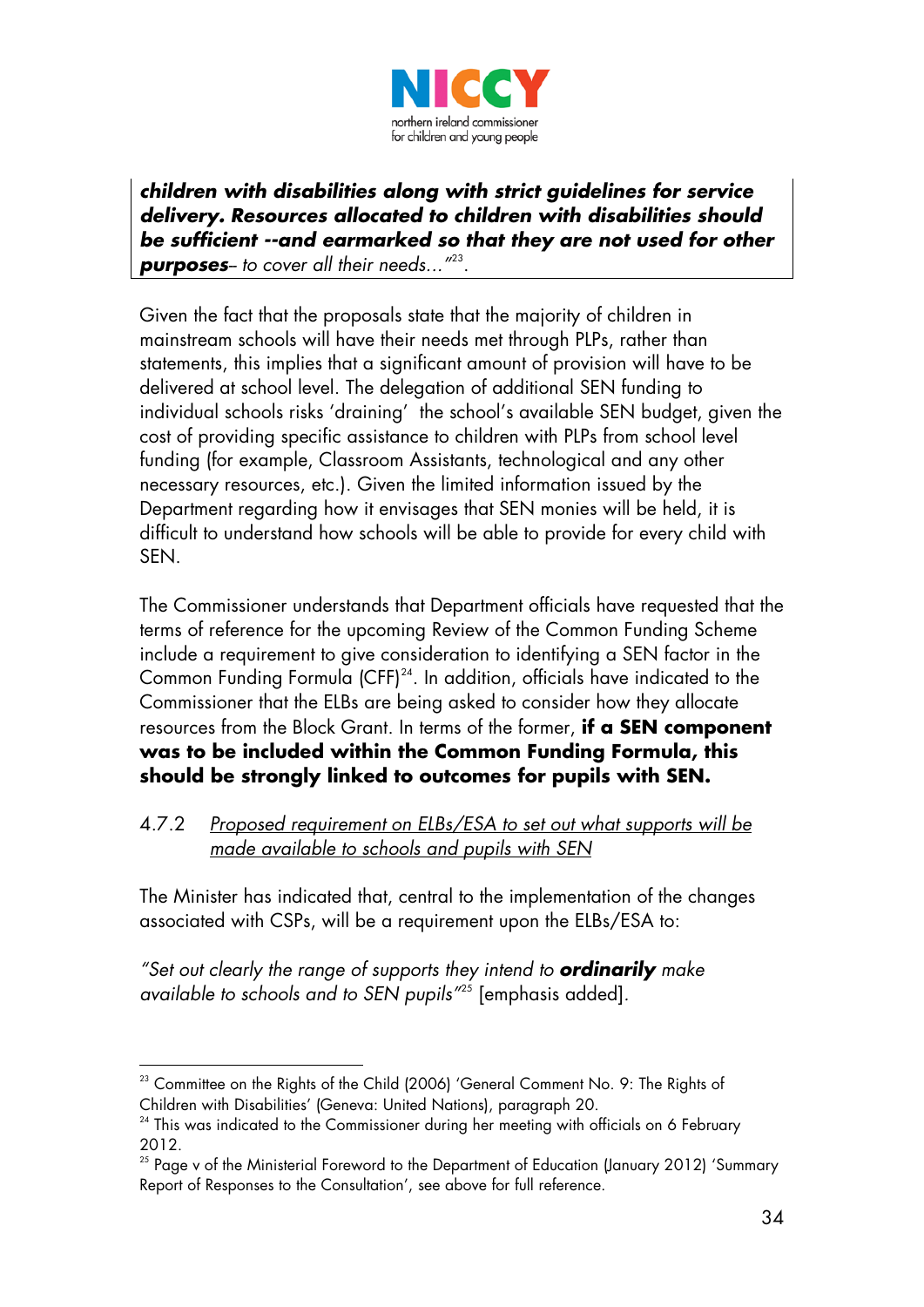

It will be essential that the range of supports *"ordinarily"* made available to schools by the ELBs/ESA cover children with PLPs, who will be classed as having 'Level 1' needs within the terms of the proposed two-level structure. The range of supports *"ordinarily"* made available must also be consistent across the ELBs and at a regional level. Clarification is also required regarding the budgetary arrangements for the ELBs to ensure the agreed range of supports *"ordinarily"* available. The Commissioner would be interested to learn whether such supports will be provided through the ELB's/ESA's budget? **The award of supports which will be "ordinarily" made available must also be based on objective need.**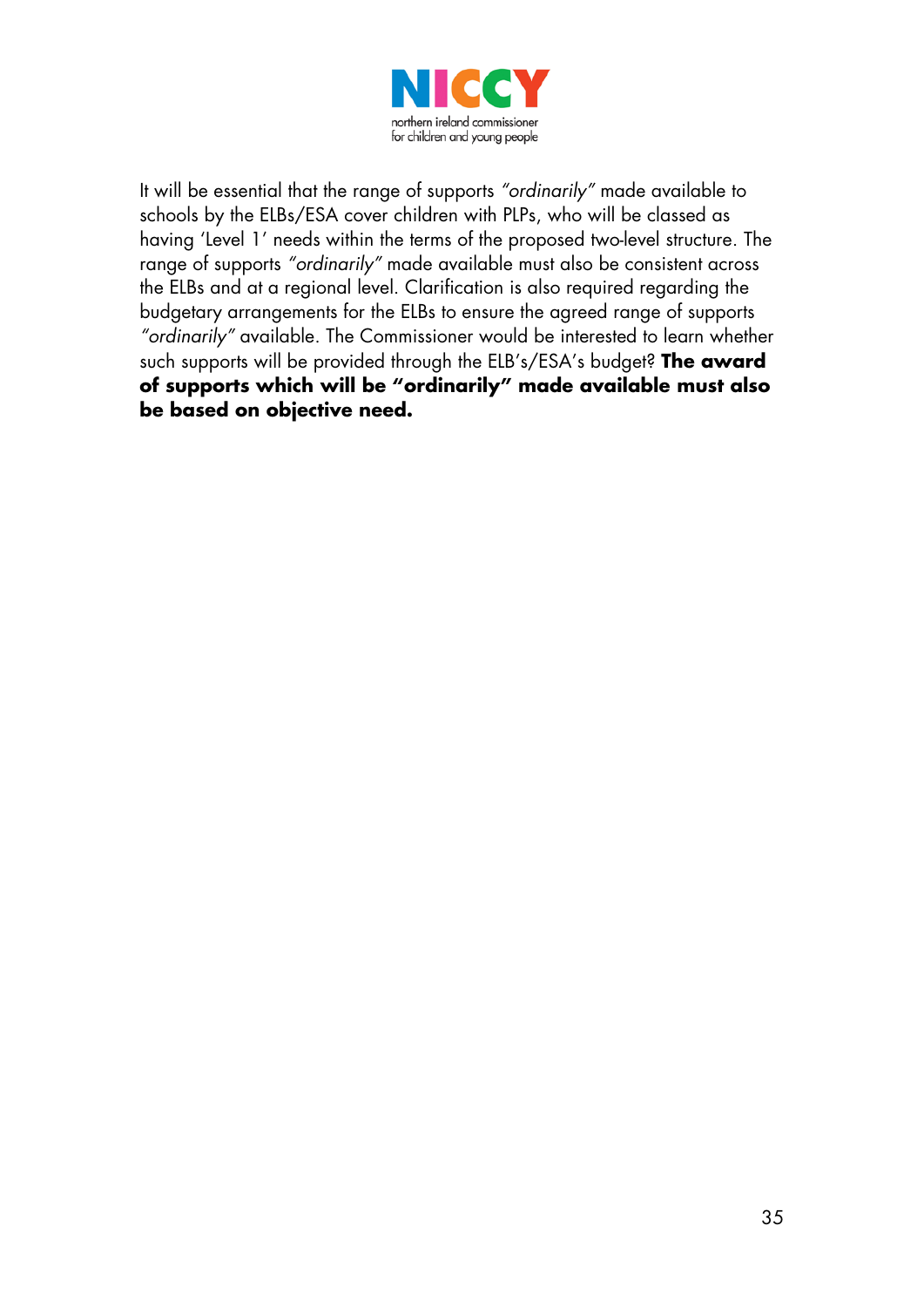

# **5.0 Further key issues**

## **5.1 Role of learning support coordinators (LSCs)**

The Commissioner is concerned that the updated proposals do not require all Learning Support Co-ordinators (LSCs) to be in a senior management position. The Minister has indicated that *"guidance will be included within a revised code of practice"* for SMTs to accept responsibility for the needs of pupils with a SEN and to ensure that the *"LSC has a voice"* at SMT meetings. The Commissioner does not believe that this will guarantee a sufficiently strong commitment at the school leadership level.

**Given the fact that the Department's broad proposals place an emphasis on all schools achieving the best standards for all children with SEN, and the recognition that significant proportions of primary and post-primary schools do not currently have sufficiently high standards in place to address pupils' SEN, it should be a prerequisite that LSCs are in a position of seniority within the school structure.**

**It is vital that LSCs are in a position to negotiate access to appropriate resources and to design and lead on SEN policies in schools. If SEN is to be treated as a priority area in all schools, there should be consistency across schools in terms of the seniority of the teacher who is leading on SEN.**

#### 5.2 **Annual reviews of CSPs**

The 2009 consultation proposals advocated a shift away from annual reviews of statements, towards reviews of CSPs at transition points.

#### 5.2.1 *Impact of the annual review proposals on children's rights*

The updated proposals indicate that annual reviews will now be retained, however, **the annual review will take place only when requested by the school or parent. The Commissioner believes that, from a rights-based perspective, this does not offer sufficient protection. The Commissioner is not only critical of the proposed 'optional' nature of the annual review, but is also concerned that the proposal disregards a number of key rights under the UNCRC:**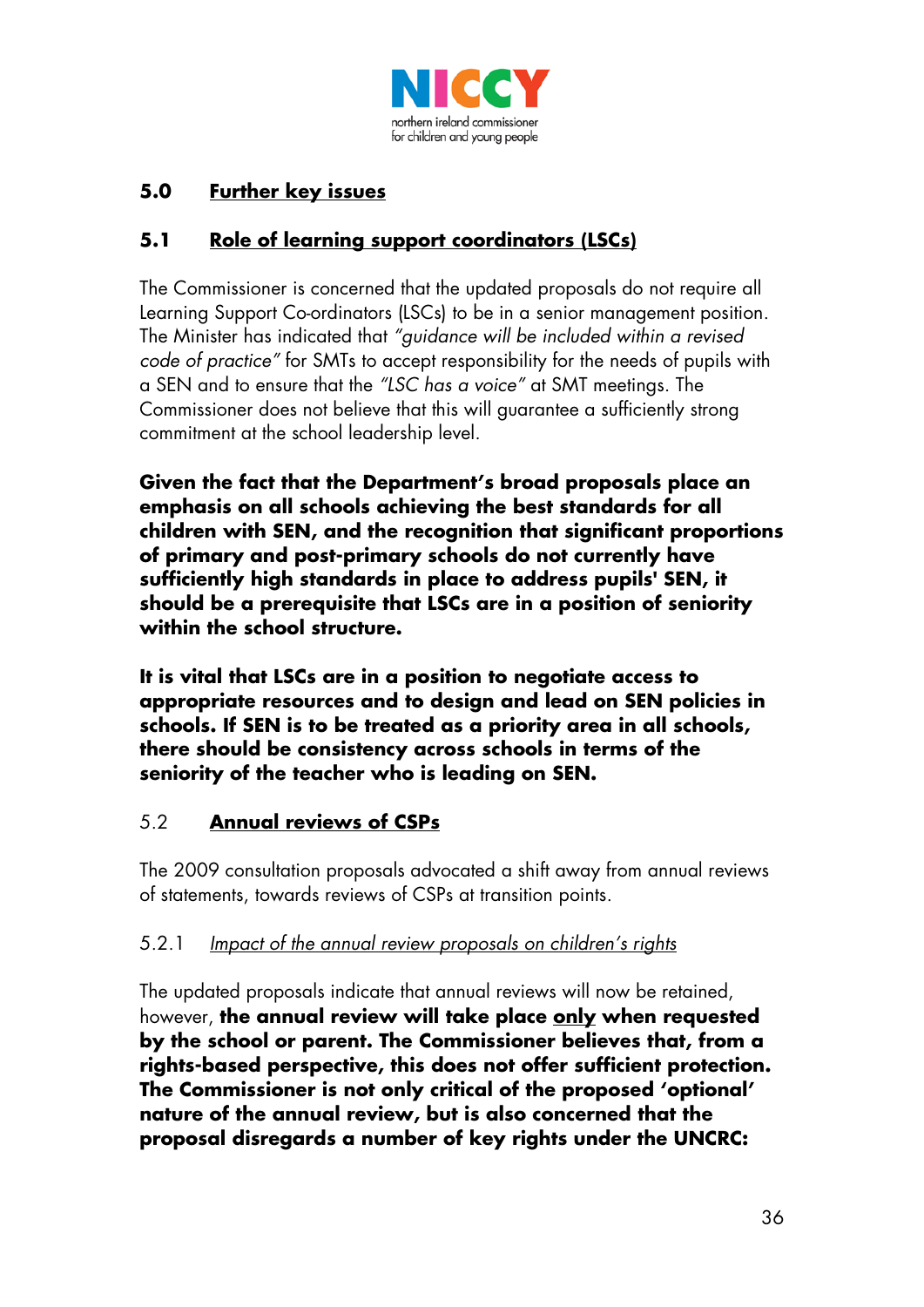

**In the first place, by focusing on the rights of parents and schools to request an annual review, no regard is given to the child's rights to participate in the decision-making process. This arguably contravenes Article 12 of the UNCRC**, which requires authorities to ensure that children who are capable of forming their own views are afforded the right to express and have their views taken into account in accordance with their age and maturity.

**Secondly, the reliance on parents and/or the school to request an annual review runs counter to the principle of non-discrimination, as outlined in Article 2 of the UNCRC, in terms of the potential for discrimination against children from lower socio-economic backgrounds, children whose parents lack capacity, etc.** In instances where parents are not fully aware of the value of triggering an annual review, or where they lack the confidence or the resources to engage in the decision-making process, the opportunity of a formal review could be lost.

**The Commissioner believes that the optional nature of an annual review means that monitoring mechanisms should be put in place to identify if there is a failure to take up reviews, and to identify if this affects particular children, such as those who coming from lower income families.**

## 5.2.2 *Value of formal review of CSPs*

The Department has indicated that it does not view annual reviews of CSPs as a necessary or effective mechanism. **Rather than making annual reviews optional, the Commissioner would argue that it will be more appropriate to consider ways of improving the overall review process.**

## **5.3 Transitions**

It is disappointing that the Minister's update has provided no further details regarding the consultation proposals on transition planning.

The 2009 consultation proposals suggested that access to transition services should be extended beyond pupils with a statement/CSP to include any pupil with SEN. The Commissioner welcomed this proposal in her response to the 2009 consultation. However, given that there is no update on this proposal, it is not clear whether it will be actioned.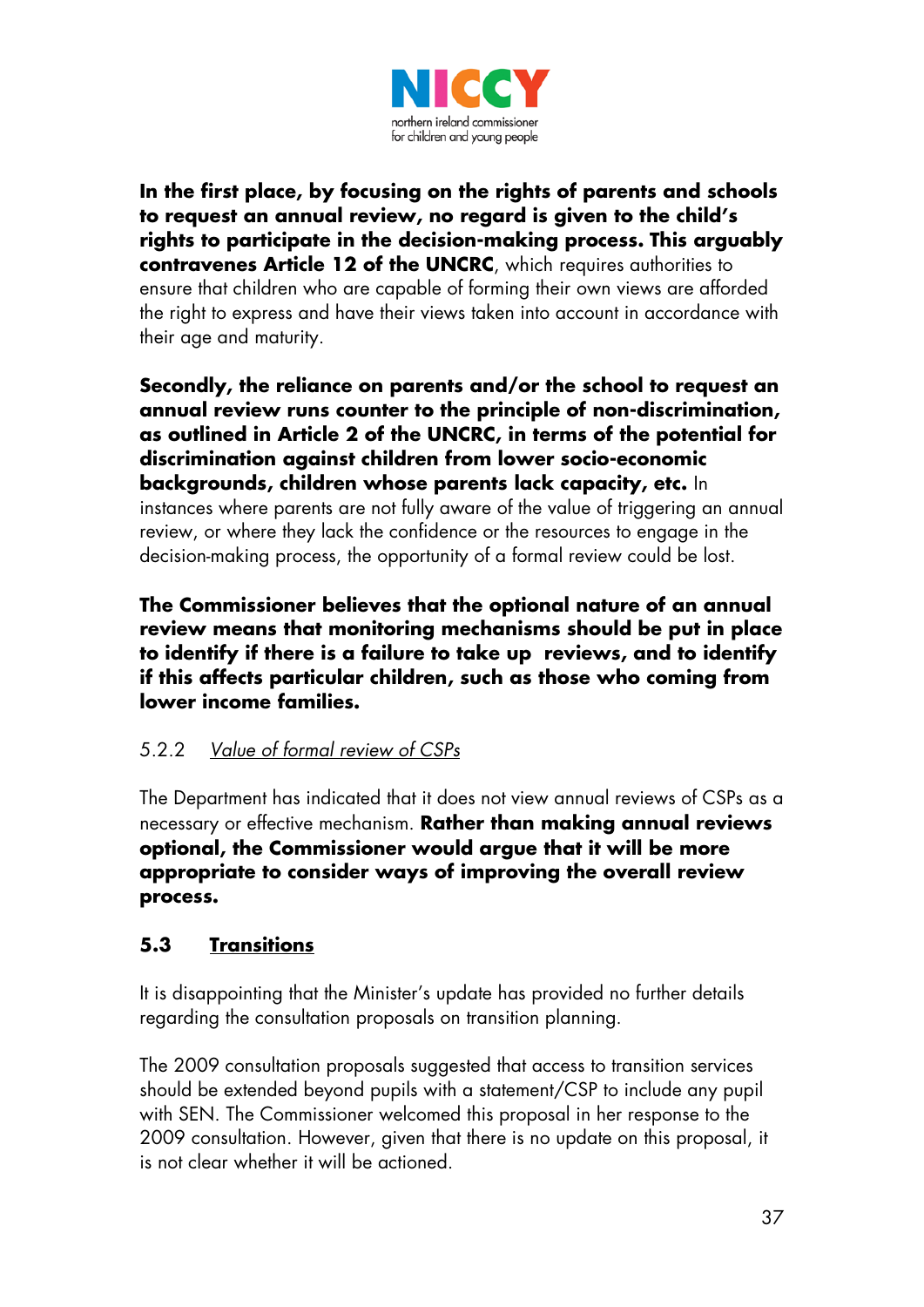

The Commissioner believes that the summary proposals fail to provide reassurance that the necessary SEN provision will be maintained for children and young people who transfer from a statement of SEN to a PLP. Access to transition planning will become increasingly vital as the number of statements is reduced. **It will be absolutely essential that the Department ensures that children with PLPs have the same rights of access to avail of transition planning services as children with CSPs.**

**The Commissioner is interested to know if the Department has given consideration to the question of how access to transition services for all children with SEN will be guaranteed.**

#### **5.4 Continued lack of progress on implementation of the child's right of access to the Special Educational Needs and Disability Tribunal (SENDIST)**

In its 2008 Concluding Observations on the UK's compliance with the UNCRC, the Committee on the Rights of the Child made a specific recommendation to education authorities in the UK to:

*"Ensure that children who are able to express their views have the right to appeal... to special educational need tribunals"*.

There has been no movement on this issue in Northern Ireland, with the result that children still do not have the right to make an independent appeal to SENDIST. Furthermore, there is no formal mechanism for ensuring that their voices are heard as part of the appeal processes.

In Wales, a pilot programme has been introduced to give children an independent right of appeal, and the Commissioner understands that pilots are also in the process of being established in England. **The Commissioner was advised during her recent meeting with officials that the Minister wishes to await the outcome of the pilots in England and Wales before making any decisions regarding children having a right of appeal to SENDIST in NI. The Commissioner opposes this position in light of the clear guidance from the UN Committee on the Rights of the Child and the provisions contained in Article 12 of the UNCRC.**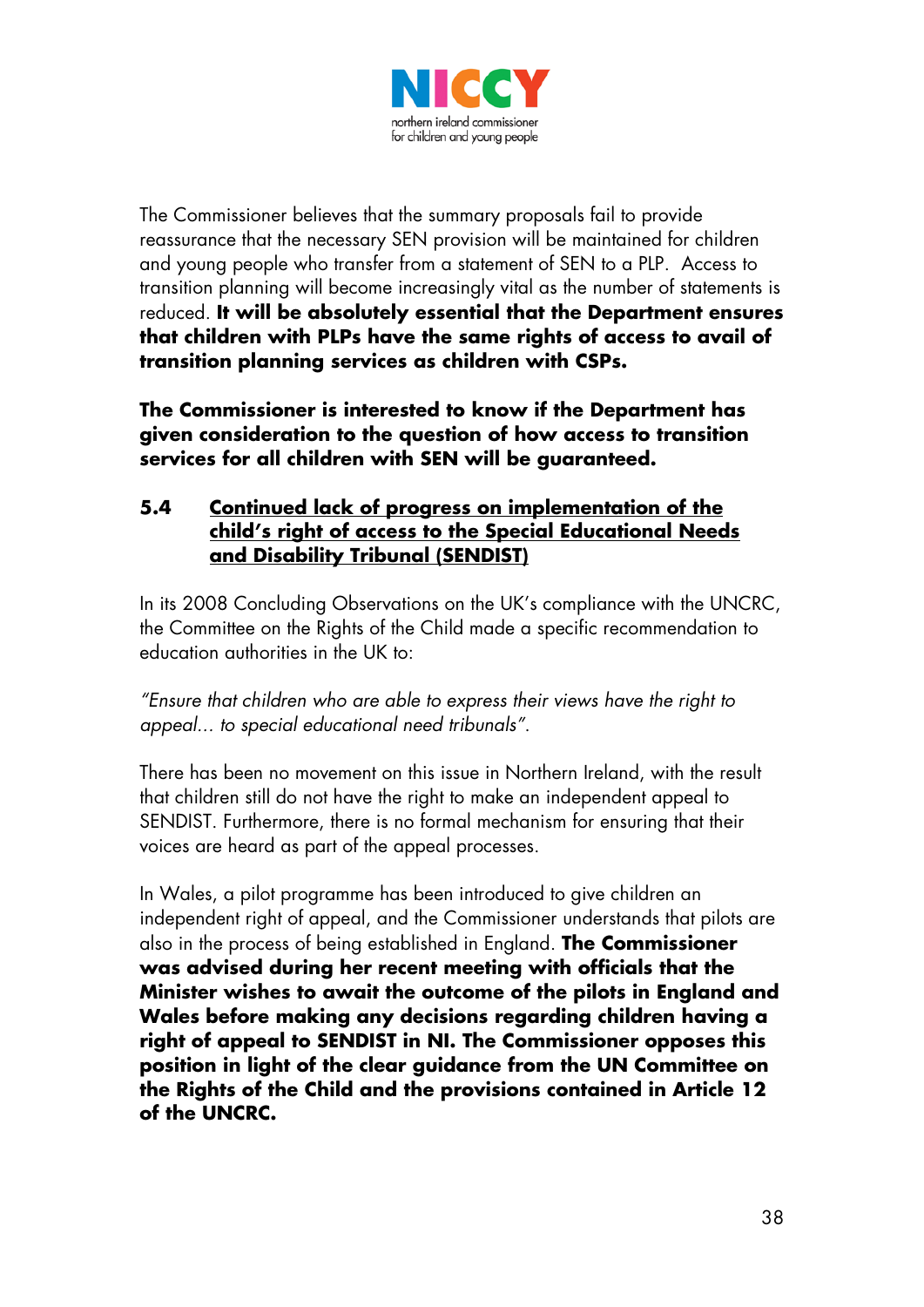

**The current Review process presents an ideal opportunity to embed pupils' Article 12 rights in relation to access to SENDIST. The Commissioner therefore strongly advises the Minister to progress this matter**. **In parallel, the Review should urgently address the current barriers regarding access to SENDIST for lower income families – specifically, the current lack of access to legal aid for representation at SENDIST**, as outlined by the Children with Disabilities Strategic Alliance:

*"Representation and advocacy services for children with SEN and for their parents have no legislative basis and are not funded by the DE. Although legal aid is available through ha solicitor to obtain independent expert evidence to support an appeal, there is no legal aid funding for representation. Given the complexity of the law on SEN and the level of legal regulation of hearings at Special Educational Needs and Disability Tribunal (SENDIST), a lack of continuity in case planning via funding for legal representation for children and their parents is a major barrier to children's equality of access to their educational right"*[26](#page-53-0) .

<span id="page-53-0"></span><sup>&</sup>lt;u>.</u>  $26$  Children with Disabilities Strategic Alliance (2012) 'Manifesto (Review and Update 2012)' (Belfast: Children in Northern Ireland/Disability Action).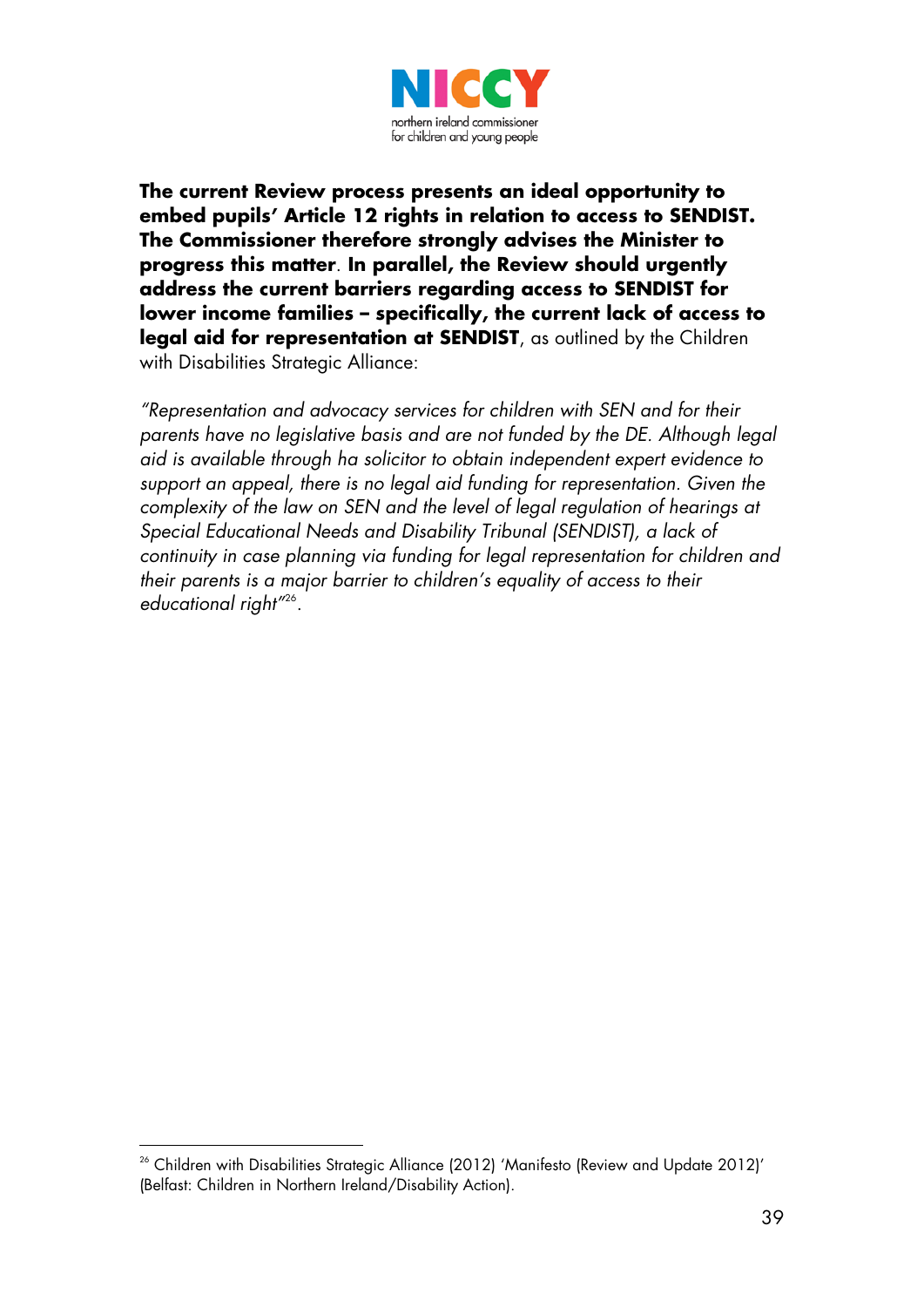

## **APPENDIX 1**

#### **Commissioner's recommendations in her January 2010 response to the consultation on 'Every School a Good School - The Way Forward for Special Educational Needs and Inclusion'[27](#page-54-0)**

- *1. "NICCY recommends that the Department to attempt to remedy concerns expressed by external stakeholders regarding the SEN Review and consultation through engaging in a much more inclusive process postconsultation".*
- *2. "NICCY recommends that the Department work towards building the relevant UNCRC articles into the policy proposal framework".*
- 3. *"NICCY recommends that the Department ensure that its policy takes on board the Committee's comments and reflects its recommendations"* [this refers to the 2008 Concluding Observations of the United Nations Committee on the Rights of the Child].
- *4. "NICCY would recommend that the Department to take on board the Children's Rights Review findings as it develops its policy proposals postconsultation".*
- *5. "NICCY would ask the Department to clarify how it has ensured to gather the views of a proportionate spread of children and young people across each of the groups who fall under the SEN and Inclusion proposals. We would also ask the Department to clarify how those views will influence the development of the policy proposals".*
- 6. "The NICCY Youth Panel<sup>[28](#page-54-1)</sup> would recommend to the Department in *planning future children or young persons' versions that it:*
	- *Makes sure that the version is child-/young person-friendly.*

<span id="page-54-0"></span><sup>&</sup>lt;u>.</u>  $27$  The Commissioner's full consultation response, submitted to DE in January 2010, can be accessed here:

http://www.niccy.org/uploaded\_docs/2010/Consultations/NICCY%20response%20to%20D E%20SEN%20%20Inclusion%20consultation%20%20Jan%202010.pdf [last accessed 27 February 2012].

<span id="page-54-1"></span><sup>&</sup>lt;sup>28</sup> The Commissioner's Office held a consultation workshop with its Youth Panel to gain its comments and recommendations on the 2009 policy proposals. The Youth Panel's comments informed the Commissioner's response, and where particularly pertinent comments were made, these were integrated into the Commissioner's consultation response, and referenced as such.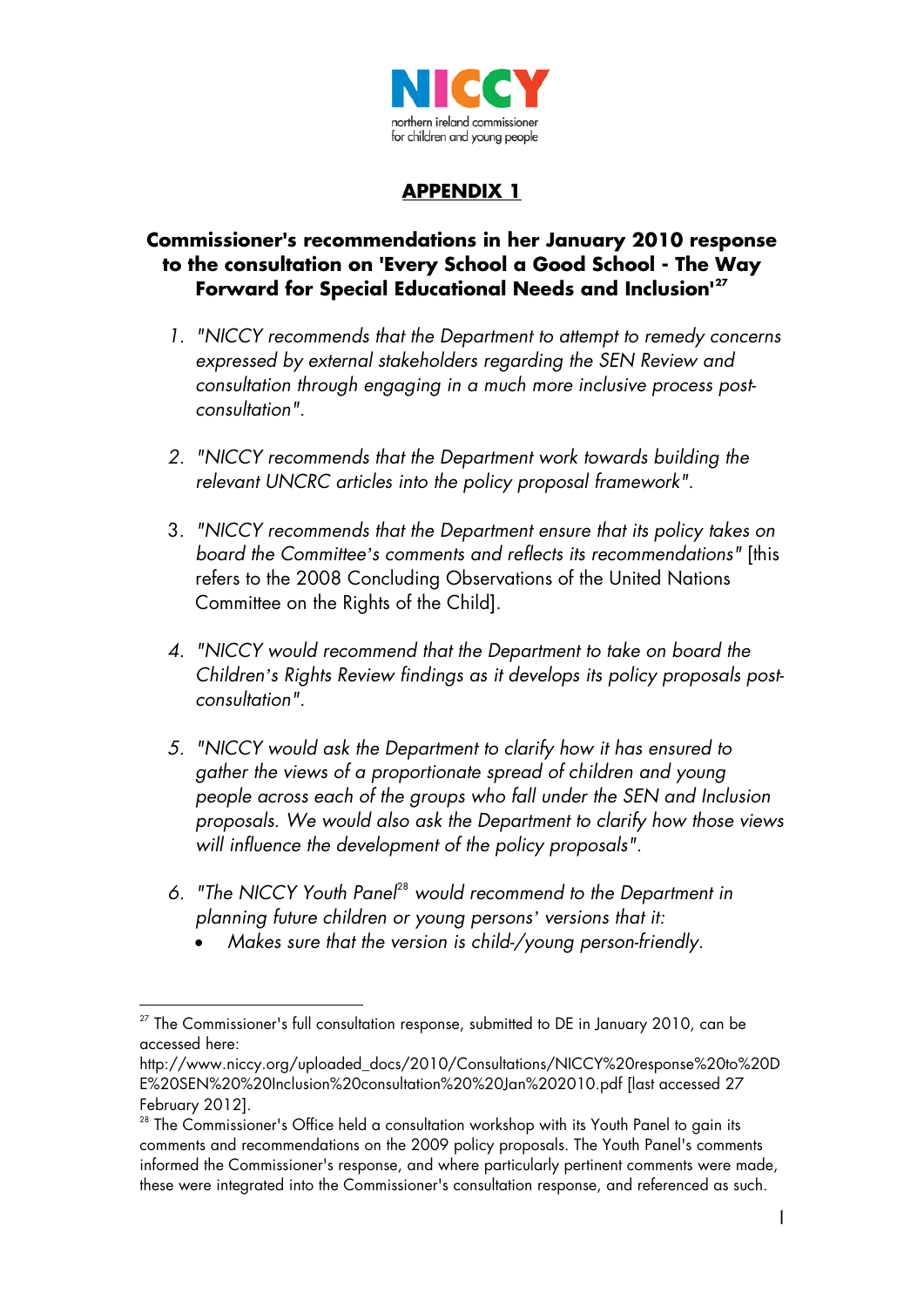

- *Spends an adequate amount of money and time to show to children/young people that it is serious about achieving their views.*
- *Considers going out to schools to consult.*
- *Considers using different, innovative mediums to consult with children/young people, e.g., using a DVD.*
- *Creates enticing front covers for documents aimed at young people – this would make it more encouraging for a young person to look to see what is inside.*
- *Consider which age-range(s) of children or young people it is aiming at and bear in mind that one version may not suit all".*
- 7. *"NICCY recommends that the Department provide clarification on how the SEN concept will integrate within the AEN concept in practice".*
- 8. *"We urge the Department to give further detail on the AEN proposals and extensively consult with stakeholders on this before acting any further on the current policy proposals".*
- 9. *"NICCY would recommend that the Department clarify how its move towards a good practice model based on inclusion for all will not be detrimental for those individual children and young people who currently hold legally enforceable rights through possession of a statement".*
- 10. *"Since the policy proposals may ultimately entail a huge shift in the way that SEN are addressed, NICCY recommends that the Department provide concrete evidence to demonstrate how they will benefit children with SEN".*
- 11*. "NICCY would recommend that the Department provide further detail"* [regarding how it will ensure that early identification/intervention takes place, including details regarding any proposed time-bound mechanisms, accountability arrangements, etc.].
- 12. *"Where there is emphasis on meeting children's needs at the first two stages ('within school' and 'within school plus external support'), NICCY recommends that statutory accountability mechanisms be introduced to cover these stages as well as at the CSP/statement stage".*
- 13. *"NICCY would be happy to support real engagement between the Department and parents. Additionally, parents support organisations, such as Parenting Forum, may be able to provide advice on this"* [this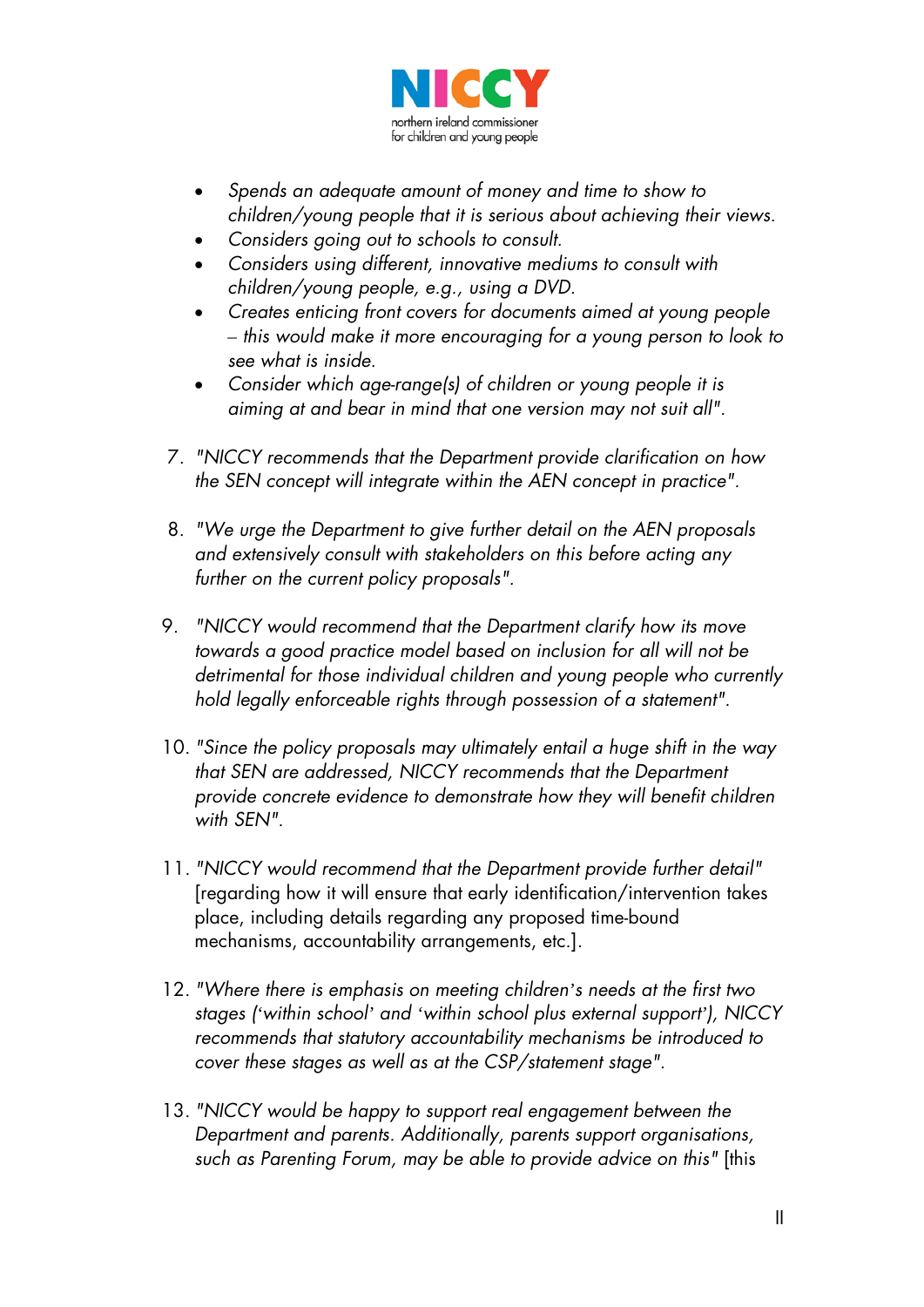

recommendation was made with respect to the need for DE to establish parental confidence in the special educational needs proposals].

14. *"NICCY recommends that funds for SEN should be ring-fenced within school budgets. We would also expect that any proposed changes to funding would be subject to full, public consultation".*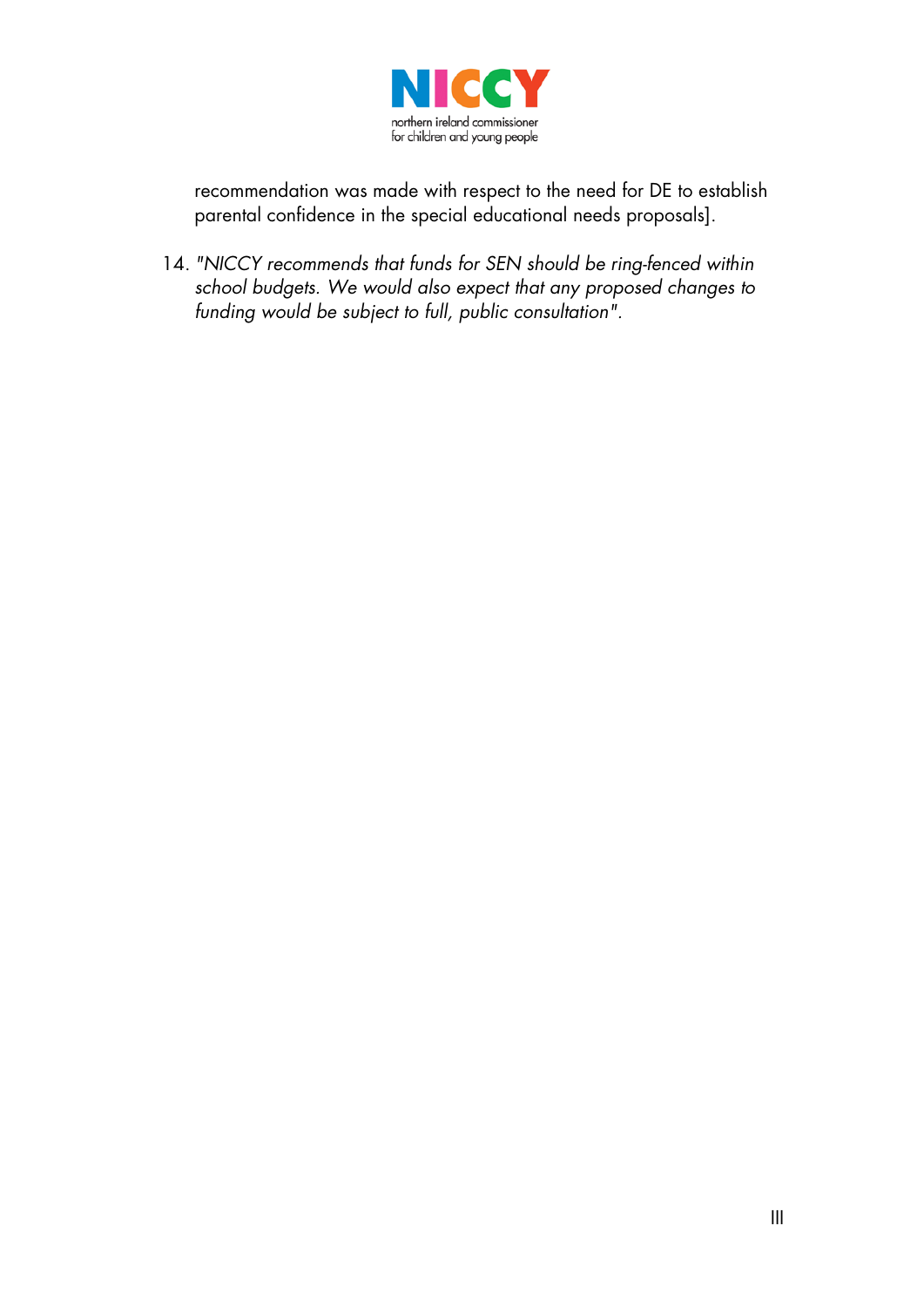

# **APPENDIX 2**

#### **Extract from: NICCY (2009) 'Children's Rights Rhetoric or Reality – A Review of Children's Rights in Northern Ireland 2007/08'**

The following extract is reproduced from Chapter 6 of this report. Full references to reports cited in the extract are available in the Children's Rights Review report. This is available at: http://www.niccy.org/uploaded\_docs/1\_71784\_NIC71784%20Childrens%2

0Rights%20Text%206.pdf

# **6.8.7 Children with Special Educational Needs**

The law pertaining to special education needs in NI is that contained within the Education (NI) Order 1996, as amended by SENDO.

The term 'special educational needs' is defined in the legislation as 'a learning difficulty which calls for special educational provision to be made'. 'Learning difficulty' means that the child has significantly greater difficulty in learning than the majority of children of his or her age, and/or has a disability which hinders his or her use of everyday educational facilities (or, where the child is below school age, would hinder such use if the child were of school age). 'Special educational provision' means educational provision which is different from, or additional to, the provision made generally for children of comparable age (DE 1998).

According to School Census data for 2007/08, almost 1 in 5 (18%) pupils were classified as having SEN; 4% had been officially statemented, a further 14% were classified as having SEN but had not been statemented.<sup>[29](#page-57-0)</sup>

Traditionally most children with SEN have been educated in alternative 'specialised' settings; however, the enactment of SENDO in September 2005 has given children with SEN increased rights to be educated within mainstream settings. One year after the enactment of the Order, 67% of pupils with statements of SEN were being educated in mainstream schools; this compares with a figure of 63% immediately prior to the enactment of the Order and 56% in 2000 (SC/CLC 2008).

While the increasing numbers of children with SEN being educated within mainstream educational settings post the enactment of SENDO is in line with

<span id="page-57-0"></span><sup>&</sup>lt;u>.</u>  $29$  www.deni.gov.uk/sen\_by\_elb\_2007\_08 -\_suppressed-2.xls [accessed July 2008].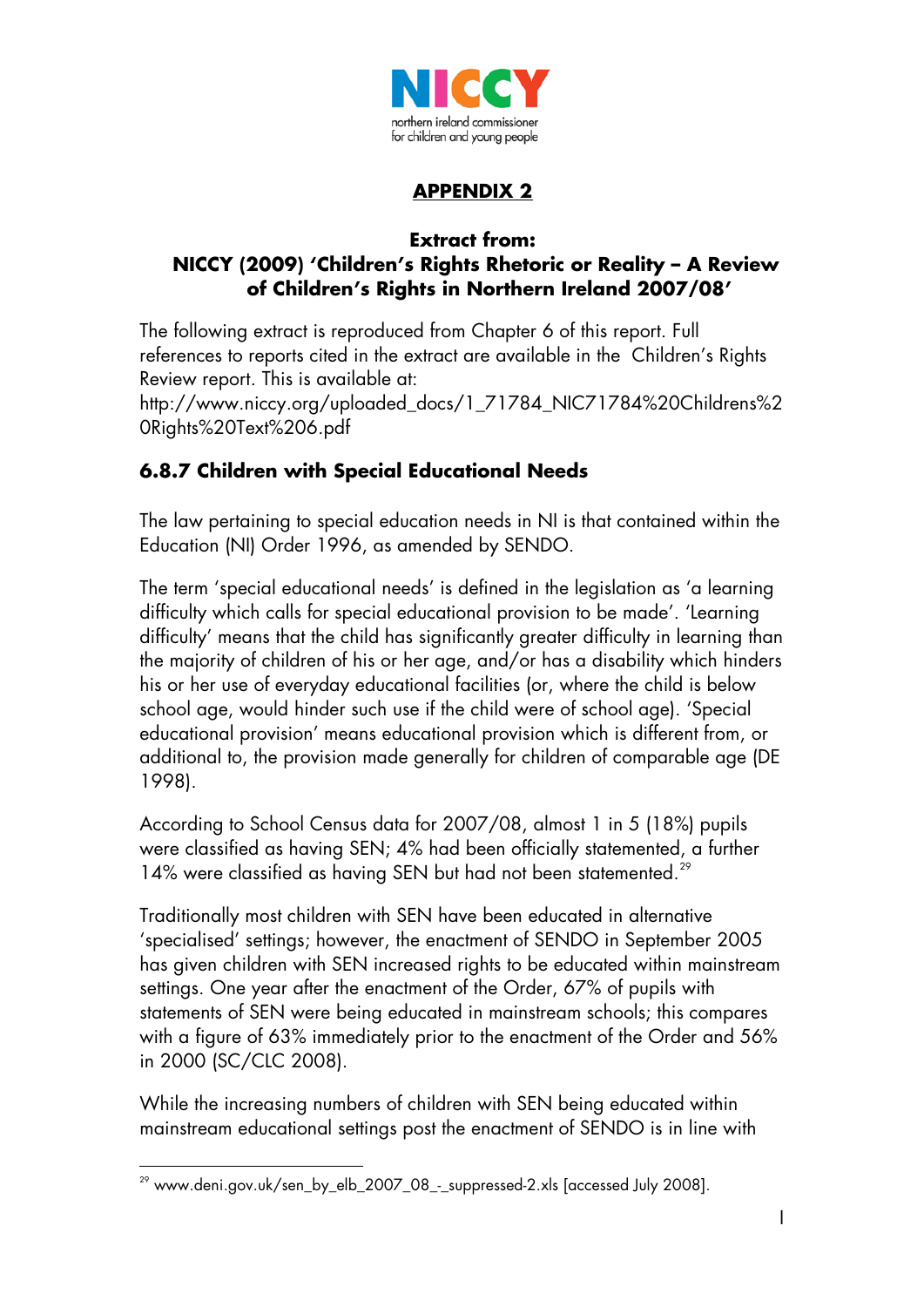

the Committee's recommendations on the schooling of children with disabilities and SEN (CRC 2006b), it is questionable whether the actual educational experiences of individual pupils are currently in line with what the Committee has envisaged. As SC/CLC (2008:36) observe:

*"Educationalists and advocacy workers have expressed concerns at the lack of resourcing, planning, preparation and support linked to the introduction of SENDO, resulting in pupils with disabilities being placed in mainstream education settings that are ill-prepared to meet their needs. Lack of training for teachers and classroom assistants, as well as lack of appropriate resource materials to support pupils with disabilities, have also been highlighted."*

Both education and disability support professionals and parents/carers of children with SEN who participated in this review reiterated these concerns regarding the current capacity of mainstream schools to meet the additional needs associated with SEN:

*"It is a lottery especially for children with special educational needs"* (professional).

*"There would appear to be a lack of recognition of the need to cater for the vocation needs of special needs children within mainstream education. There appears to be an inability by the Education Board to put in place structures and programmes to cater for children at the lower end of mainstream education"*  (professional).

*"For deaf children their range of choices (education) has been more and more diminished under the guise of 'mainstreaming"* (professional).

*"Teachers phone parents to come in when child is being disruptive. Puts pressure on parents who are crying out for help"* (parent).

*"My disabled son has had little provision by education – he is still performing tasks that were introduced when he was 4 years old. He has been denied speech and language therapy despite being diagnosed as having a communication disorder and when school can't cope with his challenging behaviours, we as parents are sent for to bring him home"* (parent).

*"My son is dyslexic and the school he attends has no idea how to cope with his needs and he is falling further behind"* (parent).

*"Children with ASD need structure and can't manage free time in mainstream. Staff don't know how to manage young people who get stressed when structure fails, eg bus trips cancelled. On one occasion a teacher called a child "evil"*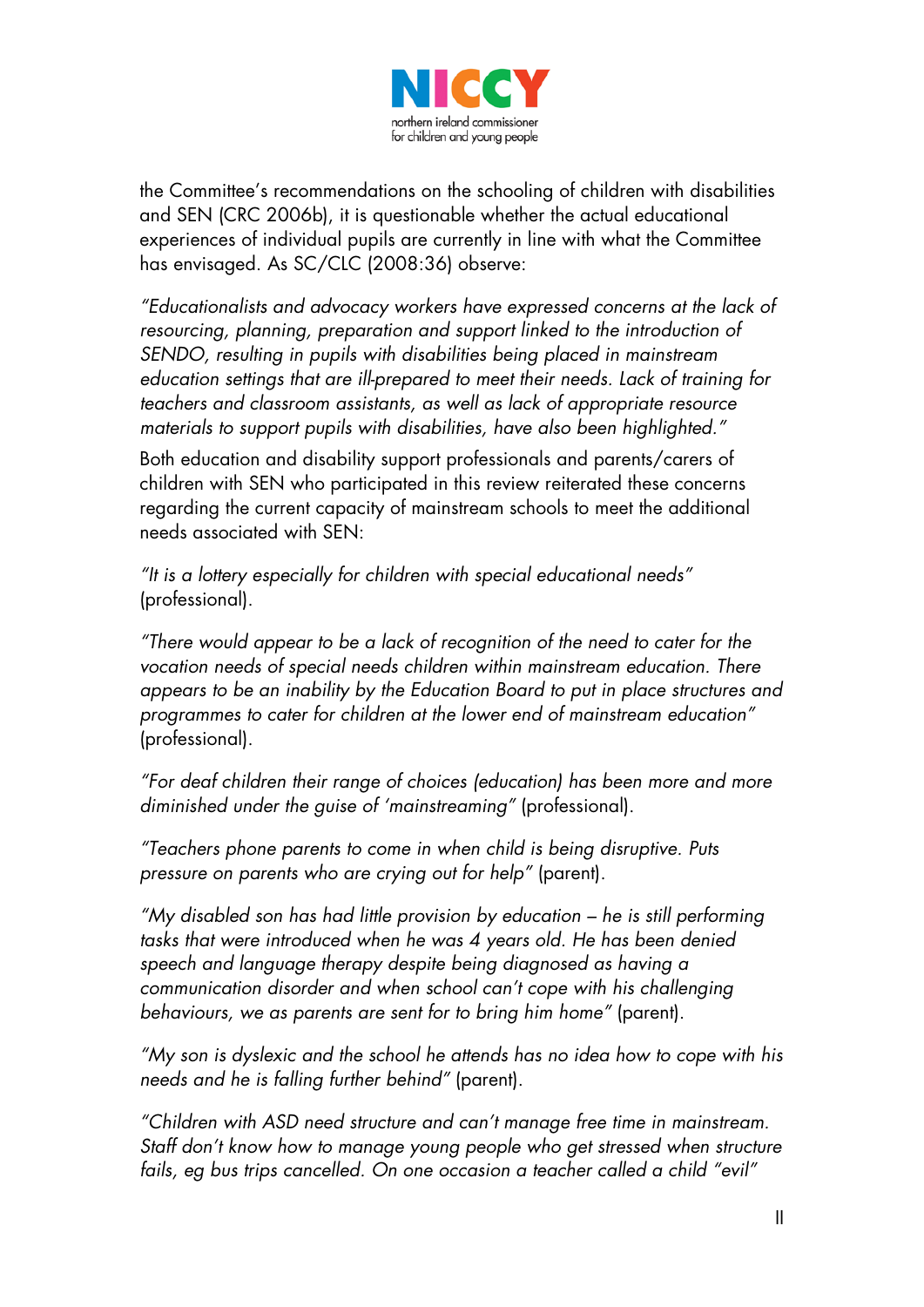

*because the child reacted after being disappointed about a change in schedule. Teachers don't understand ASD"* (parent).

*"I feel teachers are not taught properly to meet the needs of visually impaired children. I get "he's doing fine" but I know he struggles and should not have to struggle with his IQ. I do work at home"* (parent).

Children and young people with SEN who participated in this review also highlighted issues in relation to teachers' ability to understand their needs and/or cope with their associated behaviours in mainstream settings:

## *"Teachers didn't know how to deal with me because I have Asperger's. They just thought I was being bad or I was being stupid."*

#### *"It is humiliating if teachers speak to you about ADHD or my medication in front of the class."*

# *"Need to educate teachers – big time –* **[about my condition]."**

The challenges facing mainstream educational establishments in meeting the needs of children with SEN, in the absence of adequate funding, training and support, are further complicated by the increasingly diverse and/or complex nature of children's needs. The changing profile of pupils with SEN noted in a 2006 ETI report on the future of special schools and the increasing demands of addressing *"a wide variety of diverse and complex needs"* is equally, if not more, applicable to mainstream environments which, generally speaking, lack the experience of special schools in educating pupils with SEN (ETI 2006b:7).

The ETI report explores the potential of the special school sector providing mainstream schools, principals and teachers with support and advice on how best to meet the educational needs of pupils with SEN, concluding that insufficient attention has been given to *"exploring the potential of special and mainstream schools working more formally together for the benefit of pupils with SEN"* (ETI 2006b:2). The importance of such cooperative working, and the sharing of existing knowledge and experience, is again highlighted in the Chief Inspector's report which concludes that:

*"Special schools are developing well their capacity to support mainstream schools. They have an important role to play as part of the continuum of provision for SEN within an increasingly inclusive education system. Special schools need to develop further as forward-looking centres striving for excellence, in partnership with mainstream schools and with one another, to*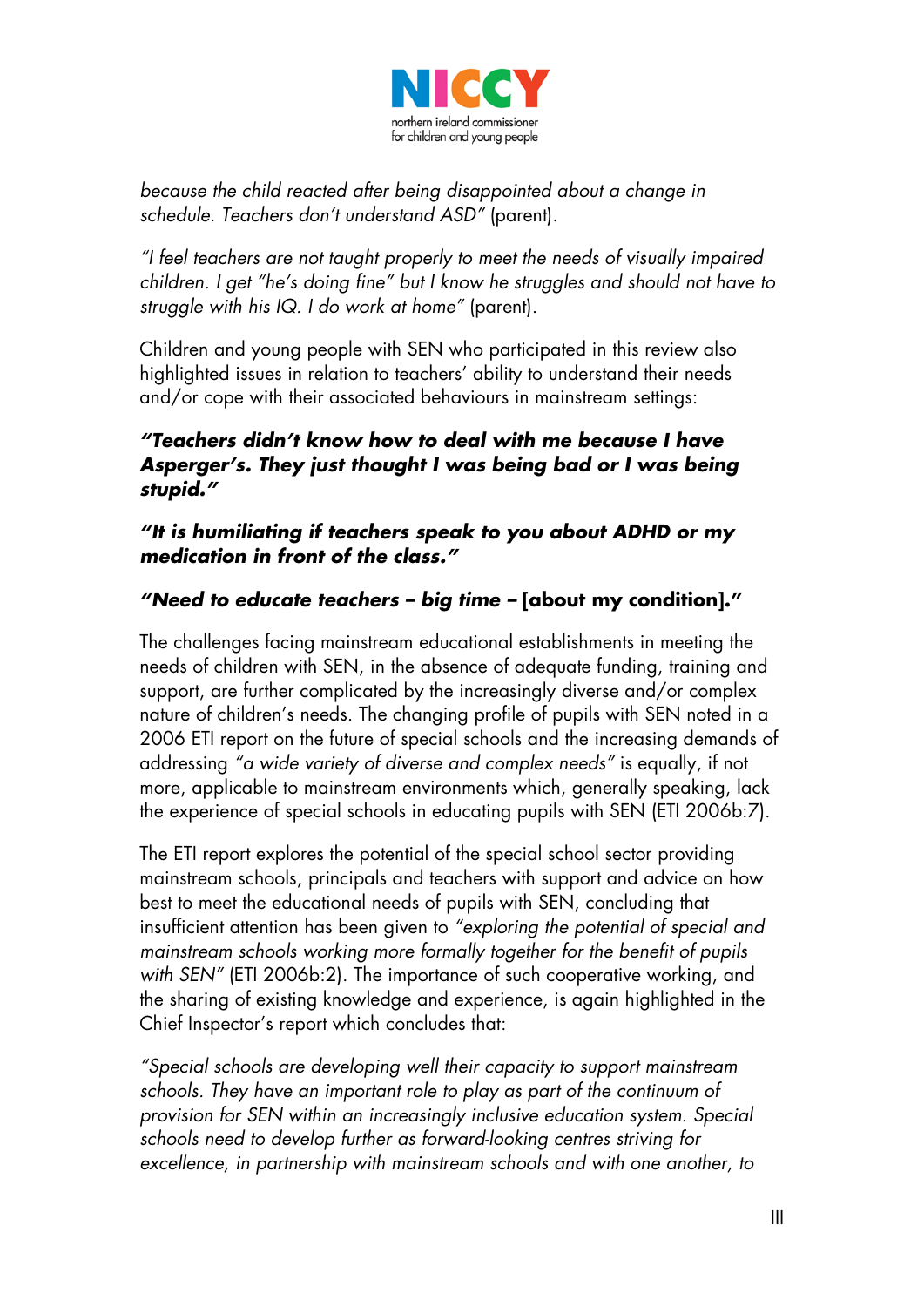

*support the development of inclusion and the promotion of even higher standards"* (ETI 2007b:33).

The current inability of mainstream schools to adequately address the needs of pupils with SEN is a concern which must be addressed as a matter of urgency if these children are to fully enjoy their right to education, as envisaged within the Convention. The Committee on the Rights of the Child has explicitly commented that fulfilment of this right for children with SEN requires *"modification to school practices*" and *"training of regular teachers to prepare them to teach children with diverse abilities and ensure that they achieve positive educational outcomes"* (CRC 2006b:para 62). Evidence gathered in this review would suggest that while there are some pockets of good practice the training and support of school staff in mainstream settings is, in the main, not being adequately addressed, nor indeed are the necessary modifications to school practices always being implemented.

A lack of funding was identified by many parents and professionals with knowledge of SEN who participated in this review as key to the current *inadequacies in provision:*

*"We have had to fight tooth and nail with the education board to have the support put in place to help him at school. This is an ongoing battle which at the end of the day is dictated by budgets and does not put his needs or rights first"* (parent).

"[My] *eldest son suffers from mild reading disability which does not merit extra help/support from ELB. Unfortunately there is no remedy for this due to scarcity of funds/resources from ELB"* (parent).

*"The cuts in the education board have left less able children not receiving the education that they need. The boards have made it extremely difficult for children to receive help. These children still deserve a little extra help but cannot get it because it is too difficult to qualify for this help"* (professional).

*"No resources or lack of teacher training leading to no support for my child and not meeting his educational needs"* (parent).

*"My daughter was diagnosed with dyslexia in her P3 year. She is now going*  into P6 and is only due to receive help for the first time in September. I feel that *it is essential that these children should be given the help they need as a matter of urgency. It is almost inevitable that my daughter will not sit the 11 plus test next year because she was denied a place at a special reading centre due to lack of funding"* (parent).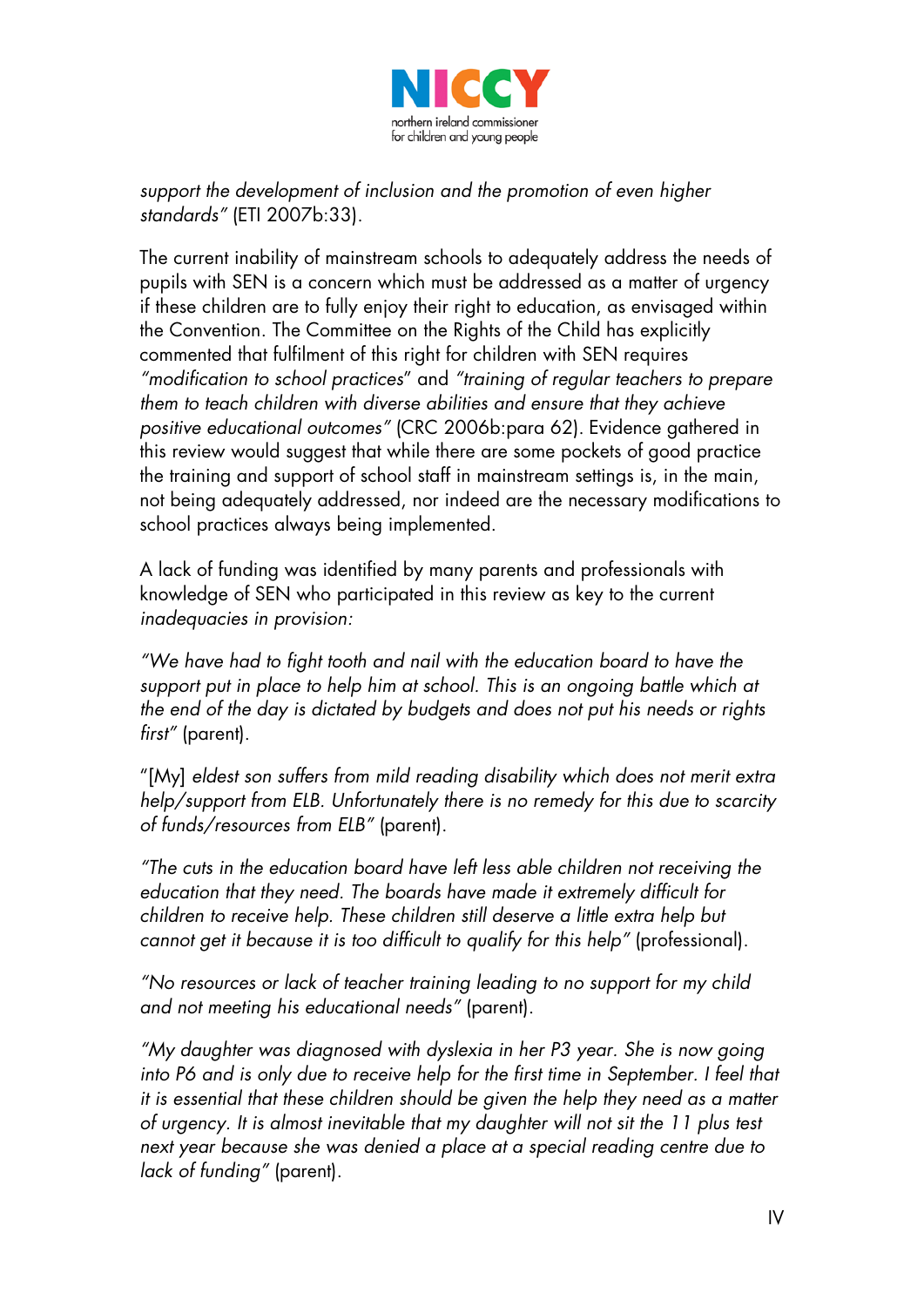

*"A child needed a hoist to attend a preschool place. They couldn't find the funding for the hoist, neither health, social services or education, so the child lost out on the place"* (professional).

A further issue that requires urgent redress if children and young people with SEN are to access the education that is their right, is the issue of statementing. The process of statementing, and the delays frequently associated with this, was raised as a matter of concern by many parents/carers and professionals who participated in this review. The Committee on the Rights of the Child has clearly stated that early identification and intervention is of utmost importance to help children with SEN develop to their full potential (CRC 2006b), yet the reported reality for many families in NI is a struggle for identification and assessment:

*"Diagnosis is very difficult and parents need support from others who 'help' their child – some teachers do not even acknowledge the existence of some special needs"* (parent).

*"Even getting the right diagnosis from the time the child is born, takes a long time, through to getting a statement for educational provision, so the parents are constantly fighting for every ounce of letting their child have the rights"* (professional).

*"Quite often parents have to push to get a good meaningful statement, where their needs are specified properly"* (parent).

*"I am now content that he is receiving an education but I had to fight to get him assessed. If I didn't he would never be able to reach his potential"* (parent).

A series of reports by the ETI have highlighted a number of deficiencies in relation to the assessment and diagnosis of SEN. These include a lack of consistency in procedures/protocols for assessing need, differential thresholds for intervention and particular difficulties assessing and diagnosing pupils with *"less evident needs, notably in terms of their literacy and numeracy competences*" (ETI 2006a:2). Particular difficulties were also noted in delays in assessment in preschool provision in a 2007 ETI report, which observed important shortcomings in all types of pre-school provision in the planning for and assessment of children's SEN (ETI 2007a). Given the link between receipt of a statement and access to services, it is imperative that these delays and inconsistencies in the statementing processes be urgently addressed if children are to be able to access the additional support and provision necessary to enable them to effectively enjoy their right to education.